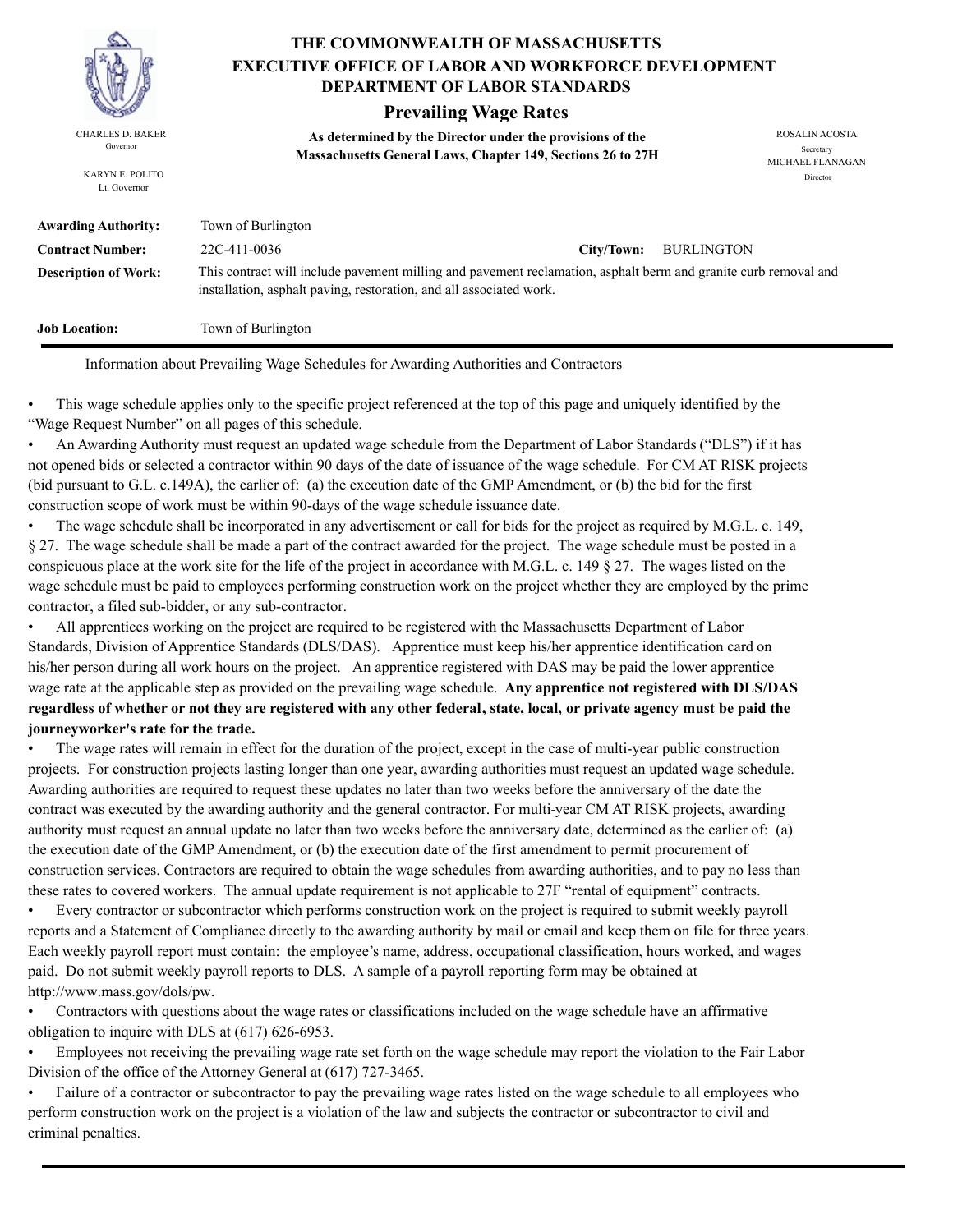| Classification                                                                      | <b>Effective Date</b> | <b>Base Wage</b> | Health  | <b>Pension</b> | Supplemental<br>Unemployment | <b>Total Rate</b> |
|-------------------------------------------------------------------------------------|-----------------------|------------------|---------|----------------|------------------------------|-------------------|
| <b>Construction</b>                                                                 |                       |                  |         |                |                              |                   |
| (2 AXLE) DRIVER - EQUIPMENT<br>TEAMSTERS JOINT COUNCIL NO. 10 ZONE A                | 12/01/2021            | \$37.05          | \$13.41 | \$16.01        | \$0.00                       | \$66.47           |
| (3 AXLE) DRIVER - EQUIPMENT<br>TEAMSTERS JOINT COUNCIL NO. 10 ZONE A                | 12/01/2021            | \$37.12          | \$13.41 | \$16.01        | \$0.00                       | \$66.54           |
| (4 & 5 AXLE) DRIVER - EQUIPMENT<br>TEAMSTERS JOINT COUNCIL NO. 10 ZONE A            | 12/01/2021            | \$37.24          | \$13.41 | \$16.01        | \$0.00                       | \$66.66           |
| ADS/SUBMERSIBLE PILOT<br>PILE DRIVER LOCAL 56 (ZONE 1)                              | 08/01/2020            | \$103.05         | \$9.40  | \$23.12        | \$0.00                       | \$135.57          |
| For apprentice rates see "Apprentice- PILE DRIVER"                                  |                       |                  |         |                |                              |                   |
| AIR TRACK OPERATOR<br>LABORERS - ZONE 1                                             | 12/01/2021            | \$41.93          | \$9.10  | \$17.57        | \$0.00                       | \$68.60           |
|                                                                                     | 06/01/2022            | \$42.93          | \$9.10  | \$17.57        | \$0.00                       | \$69.60           |
|                                                                                     | 12/01/2022            | \$43.93          | \$9.10  | \$17.57        | \$0.00                       | \$70.60           |
|                                                                                     | 06/01/2023            | \$44.93          | \$9.10  | \$17.57        | \$0.00                       | \$71.60           |
|                                                                                     | 12/01/2023            | \$46.18          | \$9.10  | \$17.57        | \$0.00                       | \$72.85           |
| For apprentice rates see "Apprentice-LABORER"                                       |                       |                  |         |                |                              |                   |
| AIR TRACK OPERATOR (HEAVY & HIGHWAY)<br>LABORERS - ZONE 1 (HEAVY & HIGHWAY)         | 12/01/2021            | \$41.93          | \$9.10  | \$17.57        | \$0.00                       | \$68.60           |
| For apprentice rates see "Apprentice- LABORER (Heavy and Highway)                   |                       |                  |         |                |                              |                   |
| ASBESTOS REMOVER - PIPE / MECH. EQUIPT.<br>HEAT & FROST INSULATORS LOCAL 6 (BOSTON) | 12/01/2020            | \$38.10          | \$12.80 | \$9.45         | \$0.00                       | \$60.35           |
| <b>ASPHALT RAKER</b>                                                                | 12/01/2021            | \$41.43          | \$9.10  | \$17.57        | \$0.00                       | \$68.10           |
| <b>LABORERS - ZONE 1</b>                                                            | 06/01/2022            | \$42.43          | \$9.10  | \$17.57        | \$0.00                       | \$69.10           |
|                                                                                     | 12/01/2022            | \$43.43          | \$9.10  | \$17.57        | \$0.00                       | \$70.10           |
|                                                                                     | 06/01/2023            | \$44.43          | \$9.10  | \$17.57        | \$0.00                       | \$71.10           |
| For apprentice rates see "Apprentice-LABORER"                                       | 12/01/2023            | \$45.68          | \$9.10  | \$17.57        | \$0.00                       | \$72.35           |
| ASPHALT RAKER (HEAVY & HIGHWAY)                                                     | 12/01/2021            | \$41.43          | \$9.10  | \$17.57        | \$0.00                       | \$68.10           |
| LABORERS - ZONE 1 (HEAVY & HIGHWAY)                                                 |                       |                  |         |                |                              |                   |
| For apprentice rates see "Apprentice-LABORER (Heavy and Highway)                    |                       |                  |         |                |                              |                   |
| ASPHALT/CONCRETE/CRUSHER PLANT-ON SITE<br>OPERATING ENGINEERS LOCAL 4               | 12/01/2021            | \$51.38          | \$14.00 | \$16.05        | \$0.00                       | \$81.43           |
| For apprentice rates see "Apprentice- OPERATING ENGINEERS"                          |                       |                  |         |                |                              |                   |
| <b>BACKHOE/FRONT-END LOADER</b><br>OPERATING ENGINEERS LOCAL 4                      | 12/01/2021            | \$51.38          | \$14.00 | \$16.05        | \$0.00                       | \$81.43           |
| For apprentice rates see "Apprentice- OPERATING ENGINEERS"                          |                       |                  |         |                |                              |                   |
| <b>BARCO-TYPE JUMPING TAMPER</b><br>LABORERS - ZONE 1                               | 12/01/2021            | \$41.43          | \$9.10  | \$17.57        | \$0.00                       | \$68.10           |
|                                                                                     | 06/01/2022            | \$42.43          | \$9.10  | \$17.57        | \$0.00                       | \$69.10           |
|                                                                                     | 12/01/2022            | \$43.43          | \$9.10  | \$17.57        | \$0.00                       | \$70.10           |
|                                                                                     | 06/01/2023            | \$44.43          | \$9.10  | \$17.57        | \$0.00                       | \$71.10           |
|                                                                                     | 12/01/2023            | \$45.68          | \$9.10  | \$17.57        | \$0.00                       | \$72.35           |
| For apprentice rates see "Apprentice-LABORER"                                       |                       |                  |         |                |                              |                   |
| <b>BLOCK PAVER, RAMMER / CURB SETTER</b><br><b>LABORERS - ZONE 1</b>                | 12/01/2021            | \$41.93          | \$9.10  | \$17.57        | \$0.00                       | \$68.60           |
|                                                                                     | 06/01/2022            | \$42.93          | \$9.10  | \$17.57        | \$0.00                       | \$69.60           |
|                                                                                     | 12/01/2022            | \$43.93          | \$9.10  | \$17.57        | \$0.00                       | \$70.60           |
|                                                                                     | 06/01/2023            | \$44.93          | \$9.10  | \$17.57        | \$0.00                       | \$71.60           |
| For apprentice rates see "Apprentice-LABORER"                                       | 12/01/2023            | \$46.18          | \$9.10  | \$17.57        | \$0.00                       | \$72.85           |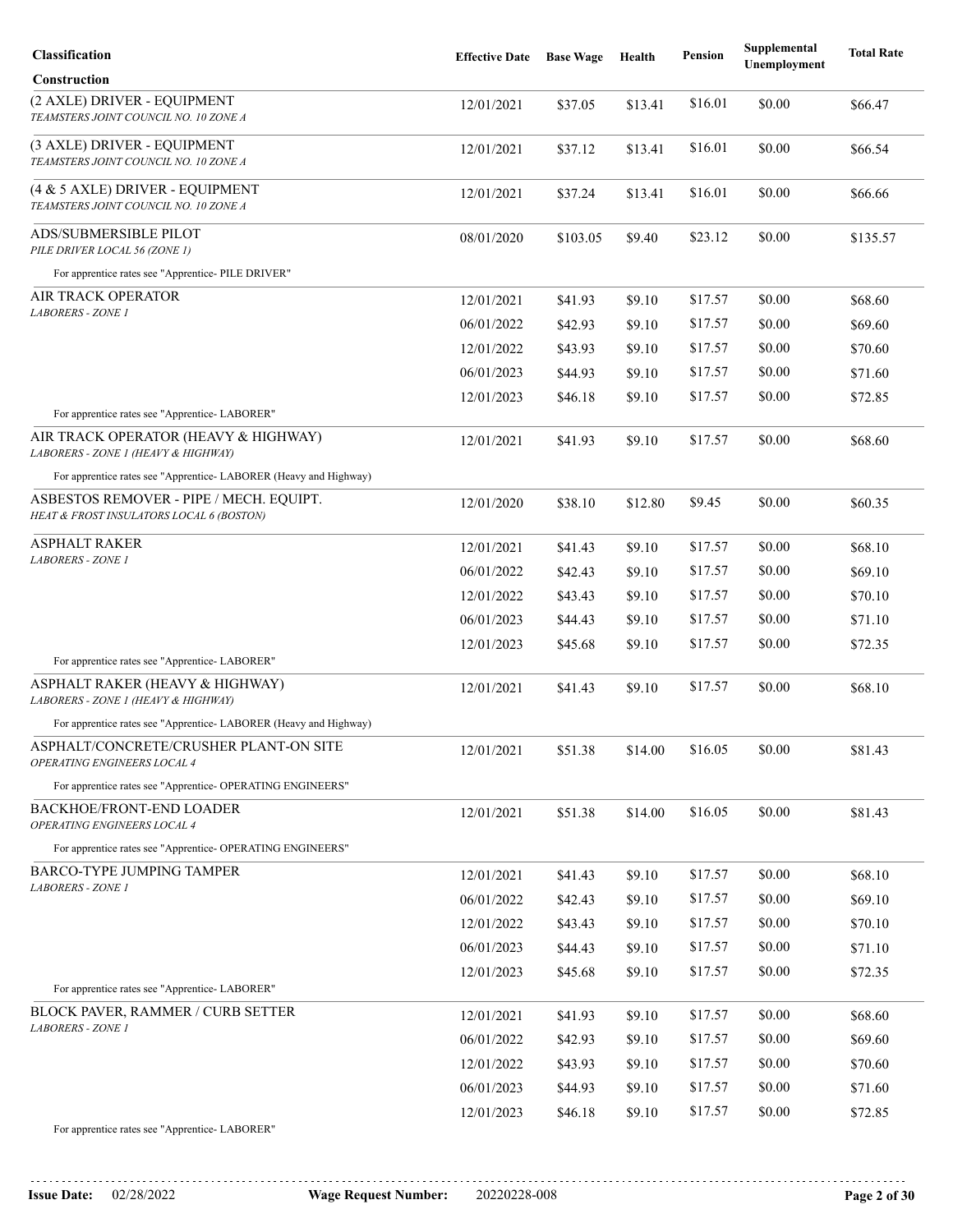| <b>Classification</b>                                                                                   | <b>Effective Date</b> | <b>Base Wage</b> | Health | Pension | Supplemental<br>Unemployment | <b>Total Rate</b> |
|---------------------------------------------------------------------------------------------------------|-----------------------|------------------|--------|---------|------------------------------|-------------------|
| BLOCK PAVER, RAMMER / CURB SETTER (HEAVY &<br>HIGHWAY)                                                  | 12/01/2021            | \$41.93          | \$9.10 | \$17.57 | \$0.00                       | \$68.60           |
| LABORERS - ZONE 1 (HEAVY & HIGHWAY)<br>For apprentice rates see "Apprentice-LABORER (Heavy and Highway) |                       |                  |        |         |                              |                   |
| <b>BOILER MAKER</b><br><i>BOILERMAKERS LOCAL 29</i>                                                     | 01/01/2020            | \$46.10          | \$7.07 | \$17.98 | \$0.00                       | \$71.15           |

| Step           | 01/01/2020<br><b>Effective Date -</b><br>percent | Apprentice Base Wage Health |         | Pension | Supplemental<br>Unemployment | <b>Total Rate</b> |
|----------------|--------------------------------------------------|-----------------------------|---------|---------|------------------------------|-------------------|
|                | 65                                               | \$29.97                     | \$7.07  | \$11.69 | \$0.00                       | \$48.73           |
| $\overline{c}$ | 65                                               | \$29.97                     | \$7.07  | \$11.69 | \$0.00                       | \$48.73           |
| 3              | 70                                               | \$32.27                     | \$7.07  | \$12.59 | \$0.00                       | \$51.93           |
| 4              | 75                                               | \$34.58                     | \$7.07  | \$13.49 | \$0.00                       | \$55.14           |
| 5              | 80                                               | \$36.88                     | \$7.07  | \$14.38 | \$0.00                       | \$58.33           |
| 6              | 85                                               | \$39.19                     | \$7.07  | \$15.29 | \$0.00                       | \$61.55           |
| 7              | 90                                               | \$41.49                     | \$7.07  | \$16.18 | \$0.00                       | \$64.74           |
| 8              | 95                                               | \$43.80                     | \$7.07  | \$17.09 | \$0.00                       | \$67.96           |
| Notes:         |                                                  |                             |         |         |                              |                   |
|                | <b>Apprentice to Journeyworker Ratio:1:4</b>     |                             |         |         |                              |                   |
| WATERPROOFING) | BRICK/STONE/ARTIFICIAL MASONRY (INCL. MASONRY    | 02/01/2022                  | \$57.15 | \$11.39 | \$22.34                      | \$0.00<br>\$90.88 |

| Apprentice - BRICK/PLASTER/CEMENT MASON - Local 3 Walthan. |  |
|------------------------------------------------------------|--|
|                                                            |  |

|                                                                    |                | <b>Effective Date -</b>                       | 02/01/2022                                                 |                             |         |         | Supplemental |        |                   |
|--------------------------------------------------------------------|----------------|-----------------------------------------------|------------------------------------------------------------|-----------------------------|---------|---------|--------------|--------|-------------------|
|                                                                    | Step           | percent                                       |                                                            | Apprentice Base Wage Health |         | Pension | Unemployment |        | <b>Total Rate</b> |
|                                                                    | $\mathbf{1}$   | 50                                            |                                                            | \$28.58                     | \$11.39 | \$22.34 | \$0.00       |        | \$62.31           |
|                                                                    | 2              | 60                                            |                                                            | \$34.29                     | \$11.39 | \$22.34 | \$0.00       |        | \$68.02           |
|                                                                    | 3              | 70                                            |                                                            | \$40.01                     | \$11.39 | \$22.34 | \$0.00       |        | \$73.74           |
|                                                                    | $\overline{4}$ | 80                                            |                                                            | \$45.72                     | \$11.39 | \$22.34 | \$0.00       |        | \$79.45           |
|                                                                    | 5              | 90                                            |                                                            | \$51.44                     | \$11.39 | \$22.34 | \$0.00       |        | \$85.17           |
|                                                                    | Notes:         |                                               |                                                            |                             |         |         |              |        |                   |
|                                                                    |                |                                               |                                                            |                             |         |         |              |        |                   |
|                                                                    |                |                                               | <b>Apprentice to Journeyworker Ratio:1:5</b>               |                             |         |         |              |        |                   |
| BULLDOZER/GRADER/SCRAPER<br>OPERATING ENGINEERS LOCAL 4            |                |                                               |                                                            | 12/01/2021                  | \$50.83 | \$14.00 | \$16.05      | \$0.00 | \$80.88           |
|                                                                    |                |                                               | For apprentice rates see "Apprentice- OPERATING ENGINEERS" |                             |         |         |              |        |                   |
| LABORERS - FOUNDATION AND MARINE                                   |                |                                               | CAISSON & UNDERPINNING BOTTOM MAN                          | 12/01/2021                  | \$42.33 | \$9.10  | \$17.72      | \$0.00 | \$69.15           |
|                                                                    |                | For apprentice rates see "Apprentice-LABORER" |                                                            |                             |         |         |              |        |                   |
| CAISSON & UNDERPINNING LABORER<br>LABORERS - FOUNDATION AND MARINE |                |                                               |                                                            | 12/01/2021                  | \$41.18 | \$9.10  | \$17.72      | \$0.00 | \$68.00           |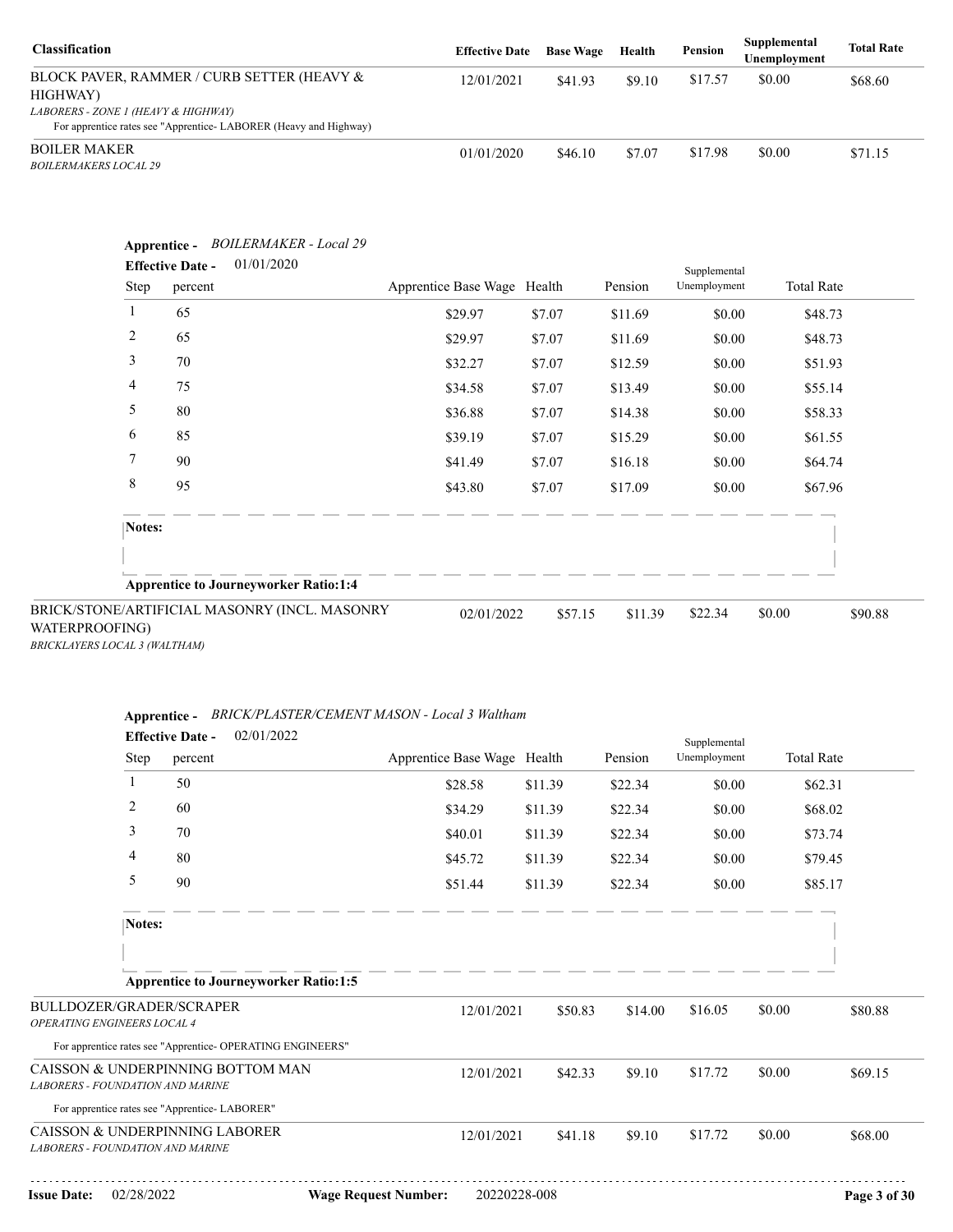| <b>Classification</b>                                                     | <b>Effective Date</b> | <b>Base Wage</b> | Health | Pension | Supplemental<br>Unemployment | <b>Total Rate</b> |
|---------------------------------------------------------------------------|-----------------------|------------------|--------|---------|------------------------------|-------------------|
| For apprentice rates see "Apprentice-LABORER"                             |                       |                  |        |         |                              |                   |
| CAISSON & UNDERPINNING TOP MAN<br><b>LABORERS - FOUNDATION AND MARINE</b> | 12/01/2021            | \$41.18          | \$9.10 | \$17.72 | \$0.00                       | \$68.00           |
| For apprentice rates see "Apprentice-LABORER"                             |                       |                  |        |         |                              |                   |
| <b>CARBIDE CORE DRILL OPERATOR</b>                                        | 12/01/2021            | \$41.43          | \$9.10 | \$17.57 | \$0.00                       | \$68.10           |
| <b>LABORERS - ZONE 1</b>                                                  | 06/01/2022            | \$42.43          | \$9.10 | \$17.57 | \$0.00                       | \$69.10           |
|                                                                           | 12/01/2022            | \$43.43          | \$9.10 | \$17.57 | \$0.00                       | \$70.10           |
|                                                                           | 06/01/2023            | \$44.43          | \$9.10 | \$17.57 | \$0.00                       | \$71.10           |
|                                                                           | 12/01/2023            | \$45.68          | \$9.10 | \$17.57 | \$0.00                       | \$72.35           |
| For apprentice rates see "Apprentice-LABORER"                             |                       |                  |        |         |                              |                   |
| <b>CARPENTER</b>                                                          | 09/01/2021            | \$44.18          | \$8.58 | \$19.82 | \$0.00                       | \$72.58           |
| <b>CARPENTERS - ZONE 2 (Eastern Massachusetts)</b>                        | 03/01/2022            | \$44.78          | \$8.58 | \$19.82 | \$0.00                       | \$73.18           |
|                                                                           | 09/01/2022            | \$45.43          | \$8.58 | \$19.82 | \$0.00                       | \$73.83           |
|                                                                           | 03/01/2023            | \$46.03          | \$8.58 | \$19.82 | \$0.00                       | \$74.43           |

### **Apprentice -** *CARPENTER - Zone 2 Eastern MA*

|                | 09/01/2021<br><b>Effective Date -</b> |                             |        |         | Supplemental |                   |
|----------------|---------------------------------------|-----------------------------|--------|---------|--------------|-------------------|
| Step           | percent                               | Apprentice Base Wage Health |        | Pension | Unemployment | <b>Total Rate</b> |
| $\mathbf{1}$   | 50                                    | \$22.09                     | \$8.58 | \$1.70  | \$0.00       | \$32.37           |
| 2              | 60                                    | \$26.51                     | \$8.58 | \$1.70  | \$0.00       | \$36.79           |
| 3              | 70                                    | \$30.93                     | \$8.58 | \$14.63 | \$0.00       | \$54.14           |
| $\overline{4}$ | 75                                    | \$33.14                     | \$8.58 | \$14.63 | \$0.00       | \$56.35           |
| 5              | 80                                    | \$35.34                     | \$8.58 | \$16.36 | \$0.00       | \$60.28           |
| 6              | 80                                    | \$35.34                     | \$8.58 | \$16.36 | \$0.00       | \$60.28           |
| 7              | 90                                    | \$39.76                     | \$8.58 | \$18.09 | \$0.00       | \$66.43           |
| 8              | 90                                    | \$39.76                     | \$8.58 | \$18.09 | \$0.00       | \$66.43           |

|                                    |      | 03/01/2022<br><b>Effective Date -</b>        |                                                                                                             |         |         | Supplemental |                   |         |
|------------------------------------|------|----------------------------------------------|-------------------------------------------------------------------------------------------------------------|---------|---------|--------------|-------------------|---------|
|                                    | Step | percent                                      | Apprentice Base Wage Health                                                                                 |         | Pension | Unemployment | <b>Total Rate</b> |         |
|                                    | 1    | 50                                           | \$22.39                                                                                                     | \$8.58  | \$1.70  | \$0.00       | \$32.67           |         |
|                                    | 2    | 60                                           | \$26.87                                                                                                     | \$8.58  | \$1.70  | \$0.00       | \$37.15           |         |
|                                    | 3    | 70                                           | \$31.35                                                                                                     | \$8.58  | \$14.63 | \$0.00       | \$54.56           |         |
|                                    | 4    | 75                                           | \$33.59                                                                                                     | \$8.58  | \$14.63 | \$0.00       | \$56.80           |         |
|                                    | 5    | 80                                           | \$35.82                                                                                                     | \$8.58  | \$16.36 | \$0.00       | \$60.76           |         |
|                                    | 6    | 80                                           | \$35.82                                                                                                     | \$8.58  | \$16.36 | \$0.00       | \$60.76           |         |
|                                    | 7    | 90                                           | \$40.30                                                                                                     | \$8.58  | \$18.09 | \$0.00       | \$66.97           |         |
|                                    | 8    | 90                                           | \$40.30                                                                                                     | \$8.58  | \$18.09 | \$0.00       | \$66.97           |         |
| Notes:                             |      |                                              | % Indentured After 10/1/17; 45/45/55/55/70/70/80/80<br>Step 1&2 \$30.19/3&4 \$36.28/5&6 \$55.87/7&8 \$62.01 |         |         |              |                   |         |
|                                    |      | <b>Apprentice to Journeyworker Ratio:1:5</b> |                                                                                                             |         |         |              |                   |         |
| <b>CARPENTER WOOD FRAME</b>        |      |                                              | 04/01/2021                                                                                                  | \$23.16 | \$7.21  | \$4.80       | \$0.00            | \$35.17 |
| CARPENTERS-ZONE 3 (Wood Frame)     |      | 04/01/2022                                   | \$23.66                                                                                                     | \$7.21  | \$4.80  | \$0.00       | \$35.67           |         |
|                                    |      |                                              | 04/01/2023                                                                                                  | \$24.16 | \$7.21  | \$4.80       | \$0.00            | \$36.17 |
| All Aspects of New Wood Frame Work |      |                                              |                                                                                                             |         |         |              |                   |         |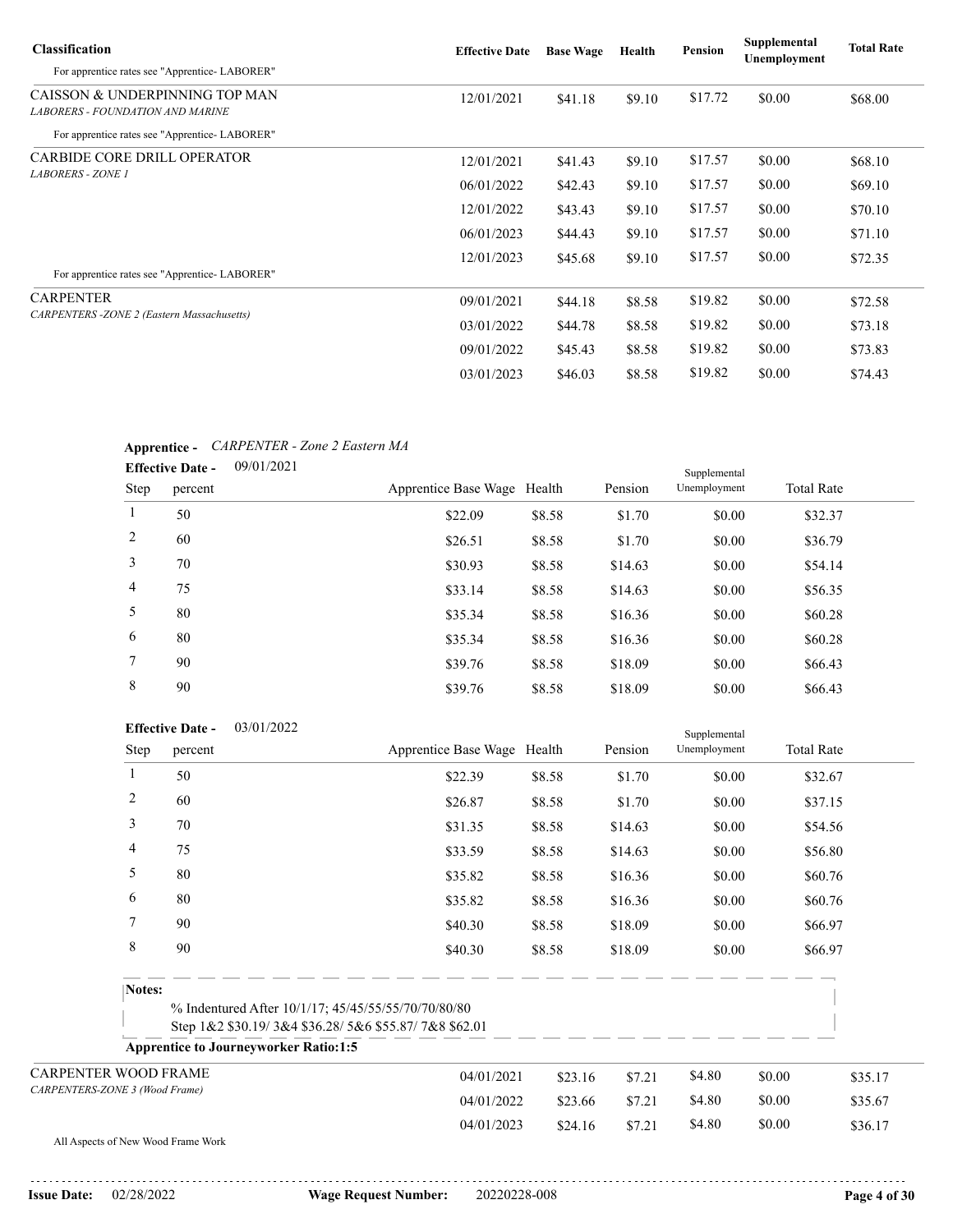|                | 04/01/2021<br><b>Effective Date -</b> |                             |        |         |              |                   |
|----------------|---------------------------------------|-----------------------------|--------|---------|--------------|-------------------|
| Step           | percent                               | Apprentice Base Wage Health |        | Pension | Unemployment | <b>Total Rate</b> |
| $\mathbf{1}$   | 60                                    | \$13.90                     | \$7.21 | \$0.00  | \$0.00       | \$21.11           |
| 2              | 60                                    | \$13.90                     | \$7.21 | \$0.00  | \$0.00       | \$21.11           |
| 3              | 65                                    | \$15.05                     | \$7.21 | \$0.00  | \$0.00       | \$22.26           |
| $\overline{4}$ | 70                                    | \$16.21                     | \$7.21 | \$0.00  | \$0.00       | \$23.42           |
| 5              | 75                                    | \$17.37                     | \$7.21 | \$3.80  | \$0.00       | \$28.38           |
| 6              | 80                                    | \$18.53                     | \$7.21 | \$3.80  | \$0.00       | \$29.54           |
| 7              | 85                                    | \$19.69                     | \$7.21 | \$3.80  | \$0.00       | \$30.70           |
| 8              | 90                                    | \$20.84                     | \$7.21 | \$3.80  | \$0.00       | \$31.85           |

## **Apprentice -** *CARPENTER (Wood Frame) - Zone 3*

#### 04/01/2022 **Effective Date -**

|                                                                   | <b>Effective Date -</b><br>04/01/2022        |                                                      |         |         | Supplemental |                   |         |  |
|-------------------------------------------------------------------|----------------------------------------------|------------------------------------------------------|---------|---------|--------------|-------------------|---------|--|
| Step                                                              | percent                                      | Apprentice Base Wage Health                          |         | Pension | Unemployment | <b>Total Rate</b> |         |  |
|                                                                   | 60                                           | \$14.20                                              | \$7.21  | \$0.00  | \$0.00       | \$21.41           |         |  |
| 2                                                                 | 60                                           | \$14.20                                              | \$7.21  | \$0.00  | \$0.00       | \$21.41           |         |  |
| 3                                                                 | 65                                           | \$15.38                                              | \$7.21  | \$0.00  | \$0.00       | \$22.59           |         |  |
| 4                                                                 | 70                                           | \$16.56                                              | \$7.21  | \$0.00  | \$0.00       | \$23.77           |         |  |
| 5                                                                 | 75                                           | \$17.75                                              | \$7.21  | \$3.80  | \$0.00       | \$28.76           |         |  |
| 6                                                                 | 80                                           | \$18.93                                              | \$7.21  | \$3.80  | \$0.00       | \$29.94           |         |  |
| 7                                                                 | 85                                           | \$20.11                                              | \$7.21  | \$3.80  | \$0.00       | \$31.12           |         |  |
| 8                                                                 | 90                                           | \$21.29                                              | \$7.21  | \$3.80  | \$0.00       | \$32.30           |         |  |
| Notes:                                                            |                                              |                                                      |         |         |              |                   |         |  |
|                                                                   |                                              | % Indentured After 10/1/17; 45/45/55/55/70/70/80/80  |         |         |              |                   |         |  |
|                                                                   |                                              | Step 1&2 \$17.63/3&4 \$19.95/5&6 \$27.22/7&8 \$29.54 |         |         |              |                   |         |  |
|                                                                   | <b>Apprentice to Journeyworker Ratio:1:5</b> |                                                      |         |         |              |                   |         |  |
| <b>CEMENT MASONRY/PLASTERING</b><br>BRICKLAYERS LOCAL 3 (WALTHAM) |                                              | 01/01/2020                                           | \$49.07 | \$12.75 | \$22.41      | \$0.62            | \$84.85 |  |

#### **Apprentice -** *CEMENT MASONRY/PLASTERING - Eastern Mass (Waltham)* 01/01/2020 **Effective Date -**

|       | Lifective Date -<br>01/01/2020 |                             |         |         | Supplemental |                   |  |
|-------|--------------------------------|-----------------------------|---------|---------|--------------|-------------------|--|
| Step  | percent                        | Apprentice Base Wage Health |         | Pension | Unemployment | <b>Total Rate</b> |  |
|       | 50                             | \$24.54                     | \$12.75 | \$15.41 | \$0.00       | \$52.70           |  |
| 2     | 60                             | \$29.44                     | \$12.75 | \$17.41 | \$0.62       | \$60.22           |  |
| 3     | 65                             | \$31.90                     | \$12.75 | \$18.41 | \$0.62       | \$63.68           |  |
| 4     | 70                             | \$34.35                     | \$12.75 | \$19.41 | \$0.62       | \$67.13           |  |
| 5     | 75                             | \$36.80                     | \$12.75 | \$20.41 | \$0.62       | \$70.58           |  |
| 6     | 80                             | \$39.26                     | \$12.75 | \$21.41 | \$0.62       | \$74.04           |  |
|       | 90                             | \$44.16                     | \$12.75 | \$22.41 | \$0.62       | \$79.94           |  |
| $  -$ |                                |                             |         |         |              |                   |  |

#### **Notes:**

Steps 3,4 are 500 hrs. All other steps are 1,000 hrs.

**Apprentice to Journeyworker Ratio:1:3**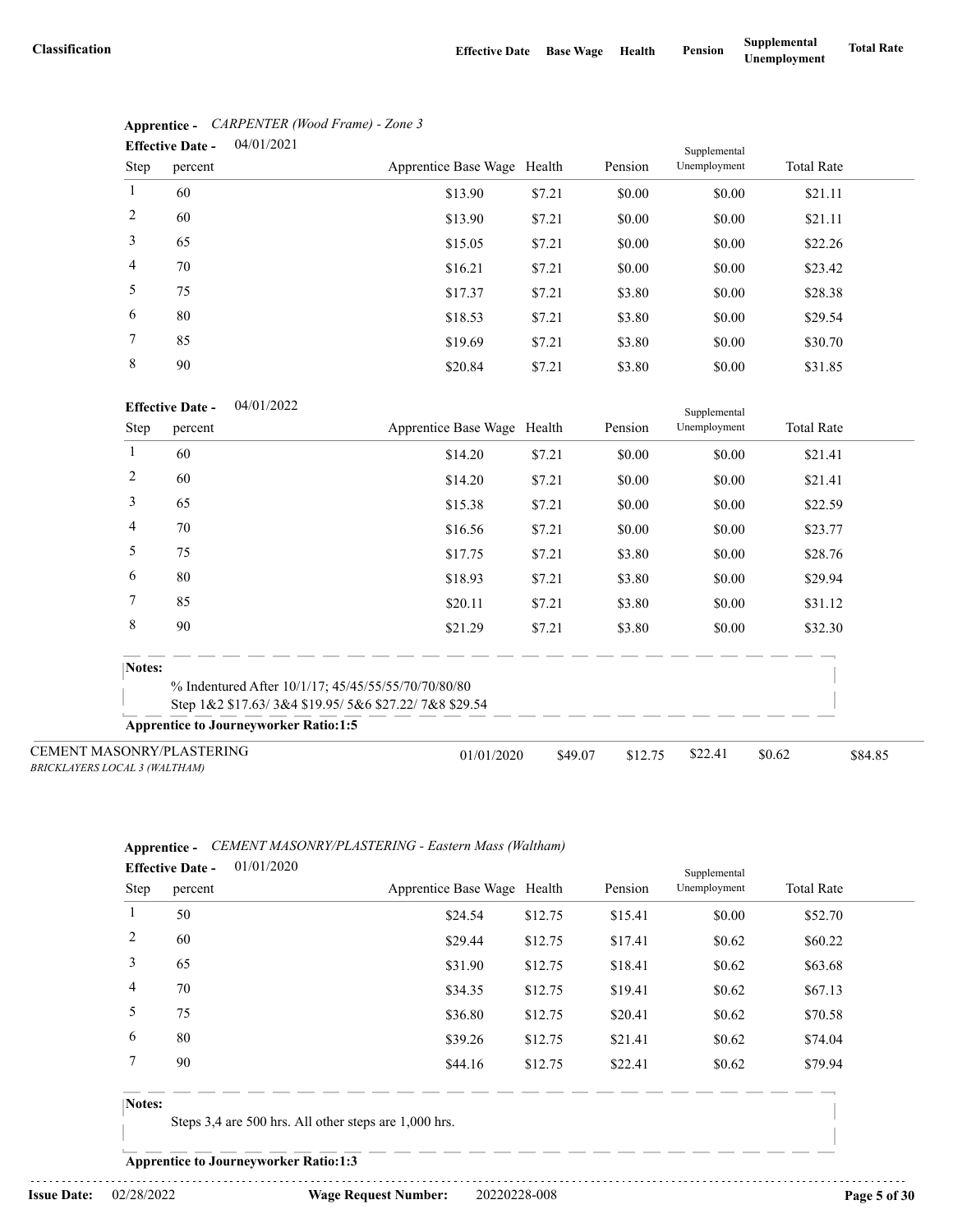| <b>Classification</b>                                                             | <b>Effective Date</b> | <b>Base Wage</b> | Health  | <b>Pension</b> | Supplemental<br>Unemployment | <b>Total Rate</b> |
|-----------------------------------------------------------------------------------|-----------------------|------------------|---------|----------------|------------------------------|-------------------|
| <b>CHAIN SAW OPERATOR</b>                                                         | 12/01/2021            | \$41.43          | \$9.10  | \$17.57        | \$0.00                       | \$68.10           |
| <b>LABORERS - ZONE 1</b>                                                          | 06/01/2022            | \$42.43          | \$9.10  | \$17.57        | \$0.00                       | \$69.10           |
|                                                                                   | 12/01/2022            | \$43.43          | \$9.10  | \$17.57        | \$0.00                       | \$70.10           |
|                                                                                   | 06/01/2023            | \$44.43          | \$9.10  | \$17.57        | \$0.00                       | \$71.10           |
|                                                                                   | 12/01/2023            | \$45.68          | \$9.10  | \$17.57        | \$0.00                       | \$72.35           |
| For apprentice rates see "Apprentice-LABORER"                                     |                       |                  |         |                |                              |                   |
| <b>CLAM SHELLS/SLURRY BUCKETS/HEADING MACHINES</b><br>OPERATING ENGINEERS LOCAL 4 | 12/01/2021            | \$52.38          | \$14.00 | \$16.05        | \$0.00                       | \$82.43           |
| For apprentice rates see "Apprentice- OPERATING ENGINEERS"                        |                       |                  |         |                |                              |                   |
| <b>COMPRESSOR OPERATOR</b>                                                        | 12/01/2021            | \$33.69          | \$14.00 | \$16.05        | \$0.00                       | \$63.74           |
| OPERATING ENGINEERS LOCAL 4                                                       |                       |                  |         |                |                              |                   |
| For apprentice rates see "Apprentice- OPERATING ENGINEERS"                        |                       |                  |         |                |                              |                   |
| DELEADER (BRIDGE)                                                                 | 01/01/2022            | \$53.66          | \$8.65  | \$23.05        | \$0.00                       | \$85.36           |
| PAINTERS LOCAL 35 - ZONE 2                                                        | 07/01/2022            | \$54.86          | \$8.65  | \$23.05        | \$0.00                       | \$86.56           |
|                                                                                   | 01/01/2023            | \$56.06          | \$8.65  | \$23.05        | \$0.00                       | \$87.76           |
|                                                                                   | 07/01/2023            | \$57.26          | \$8.65  | \$23.05        | \$0.00                       | \$88.96           |
|                                                                                   | 01/01/2024            | \$58.46          | \$8.65  | \$23.05        | \$0.00                       | \$90.16           |
|                                                                                   | 07/01/2024            | \$59.66          | \$8.65  | \$23.05        | \$0.00                       | \$91.36           |
|                                                                                   | 01/01/2025            | \$60.86          | \$8.65  | \$23.05        | \$0.00                       | \$92.56           |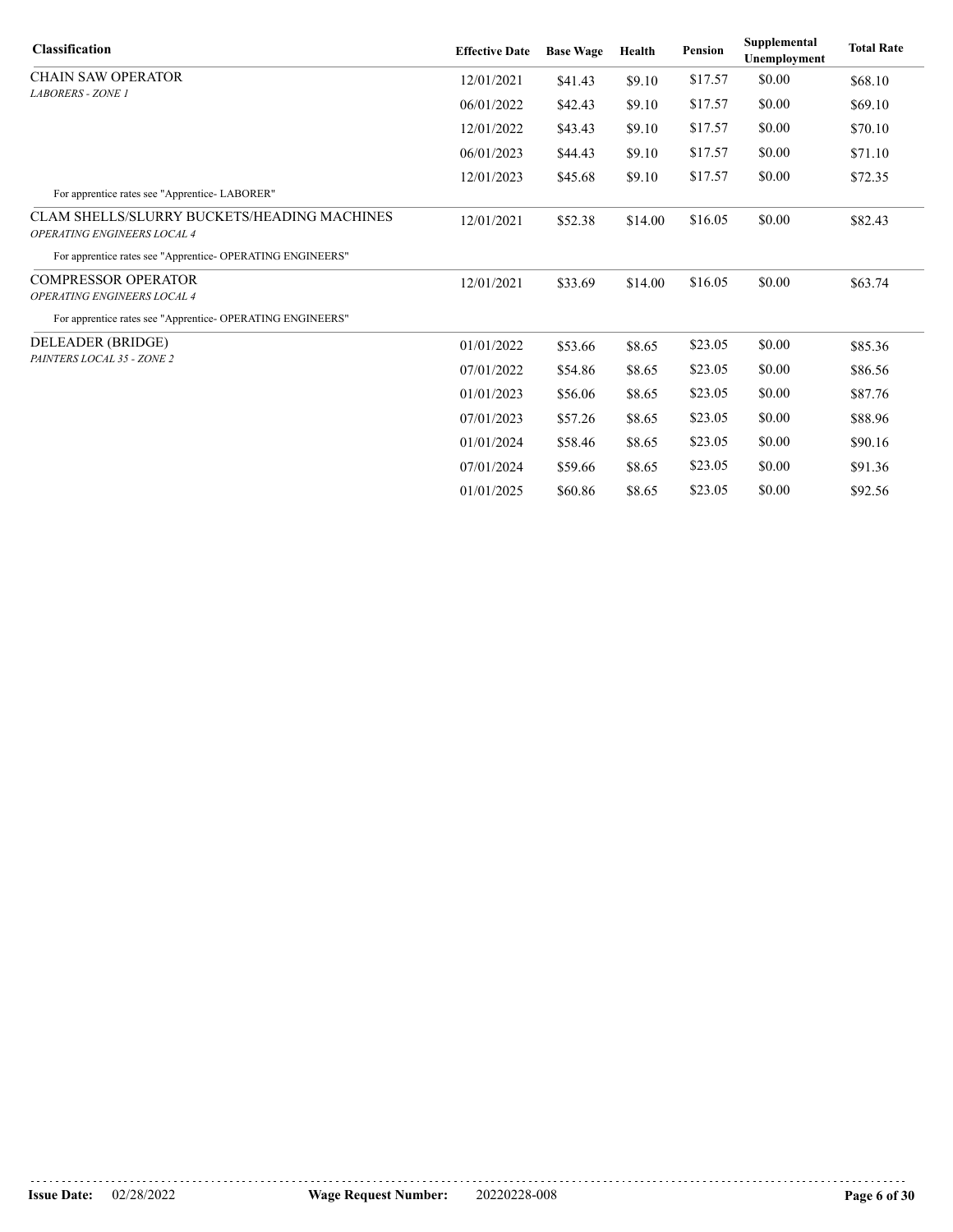|                | 01/01/2022<br><b>Effective Date -</b> |                             |        |         |                              |                   |
|----------------|---------------------------------------|-----------------------------|--------|---------|------------------------------|-------------------|
| Step           | percent                               | Apprentice Base Wage Health |        | Pension | Supplemental<br>Unemployment | <b>Total Rate</b> |
| 1              | 50                                    | \$26.83                     | \$8.65 | \$0.00  | \$0.00                       | \$35.48           |
| 2              | 55                                    | \$29.51                     | \$8.65 | \$6.27  | \$0.00                       | \$44.43           |
| 3              | 60                                    | \$32.20                     | \$8.65 | \$6.84  | \$0.00                       | \$47.69           |
| $\overline{4}$ | 65                                    | \$34.88                     | \$8.65 | \$7.41  | \$0.00                       | \$50.94           |
| 5              | 70                                    | \$37.56                     | \$8.65 | \$19.63 | \$0.00                       | \$65.84           |
| 6              | 75                                    | \$40.25                     | \$8.65 | \$20.20 | \$0.00                       | \$69.10           |
| $\tau$         | 80                                    | \$42.93                     | \$8.65 | \$20.77 | \$0.00                       | \$72.35           |
| 8              | 90                                    | \$48.29                     | \$8.65 | \$21.91 | \$0.00                       | \$78.85           |

### **Apprentice -** *PAINTER Local 35 - BRIDGES/TANKS*

#### 07/01/2022 **Effective Date -**

|      | <b>Effective Date -</b><br>0//01/2022 |                             |        |         |              |                   |  |  |
|------|---------------------------------------|-----------------------------|--------|---------|--------------|-------------------|--|--|
| Step | percent                               | Apprentice Base Wage Health |        | Pension | Unemployment | <b>Total Rate</b> |  |  |
|      | 50                                    | \$27.43                     | \$8.65 | \$0.00  | \$0.00       | \$36.08           |  |  |
| 2    | 55                                    | \$30.17                     | \$8.65 | \$6.27  | \$0.00       | \$45.09           |  |  |
| 3    | 60                                    | \$32.92                     | \$8.65 | \$6.84  | \$0.00       | \$48.41           |  |  |
| 4    | 65                                    | \$35.66                     | \$8.65 | \$7.41  | \$0.00       | \$51.72           |  |  |
| 5    | 70                                    | \$38.40                     | \$8.65 | \$19.63 | \$0.00       | \$66.68           |  |  |
| 6    | 75                                    | \$41.15                     | \$8.65 | \$20.20 | \$0.00       | \$70.00           |  |  |
|      | 80                                    | \$43.89                     | \$8.65 | \$20.77 | \$0.00       | \$73.31           |  |  |
| 8    | 90                                    | \$49.37                     | \$8.65 | \$21.91 | \$0.00       | \$79.93           |  |  |

Steps are 750 hrs.

### **Apprentice to Journeyworker Ratio:1:1**

| <b>DEMO: ADZEMAN</b>                                                                | 12/01/2021 | \$41.33 | \$9.10 | \$17.57 | \$0.00 | \$68.00 |
|-------------------------------------------------------------------------------------|------------|---------|--------|---------|--------|---------|
| <b>LABORERS - ZONE 1</b>                                                            | 06/01/2022 | \$42.33 | \$9.10 | \$17.57 | \$0.00 | \$69.00 |
|                                                                                     | 12/01/2022 | \$43.33 | \$9.10 | \$17.57 | \$0.00 | \$70.00 |
|                                                                                     | 06/01/2023 | \$44.33 | \$9.10 | \$17.57 | \$0.00 | \$71.00 |
|                                                                                     | 12/01/2023 | \$45.58 | \$9.10 | \$17.57 | \$0.00 | \$72.25 |
| For apprentice rates see "Apprentice-LABORER"                                       |            |         |        |         |        |         |
| DEMO: BACKHOE/LOADER/HAMMER OPERATOR                                                | 12/01/2021 | \$42.33 | \$9.10 | \$17.57 | \$0.00 | \$69.00 |
| <b>LABORERS - ZONE 1</b>                                                            | 06/01/2022 | \$43.33 | \$9.10 | \$17.57 | \$0.00 | \$70.00 |
|                                                                                     | 12/01/2022 | \$44.33 | \$9.10 | \$17.57 | \$0.00 | \$71.00 |
|                                                                                     | 06/01/2023 | \$45.33 | \$9.10 | \$17.57 | \$0.00 | \$72.00 |
|                                                                                     | 12/01/2023 | \$46.58 | \$9.10 | \$17.57 | \$0.00 | \$73.25 |
| For apprentice rates see "Apprentice- LABORER"                                      |            |         |        |         |        |         |
| <b>DEMO: BURNERS</b>                                                                | 12/01/2021 | \$42.08 | \$9.10 | \$17.57 | \$0.00 | \$68.75 |
| <b>LABORERS - ZONE 1</b>                                                            | 06/01/2022 | \$43.08 | \$9.10 | \$17.57 | \$0.00 | \$69.75 |
|                                                                                     | 12/01/2022 | \$44.08 | \$9.10 | \$17.57 | \$0.00 | \$70.75 |
|                                                                                     | 06/01/2023 | \$45.08 | \$9.10 | \$17.57 | \$0.00 | \$71.75 |
|                                                                                     | 12/01/2023 | \$46.33 | \$9.10 | \$17.57 | \$0.00 | \$73.00 |
| $E_{\alpha\mu}$ comparting notes and $\mu$ $\lambda$ measuring $I$ $\Lambda$ DODED! |            |         |        |         |        |         |

For apprentice rates see "Apprentice- LABORER"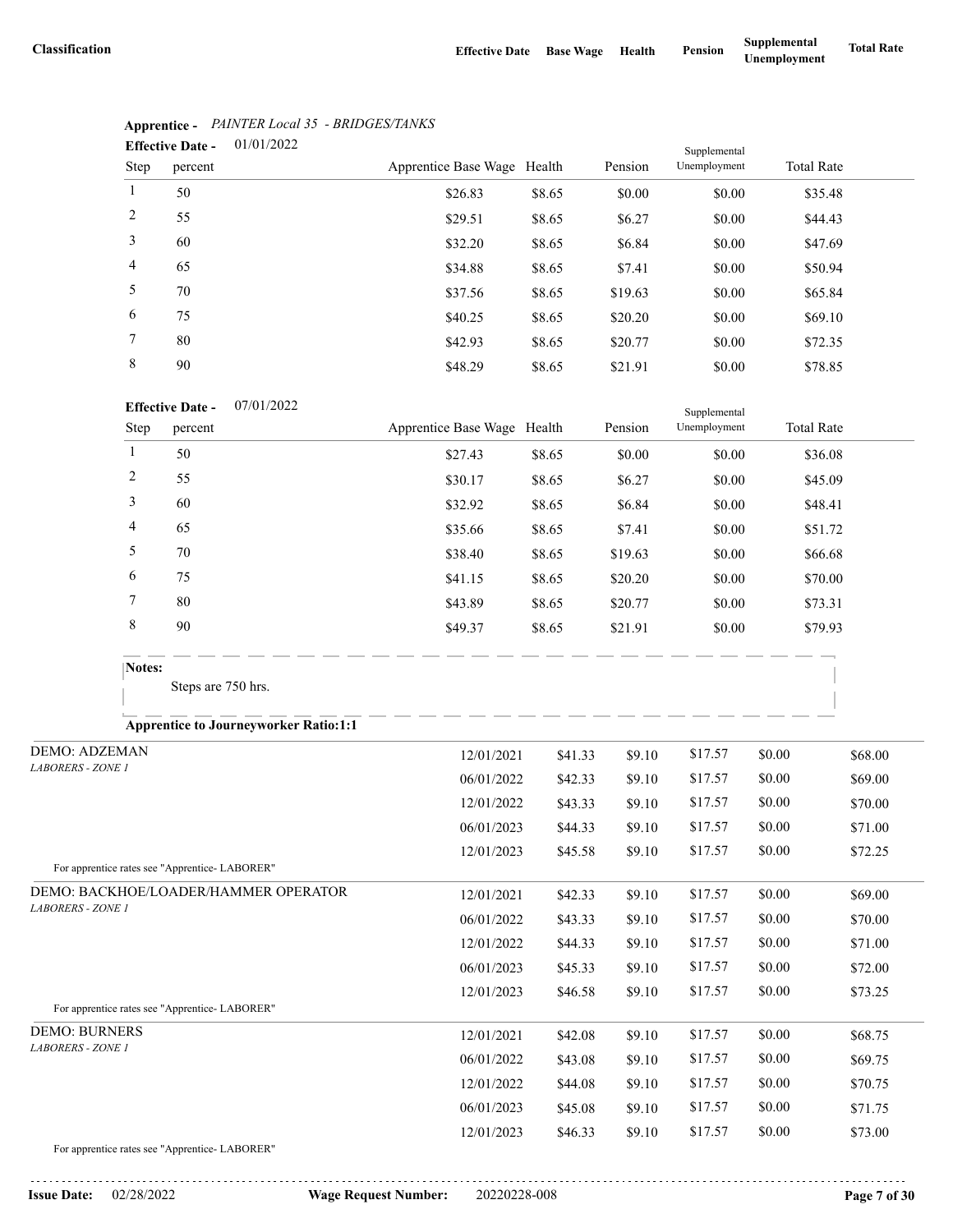| Classification                                                    | <b>Effective Date</b> | <b>Base Wage</b> | Health  | Pension | Supplemental<br>Unemployment | <b>Total Rate</b> |
|-------------------------------------------------------------------|-----------------------|------------------|---------|---------|------------------------------|-------------------|
| DEMO: CONCRETE CUTTER/SAWYER                                      | 12/01/2021            | \$42.33          | \$9.10  | \$17.57 | \$0.00                       | \$69.00           |
| <i>LABORERS - ZONE 1</i>                                          | 06/01/2022            | \$43.33          | \$9.10  | \$17.57 | \$0.00                       | \$70.00           |
|                                                                   | 12/01/2022            | \$44.33          | \$9.10  | \$17.57 | \$0.00                       | \$71.00           |
|                                                                   | 06/01/2023            | \$45.33          | \$9.10  | \$17.57 | \$0.00                       | \$72.00           |
|                                                                   | 12/01/2023            | \$46.58          | \$9.10  | \$17.57 | \$0.00                       | \$73.25           |
| For apprentice rates see "Apprentice-LABORER"                     |                       |                  |         |         |                              |                   |
| DEMO: JACKHAMMER OPERATOR<br><b>LABORERS - ZONE I</b>             | 12/01/2021            | \$42.08          | \$9.10  | \$17.57 | \$0.00                       | \$68.75           |
|                                                                   | 06/01/2022            | \$43.08          | \$9.10  | \$17.57 | \$0.00                       | \$69.75           |
|                                                                   | 12/01/2022            | \$44.08          | \$9.10  | \$17.57 | \$0.00                       | \$70.75           |
|                                                                   | 06/01/2023            | \$45.08          | \$9.10  | \$17.57 | \$0.00                       | \$71.75           |
|                                                                   | 12/01/2023            | \$46.33          | \$9.10  | \$17.57 | \$0.00                       | \$73.00           |
| For apprentice rates see "Apprentice-LABORER"                     |                       |                  |         |         |                              |                   |
| DEMO: WRECKING LABORER<br><b>LABORERS - ZONE I</b>                | 12/01/2021            | \$41.33          | \$9.10  | \$17.57 | \$0.00                       | \$68.00           |
|                                                                   | 06/01/2022            | \$42.33          | \$9.10  | \$17.57 | \$0.00                       | \$69.00           |
|                                                                   | 12/01/2022            | \$43.33          | \$9.10  | \$17.57 | \$0.00                       | \$70.00           |
|                                                                   | 06/01/2023            | \$44.33          | \$9.10  | \$17.57 | \$0.00                       | \$71.00           |
|                                                                   | 12/01/2023            | \$45.58          | \$9.10  | \$17.57 | \$0.00                       | \$72.25           |
| For apprentice rates see "Apprentice-LABORER"                     |                       |                  |         |         |                              |                   |
| DIRECTIONAL DRILL MACHINE OPERATOR<br>OPERATING ENGINEERS LOCAL 4 | 12/01/2021            | \$50.83          | \$14.00 | \$16.05 | \$0.00                       | \$80.88           |
| For apprentice rates see "Apprentice- OPERATING ENGINEERS"        |                       |                  |         |         |                              |                   |
| <b>DIVER</b><br>PILE DRIVER LOCAL 56 (ZONE 1)                     | 08/01/2020            | \$68.70          | \$9.40  | \$23.12 | \$0.00                       | \$101.22          |
| For apprentice rates see "Apprentice- PILE DRIVER"                |                       |                  |         |         |                              |                   |
| <b>DIVER TENDER</b><br>PILE DRIVER LOCAL 56 (ZONE 1)              | 08/01/2020            | \$49.07          | \$9.40  | \$23.12 | \$0.00                       | \$81.59           |
| For apprentice rates see "Apprentice- PILE DRIVER"                |                       |                  |         |         |                              |                   |
| DIVER TENDER (EFFLUENT)<br>PILE DRIVER LOCAL 56 (ZONE 1)          | 08/01/2020            | \$73.60          | \$9.40  | \$23.12 | \$0.00                       | \$106.12          |
| For apprentice rates see "Apprentice- PILE DRIVER"                |                       |                  |         |         |                              |                   |
| DIVER/SLURRY (EFFLUENT)<br>PILE DRIVER LOCAL 56 (ZONE 1)          | 08/01/2020            | \$103.05         | \$9.40  | \$23.12 | \$0.00                       | \$135.57          |
| For apprentice rates see "Apprentice- PILE DRIVER"                |                       |                  |         |         |                              |                   |
| DRAWBRIDGE OPERATOR (Construction)<br>DRAWBRIDGE - SEIU LOCAL 888 | 07/01/2020            | \$26.77          | \$6.67  | \$3.93  | \$0.16                       | \$37.53           |
| <b>ELECTRICIAN</b><br>ELECTRICIANS LOCAL 103                      | 09/01/2021            | \$56.36          | \$13.00 | \$20.54 | \$0.00                       | \$89.90           |
|                                                                   | 03/01/2022            | \$57.32          | \$13.00 | \$20.82 | \$0.00                       | \$91.14           |
|                                                                   | 09/01/2022            | \$58.76          | \$13.00 | \$20.86 | \$0.00                       | \$92.62           |
|                                                                   | 03/01/2023            | \$60.43          | \$13.00 | \$20.91 | \$0.00                       | \$94.34           |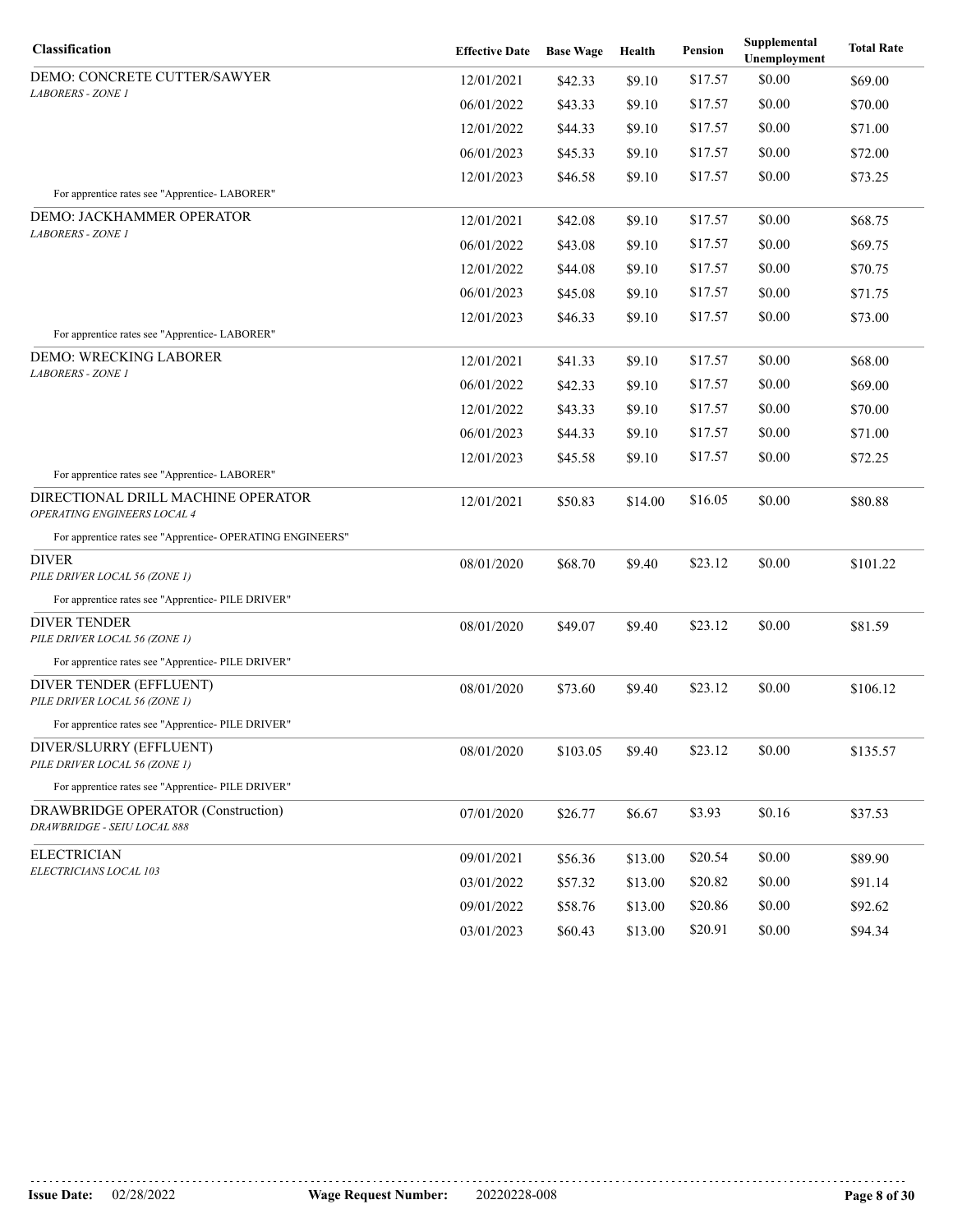|                | 09/01/2021<br><b>Effective Date -</b> |                             |         |         |              |                   |
|----------------|---------------------------------------|-----------------------------|---------|---------|--------------|-------------------|
| Step           | percent                               | Apprentice Base Wage Health |         | Pension | Unemployment | <b>Total Rate</b> |
| $\mathbf{1}$   | 40                                    | \$22.54                     | \$13.00 | \$0.68  | \$0.00       | \$36.22           |
| 2              | 40                                    | \$22.54                     | \$13.00 | \$0.68  | \$0.00       | \$36.22           |
| 3              | 45                                    | \$25.36                     | \$13.00 | \$15.36 | \$0.00       | \$53.72           |
| $\overline{4}$ | 45                                    | \$25.36                     | \$13.00 | \$15.36 | \$0.00       | \$53.72           |
| 5              | 50                                    | \$28.18                     | \$13.00 | \$15.84 | \$0.00       | \$57.02           |
| 6              | 55                                    | \$31.00                     | \$13.00 | \$16.31 | \$0.00       | \$60.31           |
| $\tau$         | 60                                    | \$33.82                     | \$13.00 | \$16.77 | \$0.00       | \$63.59           |
| 8              | 65                                    | \$36.63                     | \$13.00 | \$17.25 | \$0.00       | \$66.88           |
| 9              | 70                                    | \$39.45                     | \$13.00 | \$17.71 | \$0.00       | \$70.16           |
| 10             | 75                                    | \$42.27                     | \$13.00 | \$18.19 | \$0.00       | \$73.46           |

# **Apprentice -** *ELECTRICIAN - Local 103*

| <b>Effective Date -</b> | 03/01/2022 |
|-------------------------|------------|
|-------------------------|------------|

|                                                       | <b>Effective Date -</b> | 03/01/2022                                      |         |         |              |                    |
|-------------------------------------------------------|-------------------------|-------------------------------------------------|---------|---------|--------------|--------------------|
| Step                                                  | percent                 | Apprentice Base Wage Health                     |         | Pension | Unemployment | <b>Total Rate</b>  |
| 1                                                     | 40                      | \$22.93                                         | \$13.00 | \$0.69  | \$0.00       | \$36.62            |
| $\overline{c}$                                        | 40                      | \$22.93                                         | \$13.00 | \$0.69  | \$0.00       | \$36.62            |
| 3                                                     | 45                      | \$25.79                                         | \$13.00 | \$15.62 | \$0.00       | \$54.41            |
| 4                                                     | 45                      | \$25.79                                         | \$13.00 | \$15.62 | \$0.00       | \$54.41            |
| 5                                                     | 50                      | \$28.66                                         | \$13.00 | \$16.10 | \$0.00       | \$57.76            |
| 6                                                     | 55                      | \$31.53                                         | \$13.00 | \$16.58 | \$0.00       | \$61.11            |
| 7                                                     | 60                      | \$34.39                                         | \$13.00 | \$17.04 | \$0.00       | \$64.43            |
| 8                                                     | 65                      | \$37.26                                         | \$13.00 | \$17.52 | \$0.00       | \$67.78            |
| 9                                                     | 70                      | \$40.12                                         | \$13.00 | \$17.98 | \$0.00       | \$71.10            |
| 10                                                    | 75                      | \$42.99                                         | \$13.00 | \$18.46 | \$0.00       | \$74.45            |
| Notes: :                                              |                         |                                                 |         |         |              |                    |
|                                                       |                         | App Prior 1/1/03; 30/35/40/45/50/55/65/70/75/80 |         |         |              |                    |
|                                                       |                         | <b>Apprentice to Journeyworker Ratio:2:3***</b> |         |         |              |                    |
| ELEVATOR CONSTRUCTOR<br>ELEVATOR CONSTRUCTORS LOCAL 4 |                         | 01/01/2022                                      | \$65.62 | \$16.03 | \$20.21      | \$0.00<br>\$101.86 |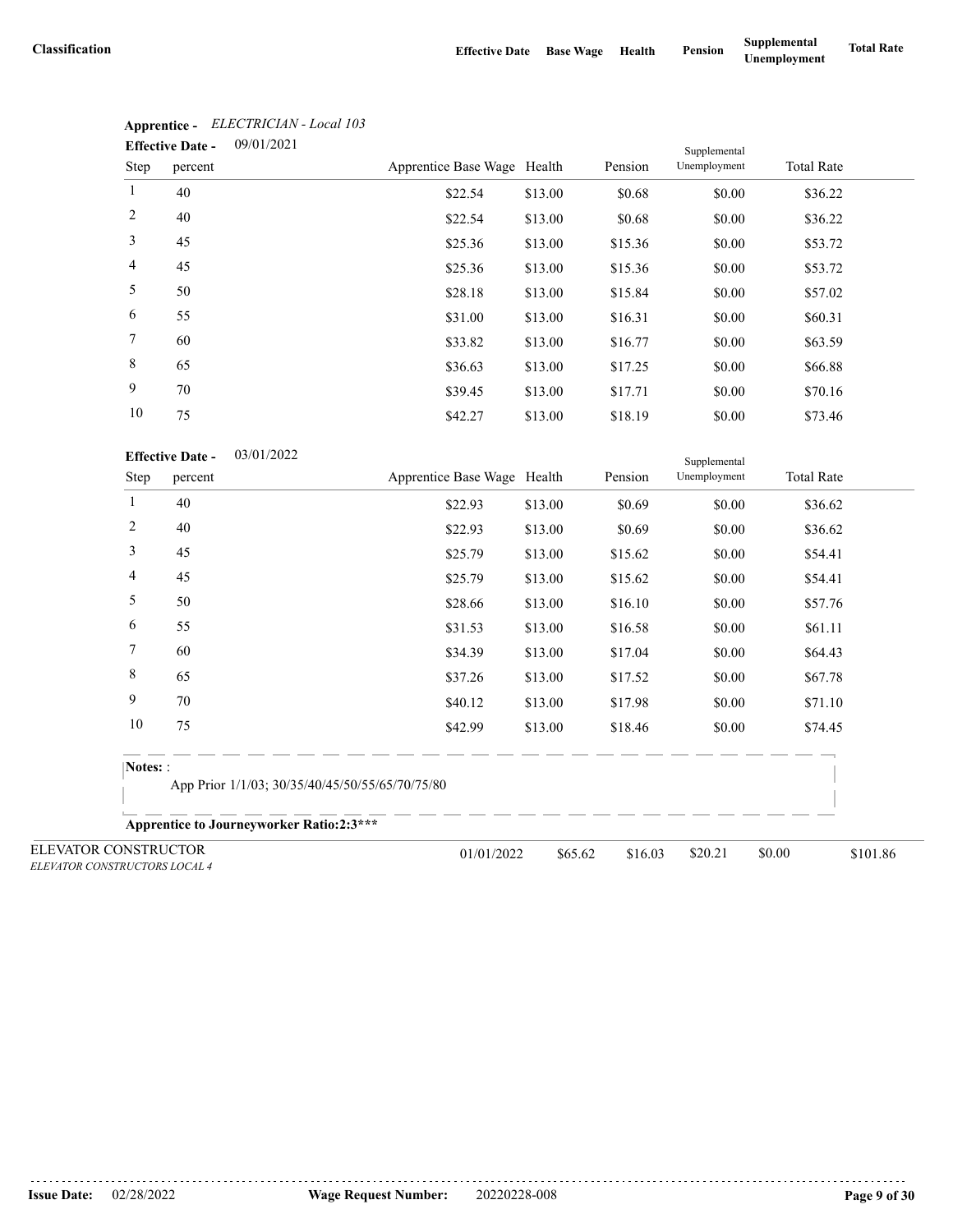|                                                               |              | 01/01/2022<br><b>Effective Date -</b>                                                                         |                             |                    |                    |              |                  |                   |                    |
|---------------------------------------------------------------|--------------|---------------------------------------------------------------------------------------------------------------|-----------------------------|--------------------|--------------------|--------------|------------------|-------------------|--------------------|
|                                                               | <b>Step</b>  | percent                                                                                                       | Apprentice Base Wage Health |                    | Pension            | Unemployment |                  | <b>Total Rate</b> |                    |
|                                                               | $\mathbf{1}$ | 50                                                                                                            | \$32.81                     | \$16.03            | \$0.00             | \$0.00       |                  | \$48.84           |                    |
|                                                               | 2            | 55                                                                                                            | \$36.09                     | \$16.03            | \$20.21            | \$0.00       |                  | \$72.33           |                    |
|                                                               | 3            | 65                                                                                                            | \$42.65                     | \$16.03            | \$20.21            | \$0.00       |                  | \$78.89           |                    |
|                                                               | 4            | 70                                                                                                            | \$45.93                     | \$16.03            | \$20.21            | \$0.00       |                  | \$82.17           |                    |
|                                                               | 5            | 80                                                                                                            | \$52.50                     | \$16.03            | \$20.21            | \$0.00       |                  | \$88.74           |                    |
|                                                               | Notes:       | Steps 1-2 are 6 mos.; Steps 3-5 are 1 year                                                                    |                             |                    |                    |              |                  |                   |                    |
|                                                               |              | <b>Apprentice to Journeyworker Ratio:1:1</b>                                                                  |                             |                    |                    |              |                  |                   |                    |
| ELEVATOR CONSTRUCTORS LOCAL 4                                 |              | ELEVATOR CONSTRUCTOR HELPER                                                                                   | 01/01/2022                  | \$45.93            | \$16.03            | \$20.21      | \$0.00           |                   | \$82.17            |
|                                                               |              | For apprentice rates see "Apprentice - ELEVATOR CONSTRUCTOR"                                                  |                             |                    |                    |              |                  |                   |                    |
| LABORERS - ZONE 1 (HEAVY & HIGHWAY)                           |              | FENCE & GUARD RAIL ERECTOR (HEAVY & HIGHWAY)                                                                  | 12/01/2021                  | \$41.43            | \$9.10             | \$17.57      | \$0.00           |                   | \$68.10            |
|                                                               |              | For apprentice rates see "Apprentice-LABORER (Heavy and Highway)<br>FIELD ENG.INST.PERSON-BLDG, SITE, HVY/HWY |                             |                    |                    | \$15.80      |                  |                   |                    |
| OPERATING ENGINEERS LOCAL 4                                   |              |                                                                                                               | 11/01/2021                  | \$46.53            | \$13.75            |              | \$0.00           |                   | \$76.08            |
|                                                               |              | For apprentice rates see "Apprentice- OPERATING ENGINEERS"                                                    | 05/01/2022                  | \$47.86            | \$13.75            | \$15.80      | \$0.00           |                   | \$77.41            |
| FIELD ENG.PARTY CHIEF-BLDG, SITE, HVY/HWY                     |              |                                                                                                               | 11/01/2021                  | \$48.06            | \$13.75            | \$15.80      | \$0.00           |                   | \$77.61            |
| OPERATING ENGINEERS LOCAL 4                                   |              |                                                                                                               | 05/01/2022                  | \$49.22            | \$13.75            | \$15.80      | \$0.00           |                   | \$78.77            |
|                                                               |              | For apprentice rates see "Apprentice- OPERATING ENGINEERS"                                                    |                             |                    |                    |              |                  |                   |                    |
| OPERATING ENGINEERS LOCAL 4                                   |              | FIELD ENG.ROD PERSON-BLDG, SITE, HVY/HWY                                                                      | 11/01/2021                  | \$23.16            | \$13.75            | \$15.80      | \$0.00           |                   | \$52.71            |
|                                                               |              | For apprentice rates see "Apprentice- OPERATING ENGINEERS"                                                    | 05/01/2022                  | \$23.83            | \$13.75            | \$15.80      | \$0.00           |                   | \$53.38            |
| FIRE ALARM INSTALLER                                          |              |                                                                                                               |                             |                    |                    | \$20.54      |                  |                   |                    |
| ELECTRICIANS LOCAL 103                                        |              |                                                                                                               | 09/01/2021<br>03/01/2022    | \$56.36            | \$13.00            | \$20.82      | \$0.00<br>\$0.00 |                   | \$89.90<br>\$91.14 |
|                                                               |              |                                                                                                               | 09/01/2022                  | \$57.32<br>\$58.76 | \$13.00<br>\$13.00 | \$20.86      | \$0.00           |                   | \$92.62            |
|                                                               |              |                                                                                                               | 03/01/2023                  | \$60.43            | \$13.00            | \$20.91      | \$0.00           |                   | \$94.34            |
|                                                               |              | For apprentice rates see "Apprentice- ELECTRICIAN"                                                            |                             |                    |                    |              |                  |                   |                    |
|                                                               |              | FIRE ALARM REPAIR / MAINTENANCE                                                                               | 09/01/2021                  | \$43.40            | \$13.00            | \$18.37      | \$0.00           |                   | \$74.77            |
| LOCAL 103                                                     |              | / COMMISSIONINGELECTRICIANS                                                                                   | 03/01/2022                  | \$44.71            | \$13.00            | \$18.74      | \$0.00           |                   | \$76.45            |
|                                                               |              |                                                                                                               | 09/01/2022                  | \$46.42            | \$13.00            | \$18.87      | \$0.00           |                   | \$78.29            |
|                                                               |              |                                                                                                               | 03/01/2023                  | \$48.34            | \$13.00            | \$19.01      | \$0.00           |                   | \$80.35            |
|                                                               |              | For apprentice rates see "Apprentice- TELECOMMUNICATIONS TECHNICIAN"                                          |                             |                    |                    |              |                  |                   |                    |
| FIREMAN (ASST. ENGINEER)<br>OPERATING ENGINEERS LOCAL 4       |              |                                                                                                               | 12/01/2021                  | \$41.76            | \$14.00            | \$16.05      | \$0.00           |                   | \$71.81            |
|                                                               |              | For apprentice rates see "Apprentice- OPERATING ENGINEERS"                                                    |                             |                    |                    |              |                  |                   |                    |
| LABORERS - ZONE 1 (HEAVY & HIGHWAY)                           |              | FLAGGER & SIGNALER (HEAVY & HIGHWAY)                                                                          | 12/01/2021                  | \$24.50            | \$9.10             | \$17.57      | \$0.00           |                   | \$51.17            |
|                                                               |              | For apprentice rates see "Apprentice-LABORER (Heavy and Highway)                                              |                             |                    |                    |              |                  |                   |                    |
| <b>FLOORCOVERER</b><br><i>FLOORCOVERERS LOCAL 2168 ZONE I</i> |              |                                                                                                               | 09/01/2021                  | \$49.38            | \$8.58             | \$20.12      | \$0.00           |                   | \$78.08            |
|                                                               |              |                                                                                                               | 03/01/2022                  | \$50.18            | \$8.58             | \$20.12      | \$0.00           |                   | \$78.88            |

### **Apprentice -** *ELEVATOR CONSTRUCTOR - Local 4*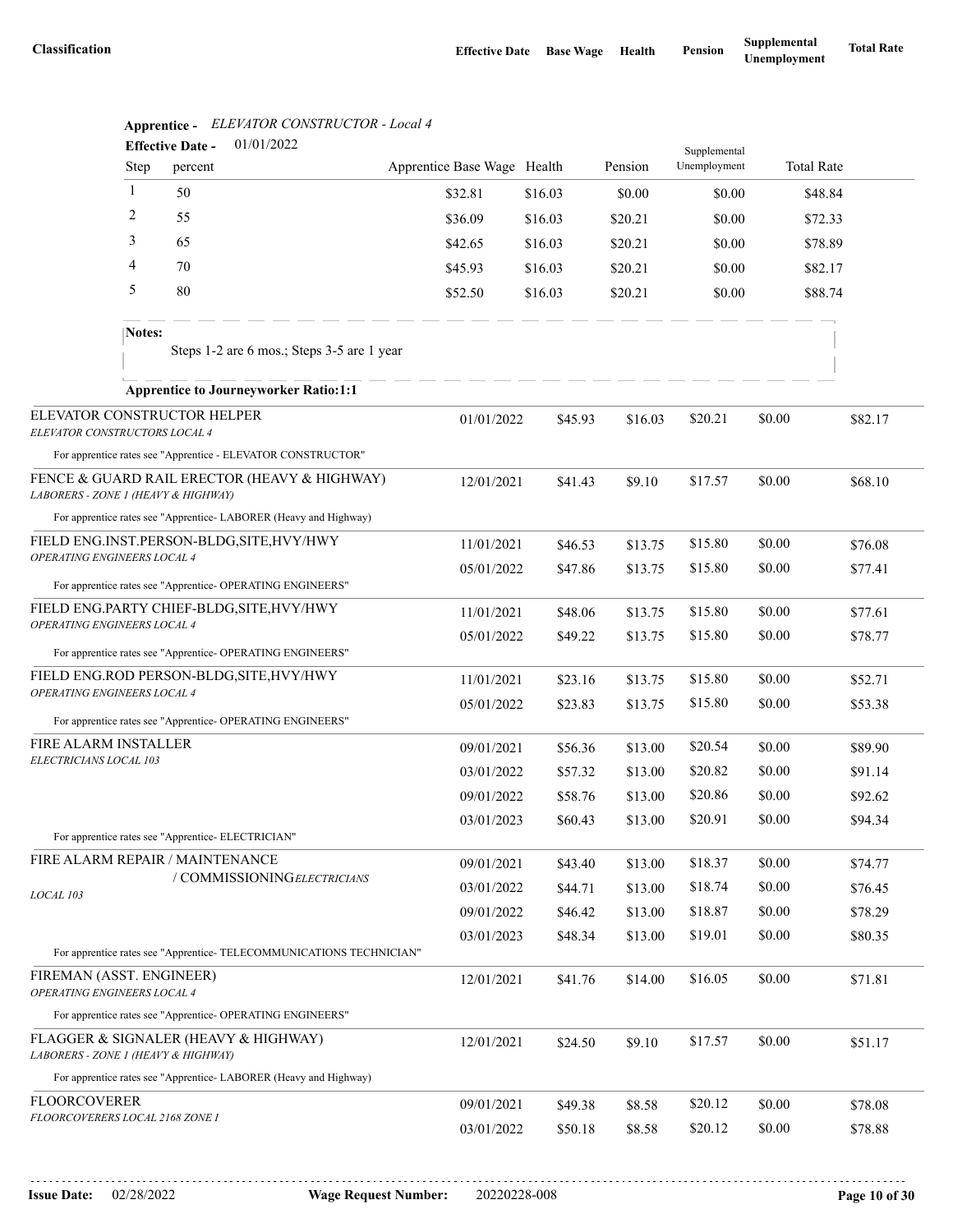|                | <b>Effective Date -</b> | 09/01/2021 |                             |        |         | Supplemental |                   |  |  |
|----------------|-------------------------|------------|-----------------------------|--------|---------|--------------|-------------------|--|--|
| Step           | percent                 |            | Apprentice Base Wage Health |        | Pension | Unemployment | <b>Total Rate</b> |  |  |
| $\mathbf{1}$   | 50                      |            | \$24.69                     | \$8.58 | \$1.79  | \$0.00       | \$35.06           |  |  |
| 2              | 55                      |            | \$27.16                     | \$8.58 | \$1.79  | \$0.00       | \$37.53           |  |  |
| 3              | 60                      |            | \$29.63                     | \$8.58 | \$14.75 | \$0.00       | \$52.96           |  |  |
| $\overline{4}$ | 65                      |            | \$32.10                     | \$8.58 | \$14.75 | \$0.00       | \$55.43           |  |  |
| 5              | 70                      |            | \$34.57                     | \$8.58 | \$16.54 | \$0.00       | \$59.69           |  |  |
| 6              | 75                      |            | \$37.04                     | \$8.58 | \$16.54 | \$0.00       | \$62.16           |  |  |
| 7              | 80                      |            | \$39.50                     | \$8.58 | \$18.33 | \$0.00       | \$66.41           |  |  |
| 8              | 85                      |            | \$41.97                     | \$8.58 | \$18.33 | \$0.00       | \$68.88           |  |  |

### **Apprentice -** *FLOORCOVERER - Local 2168 Zone I*

#### 03/01/2022 **Effective Date -**

|                                                                 | <b>Effective Date -</b><br>03/01/2022                      |                                                                                                                 |         |         | Supplemental |        |                   |
|-----------------------------------------------------------------|------------------------------------------------------------|-----------------------------------------------------------------------------------------------------------------|---------|---------|--------------|--------|-------------------|
| Step                                                            | percent                                                    | Apprentice Base Wage Health                                                                                     |         | Pension | Unemployment |        | <b>Total Rate</b> |
| 1                                                               | 50                                                         | \$25.09                                                                                                         | \$8.58  | \$1.79  | \$0.00       |        | \$35.46           |
| 2                                                               | 55                                                         | \$27.60                                                                                                         | \$8.58  | \$1.79  | \$0.00       |        | \$37.97           |
| 3                                                               | 60                                                         | \$30.11                                                                                                         | \$8.58  | \$14.75 | \$0.00       |        | \$53.44           |
| 4                                                               | 65                                                         | \$32.62                                                                                                         | \$8.58  | \$14.75 | \$0.00       |        | \$55.95           |
| 5                                                               | 70                                                         | \$35.13                                                                                                         | \$8.58  | \$16.54 | \$0.00       |        | \$60.25           |
| 6                                                               | 75                                                         | \$37.64                                                                                                         | \$8.58  | \$16.54 | \$0.00       |        | \$62.76           |
| 7                                                               | 80                                                         | \$40.14                                                                                                         | \$8.58  | \$18.33 | \$0.00       |        | \$67.05           |
| 8                                                               | 85                                                         | \$42.65                                                                                                         | \$8.58  | \$18.33 | \$0.00       |        | \$69.56           |
|                                                                 | <b>Notes:</b> Steps are 750 hrs.                           |                                                                                                                 |         |         |              |        |                   |
|                                                                 |                                                            | % After 10/1/17; 45/45/55/55/70/70/80/80 (1500hr Steps)<br>Step 1&2 \$32.59/3&4 \$39.26/5&6 \$59.69/7&8 \$66.41 |         |         |              |        |                   |
|                                                                 | <b>Apprentice to Journeyworker Ratio:1:1</b>               |                                                                                                                 |         |         |              |        |                   |
| FORK LIFT/CHERRY PICKER<br>OPERATING ENGINEERS LOCAL 4          |                                                            | 12/01/2021                                                                                                      | \$51.38 | \$14.00 | \$16.05      | \$0.00 | \$81.43           |
|                                                                 | For apprentice rates see "Apprentice- OPERATING ENGINEERS" |                                                                                                                 |         |         |              |        |                   |
| GENERATOR/LIGHTING PLANT/HEATERS<br>OPERATING ENGINEERS LOCAL 4 |                                                            | 12/01/2021                                                                                                      | \$33.69 | \$14.00 | \$16.05      | \$0.00 | \$63.74           |
|                                                                 | For apprentice rates see "Apprentice- OPERATING ENGINEERS" |                                                                                                                 |         |         |              |        |                   |
| <b>GLAZIER (GLASS PLANK/AIR BARRIER/INTERIOR</b>                |                                                            | 01/01/2022                                                                                                      | \$43.16 | \$8.65  | \$23.05      | \$0.00 | \$74.86           |
| SYSTEMS)<br>GLAZIERS LOCAL 35 (ZONE 2)                          |                                                            | 07/01/2022                                                                                                      | \$44.36 | \$8.65  | \$23.05      | \$0.00 | \$76.06           |
|                                                                 |                                                            | 01/01/2023                                                                                                      | \$45.56 | \$8.65  | \$23.05      | \$0.00 | \$77.26           |
|                                                                 |                                                            | 07/01/2023                                                                                                      | \$46.76 | \$8.65  | \$23.05      | \$0.00 | \$78.46           |
|                                                                 |                                                            | 01/01/2024                                                                                                      | \$47.96 | \$8.65  | \$23.05      | \$0.00 | \$79.66           |
|                                                                 |                                                            | 07/01/2024                                                                                                      | \$49.16 | \$8.65  | \$23.05      | \$0.00 | \$80.86           |
|                                                                 |                                                            | 01/01/2025                                                                                                      | \$50.36 | \$8.65  | \$23.05      | \$0.00 | \$82.06           |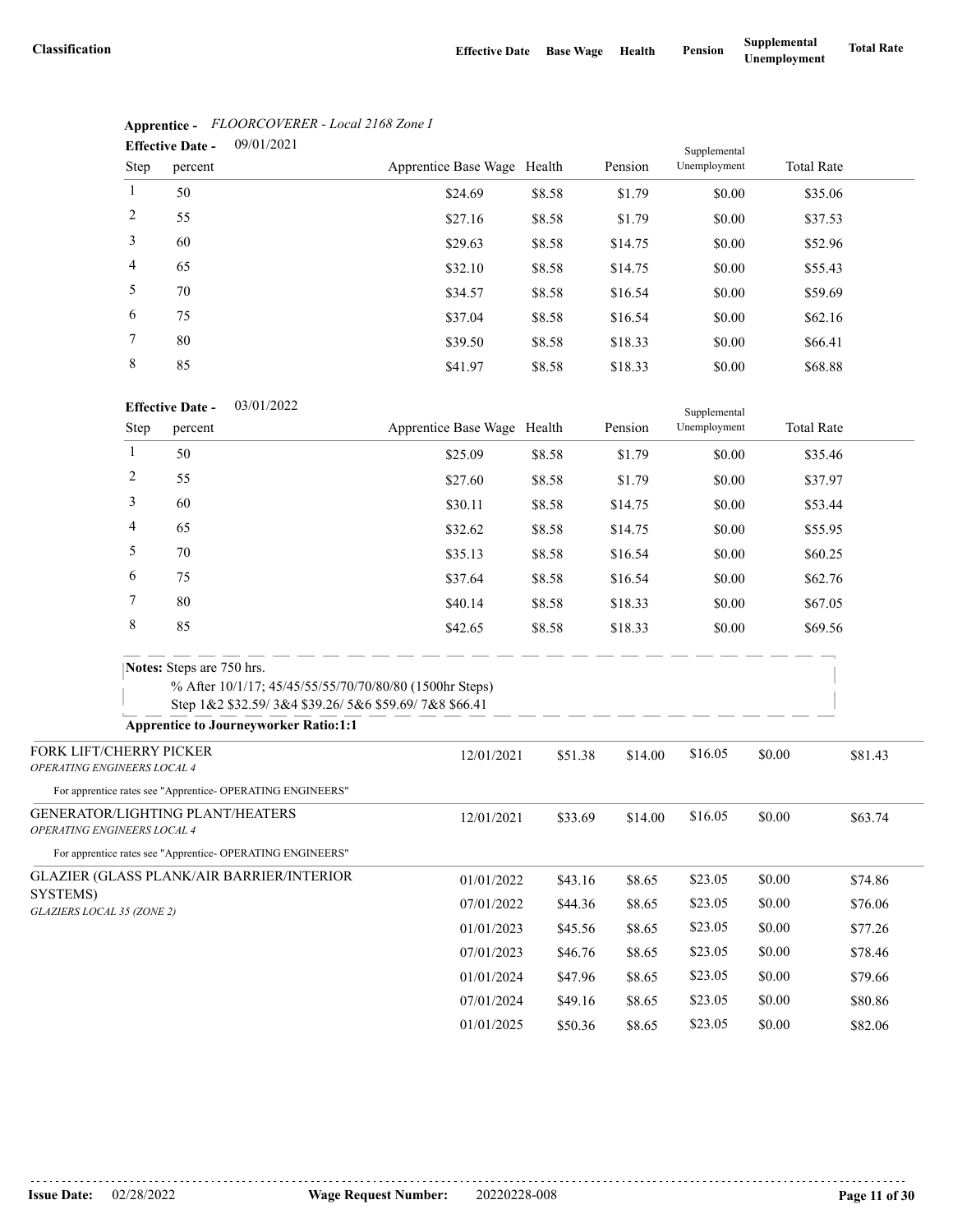|                 | 01/01/2022<br><b>Effective Date -</b> | Supplemental                |        |         |              |                   |
|-----------------|---------------------------------------|-----------------------------|--------|---------|--------------|-------------------|
| Step            | percent                               | Apprentice Base Wage Health |        | Pension | Unemployment | <b>Total Rate</b> |
| 1               | 50                                    | \$21.58                     | \$8.65 | \$0.00  | \$0.00       | \$30.23           |
| 2               | 55                                    | \$23.74                     | \$8.65 | \$6.27  | \$0.00       | \$38.66           |
| 3               | 60                                    | \$25.90                     | \$8.65 | \$6.84  | \$0.00       | \$41.39           |
| $\overline{4}$  | 65                                    | \$28.05                     | \$8.65 | \$7.41  | \$0.00       | \$44.11           |
| 5               | 70                                    | \$30.21                     | \$8.65 | \$19.63 | \$0.00       | \$58.49           |
| 6               | 75                                    | \$32.37                     | \$8.65 | \$20.20 | \$0.00       | \$61.22           |
| $7\phantom{.0}$ | 80                                    | \$34.53                     | \$8.65 | \$20.77 | \$0.00       | \$63.95           |
| 8               | 90                                    | \$38.84                     | \$8.65 | \$21.91 | \$0.00       | \$69.40           |

| Apprentice -            | GLAZIER - Local 35 Zone 2 |
|-------------------------|---------------------------|
| <b>Effective Date -</b> | 01/01/2022                |

07/01/2022 **Effective Date -**

|                             |        | <b>Effective Date -</b><br>07/01/2022        |                             |         |         | Supplemental |                   |         |
|-----------------------------|--------|----------------------------------------------|-----------------------------|---------|---------|--------------|-------------------|---------|
|                             | Step   | percent                                      | Apprentice Base Wage Health |         | Pension | Unemployment | <b>Total Rate</b> |         |
| 1                           |        | 50                                           | \$22.18                     | \$8.65  | \$0.00  | \$0.00       | \$30.83           |         |
|                             | 2      | 55                                           | \$24.40                     | \$8.65  | \$6.27  | \$0.00       | \$39.32           |         |
|                             | 3      | 60                                           | \$26.62                     | \$8.65  | \$6.84  | \$0.00       | \$42.11           |         |
|                             | 4      | 65                                           | \$28.83                     | \$8.65  | \$7.41  | \$0.00       | \$44.89           |         |
|                             | 5      | 70                                           | \$31.05                     | \$8.65  | \$19.63 | \$0.00       | \$59.33           |         |
|                             | 6      | 75                                           | \$33.27                     | \$8.65  | \$20.20 | \$0.00       | \$62.12           |         |
|                             | 7      | 80                                           | \$35.49                     | \$8.65  | \$20.77 | \$0.00       | \$64.91           |         |
|                             | 8      | 90                                           | \$39.92                     | \$8.65  | \$21.91 | \$0.00       | \$70.48           |         |
|                             | Notes: |                                              |                             |         |         |              |                   |         |
|                             |        | Steps are 750 hrs.                           |                             |         |         |              |                   |         |
|                             |        | <b>Apprentice to Journeyworker Ratio:1:1</b> |                             |         |         |              |                   |         |
| OPERATING ENGINEERS LOCAL 4 |        | HOISTING ENGINEER/CRANES/GRADALLS            | 12/01/2021                  | \$51.38 | \$14.00 | \$16.05      | \$0.00            | \$81.43 |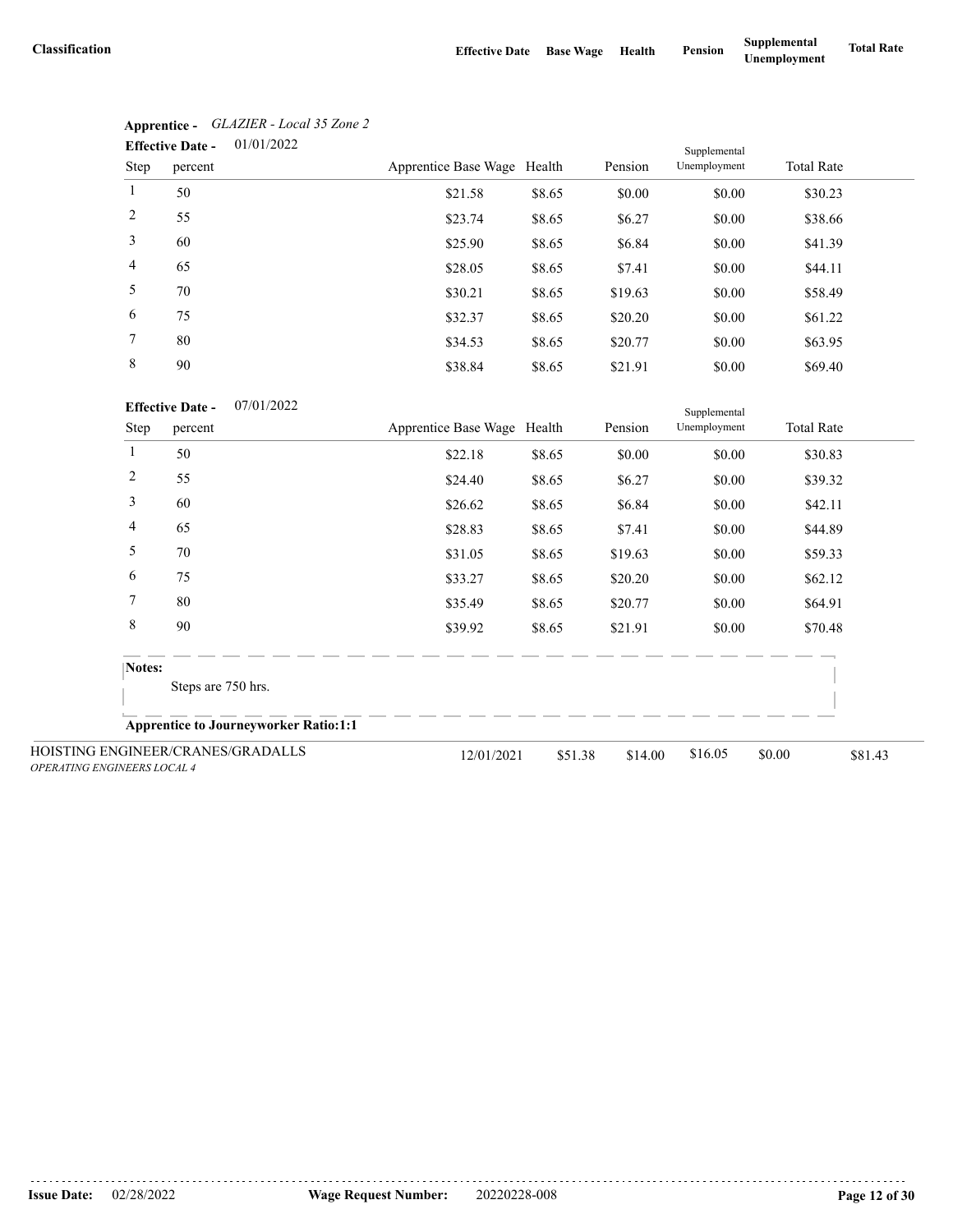|                                                                           | Apprentice - | <b>Effective Date -</b> | <i><b>OPERATING ENGINEERS - LOCAL 4</b></i><br>12/01/2021                |                             |         |         |         |                              |        |                   |         |
|---------------------------------------------------------------------------|--------------|-------------------------|--------------------------------------------------------------------------|-----------------------------|---------|---------|---------|------------------------------|--------|-------------------|---------|
|                                                                           | Step         | percent                 |                                                                          | Apprentice Base Wage Health |         |         | Pension | Supplemental<br>Unemployment |        | <b>Total Rate</b> |         |
|                                                                           | -1           | 55                      |                                                                          | \$28.26                     | \$14.00 |         | \$0.00  | \$0.00                       |        | \$42.26           |         |
|                                                                           | 2            | 60                      |                                                                          | \$30.83                     | \$14.00 |         | \$16.05 | \$0.00                       |        | \$60.88           |         |
|                                                                           | 3            | 65                      |                                                                          | \$33.40                     | \$14.00 |         | \$16.05 | \$0.00                       |        | \$63.45           |         |
|                                                                           | 4            | 70                      |                                                                          | \$35.97                     | \$14.00 |         | \$16.05 | \$0.00                       |        | \$66.02           |         |
|                                                                           | 5            | 75                      |                                                                          | \$38.54                     | \$14.00 |         | \$16.05 | \$0.00                       |        | \$68.59           |         |
|                                                                           | 6            | 80                      |                                                                          | \$41.10                     | \$14.00 |         | \$16.05 | \$0.00                       |        | \$71.15           |         |
|                                                                           | 7            | 85                      |                                                                          | \$43.67                     | \$14.00 |         | \$16.05 | \$0.00                       |        | \$73.72           |         |
|                                                                           | 8            | 90                      |                                                                          | \$46.24                     | \$14.00 |         | \$16.05 | \$0.00                       |        | \$76.29           |         |
|                                                                           | Notes:       |                         |                                                                          |                             |         |         |         |                              |        |                   |         |
|                                                                           |              |                         |                                                                          |                             |         |         |         |                              |        |                   |         |
|                                                                           |              |                         | <b>Apprentice to Journeyworker Ratio:1:6</b>                             |                             |         |         |         |                              |        |                   |         |
| HVAC (DUCTWORK)<br>SHEETMETAL WORKERS LOCAL 17 - A                        |              |                         |                                                                          | 02/01/2022                  | \$53.70 |         | \$13.80 | \$25.60                      | \$2.79 |                   | \$95.89 |
|                                                                           |              |                         | For apprentice rates see "Apprentice- SHEET METAL WORKER"                |                             |         |         |         |                              |        |                   |         |
| HVAC (ELECTRICAL CONTROLS)                                                |              |                         |                                                                          | 09/01/2021                  | \$56.36 |         | \$13.00 | \$20.54                      | \$0.00 |                   | \$89.90 |
| ELECTRICIANS LOCAL 103                                                    |              |                         |                                                                          | 03/01/2022                  | \$57.32 |         | \$13.00 | \$20.82                      | \$0.00 |                   | \$91.14 |
|                                                                           |              |                         |                                                                          | 09/01/2022                  | \$58.76 |         | \$13.00 | \$20.86                      | \$0.00 |                   | \$92.62 |
|                                                                           |              |                         |                                                                          | 03/01/2023                  | \$60.43 |         | \$13.00 | \$20.91                      | \$0.00 |                   | \$94.34 |
| For apprentice rates see "Apprentice- ELECTRICIAN"                        |              |                         |                                                                          |                             |         |         |         |                              |        |                   |         |
| HVAC (TESTING AND BALANCING - AIR)<br>SHEETMETAL WORKERS LOCAL 17 - A     |              |                         |                                                                          | 02/01/2022                  |         | \$53.70 | \$13.80 | \$25.60                      | \$2.79 |                   | \$95.89 |
|                                                                           |              |                         | For apprentice rates see "Apprentice- SHEET METAL WORKER"                |                             |         |         |         |                              |        |                   |         |
| HVAC (TESTING AND BALANCING - WATER)<br>PIPEFITTERS LOCAL 537             |              |                         |                                                                          | 03/01/2021                  | \$57.94 |         | \$11.70 | \$20.24                      | \$0.00 |                   | \$89.88 |
|                                                                           |              |                         | For apprentice rates see "Apprentice-PIPEFITTER" or "PLUMBER/PIPEFITTER" |                             |         |         |         |                              |        |                   |         |
| HVAC MECHANIC<br>PIPEFITTERS LOCAL 537                                    |              |                         |                                                                          | 03/01/2021                  | \$57.94 |         | \$11.70 | \$20.24                      | \$0.00 |                   | \$89.88 |
|                                                                           |              |                         | For apprentice rates see "Apprentice-PIPEFITTER" or "PLUMBER/PIPEFITTER" |                             |         |         |         |                              |        |                   |         |
| <b>HYDRAULIC DRILLS</b>                                                   |              |                         |                                                                          | 12/01/2021                  | \$41.93 |         | \$9.10  | \$17.57                      | \$0.00 |                   | \$68.60 |
| LABORERS - ZONE 1                                                         |              |                         |                                                                          | 06/01/2022                  | \$42.93 |         | \$9.10  | \$17.57                      | \$0.00 |                   | \$69.60 |
|                                                                           |              |                         |                                                                          | 12/01/2022                  | \$43.93 |         | \$9.10  | \$17.57                      | \$0.00 |                   | \$70.60 |
|                                                                           |              |                         |                                                                          | 06/01/2023                  | \$44.93 |         | \$9.10  | \$17.57                      | \$0.00 |                   | \$71.60 |
|                                                                           |              |                         |                                                                          | 12/01/2023                  | \$46.18 |         | \$9.10  | \$17.57                      | \$0.00 |                   | \$72.85 |
| For apprentice rates see "Apprentice-LABORER"                             |              |                         |                                                                          |                             |         |         |         |                              |        |                   |         |
| HYDRAULIC DRILLS (HEAVY & HIGHWAY)<br>LABORERS - ZONE 1 (HEAVY & HIGHWAY) |              |                         |                                                                          | 12/01/2021                  | \$41.93 |         | \$9.10  | \$17.57                      | \$0.00 |                   | \$68.60 |
|                                                                           |              |                         | For apprentice rates see "Apprentice- LABORER (Heavy and Highway)        |                             |         |         |         |                              |        |                   |         |
| <b>INSULATOR (PIPES &amp; TANKS)</b>                                      |              |                         |                                                                          | 09/01/2021                  | \$51.40 |         | \$13.80 | \$17.14                      | \$0.00 |                   | \$82.34 |
| HEAT & FROST INSULATORS LOCAL 6 (BOSTON)                                  |              |                         |                                                                          | 09/01/2022                  | \$53.85 |         | \$13.80 | \$17.14                      | \$0.00 |                   | \$84.79 |

**Apprentice -** *OPERATING ENGINEERS - Local 4*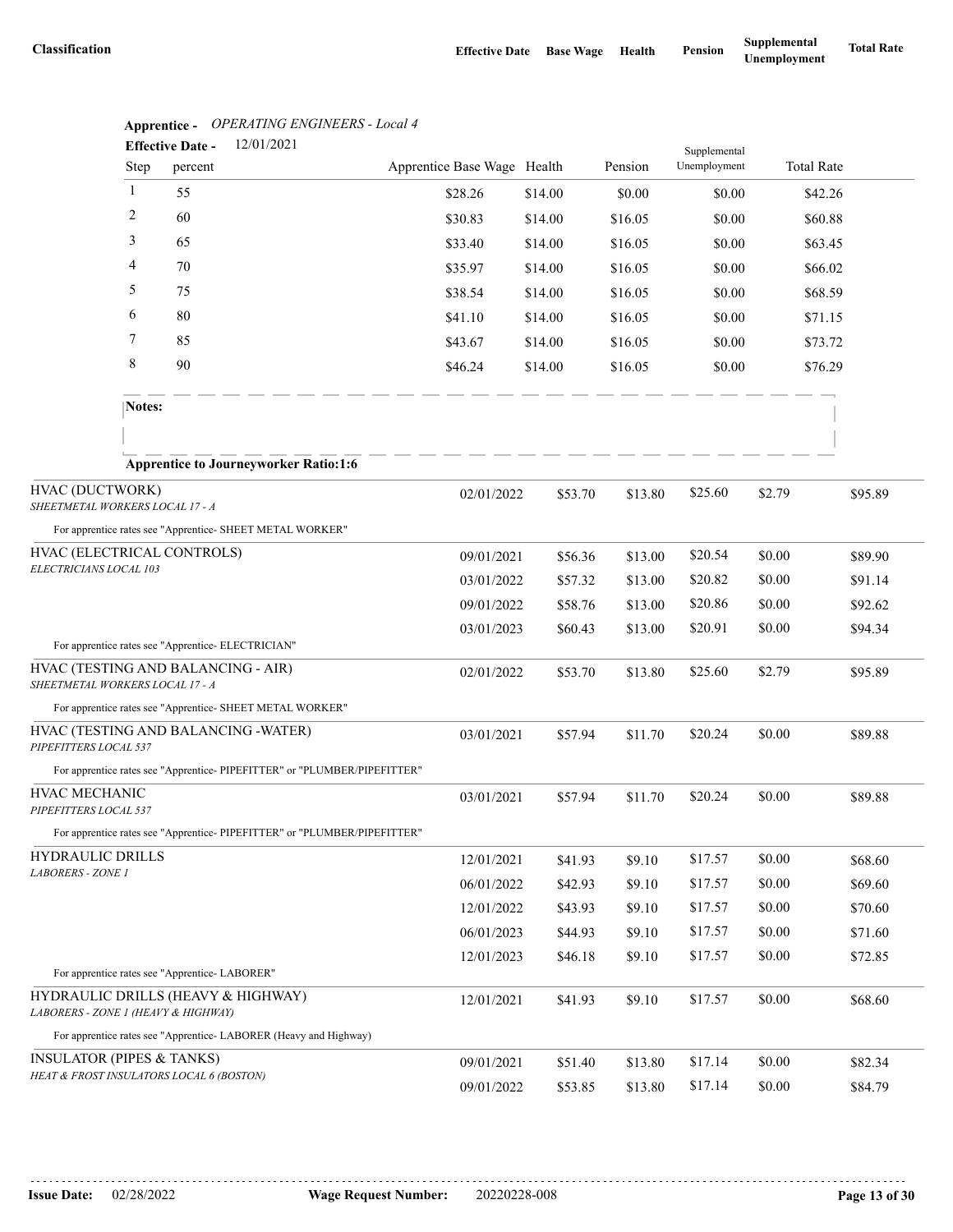|      | <b>Effective Date -</b> | 09/01/2021 |                             |         |         | Supplemental |                   |  |
|------|-------------------------|------------|-----------------------------|---------|---------|--------------|-------------------|--|
| Step | percent                 |            | Apprentice Base Wage Health |         | Pension | Unemployment | <b>Total Rate</b> |  |
|      | 50                      |            | \$25.70                     | \$13.80 | \$12.42 | \$0.00       | \$51.92           |  |
| 2    | 60                      |            | \$30.84                     | \$13.80 | \$13.36 | \$0.00       | \$58.00           |  |
|      | 70                      |            | \$35.98                     | \$13.80 | \$14.31 | \$0.00       | \$64.09           |  |
| 4    | 80                      |            | \$41.12                     | \$13.80 | \$15.25 | \$0.00       | \$70.17           |  |

|                            | Apprentice - ASBESTOS INSULATOR (Pipes & Tanks) - Local 6 Boston |
|----------------------------|------------------------------------------------------------------|
| $E^{ee}$ $\cdots$ $E^{ee}$ | 0.0101/2021                                                      |

|                                   | 09/01/2022<br><b>Effective Date -</b>        |                             |         |         | Supplemental |                   |         |
|-----------------------------------|----------------------------------------------|-----------------------------|---------|---------|--------------|-------------------|---------|
| Step                              | percent                                      | Apprentice Base Wage Health |         | Pension | Unemployment | <b>Total Rate</b> |         |
|                                   | 50                                           | \$26.93                     | \$13.80 | \$12.42 | \$0.00       | \$53.15           |         |
| 2                                 | 60                                           | \$32.31                     | \$13.80 | \$13.36 | \$0.00       | \$59.47           |         |
| 3                                 | 70                                           | \$37.70                     | \$13.80 | \$14.31 | \$0.00       | \$65.81           |         |
| 4                                 | 80                                           | \$43.08                     | \$13.80 | \$15.25 | \$0.00       | \$72.13           |         |
| Notes:                            |                                              |                             |         |         |              |                   |         |
|                                   | Steps are 1 year                             |                             |         |         |              |                   |         |
|                                   | <b>Apprentice to Journeyworker Ratio:1:4</b> |                             |         |         |              |                   |         |
| <b>IRONWORKER/WELDER</b>          |                                              | 09/16/2021                  | \$50.13 | \$8.15  | \$25.80      | \$0.00            | \$84.08 |
| IRONWORKERS LOCAL 7 (BOSTON AREA) |                                              | 03/16/2022                  | \$50.60 | \$8.20  | \$26.50      | \$0.00            | \$85.30 |

### **Apprentice -** *IRONWORKER - Local 7 Boston*

|      | <b>Effective Date -</b> | 09/16/2021 |                             |        |         | Supplemental |                   |  |
|------|-------------------------|------------|-----------------------------|--------|---------|--------------|-------------------|--|
| Step | percent                 |            | Apprentice Base Wage Health |        | Pension | Unemployment | <b>Total Rate</b> |  |
| 1    | 60                      |            | \$30.08                     | \$8.15 | \$25.80 | \$0.00       | \$64.03           |  |
| 2    | 70                      |            | \$35.09                     | \$8.15 | \$25.80 | \$0.00       | \$69.04           |  |
| 3    | 75                      |            | \$37.60                     | \$8.15 | \$25.80 | \$0.00       | \$71.55           |  |
| 4    | 80                      |            | \$40.10                     | \$8.15 | \$25.80 | \$0.00       | \$74.05           |  |
| 5    | 85                      |            | \$42.61                     | \$8.15 | \$25.80 | \$0.00       | \$76.56           |  |
| 6    | 90                      |            | \$45.12                     | \$8.15 | \$25.80 | \$0.00       | \$79.07           |  |

|        | <b>Effective Date -</b> | 03/16/2022                          |                             |        |         | Supplemental |                   |
|--------|-------------------------|-------------------------------------|-----------------------------|--------|---------|--------------|-------------------|
| Step   | percent                 |                                     | Apprentice Base Wage Health |        | Pension | Unemployment | <b>Total Rate</b> |
|        | 60                      |                                     | \$30.36                     | \$8.20 | \$26.50 | \$0.00       | \$65.06           |
| 2      | 70                      |                                     | \$35.42                     | \$8.20 | \$26.50 | \$0.00       | \$70.12           |
| 3      | 75                      |                                     | \$37.95                     | \$8.20 | \$26.50 | \$0.00       | \$72.65           |
| 4      | 80                      |                                     | \$40.48                     | \$8.20 | \$26.50 | \$0.00       | \$75.18           |
| 5      | 85                      |                                     | \$43.01                     | \$8.20 | \$26.50 | \$0.00       | \$77.71           |
| 6      | 90                      |                                     | \$45.54                     | \$8.20 | \$26.50 | \$0.00       | \$80.24           |
| Notes: |                         |                                     |                             |        |         |              |                   |
|        |                         | $**$ Ctructural 1.6. Ornomantal 1.4 |                             |        |         |              |                   |

Structural 1:6; Ornamental 1:4

**Apprentice to Journeyworker Ratio:\*\***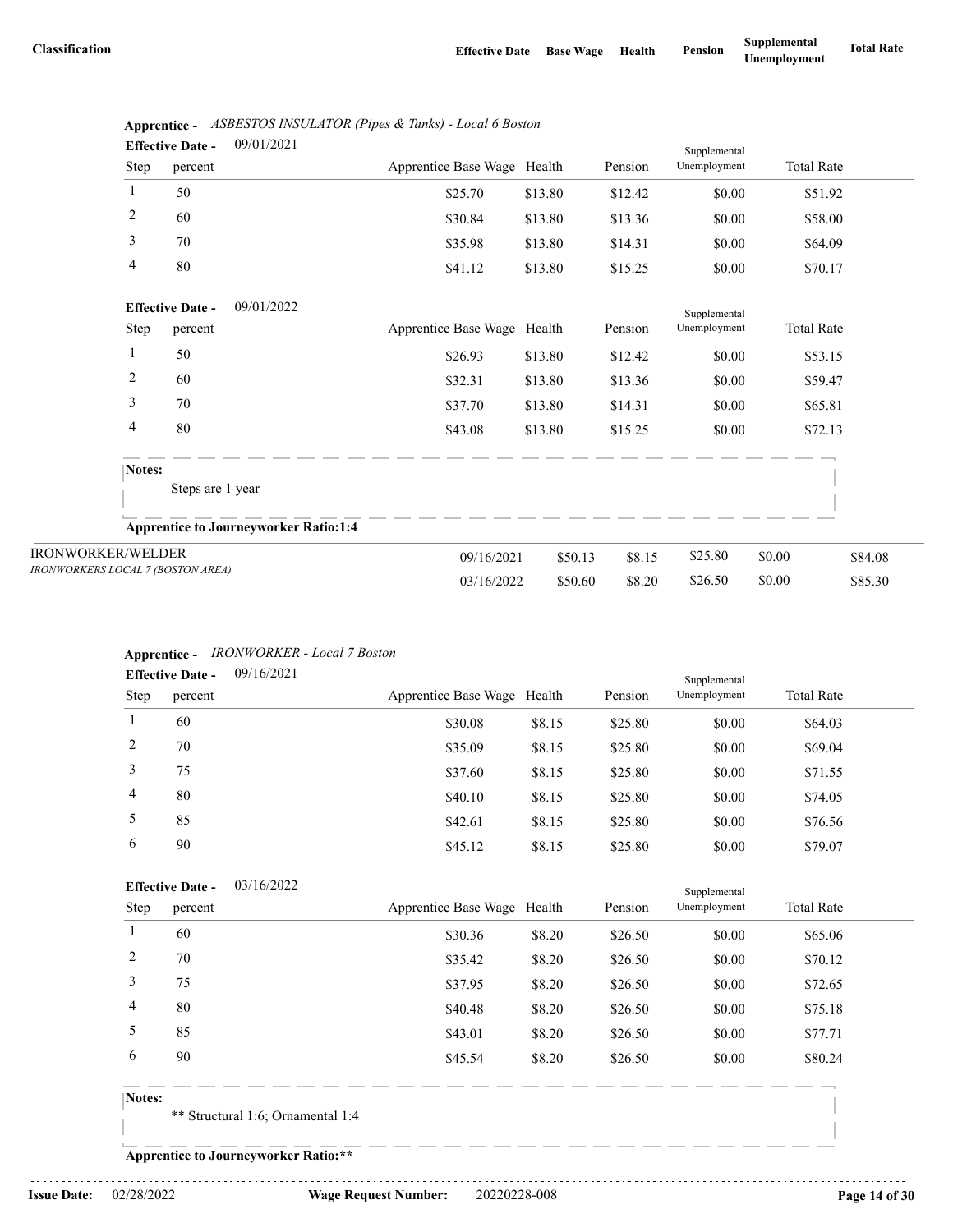| <b>Classification</b>                           | <b>Effective Date</b> | <b>Base Wage</b> | Health | <b>Pension</b> | Supplemental<br>Unemployment | <b>Total Rate</b> |
|-------------------------------------------------|-----------------------|------------------|--------|----------------|------------------------------|-------------------|
| <b>JACKHAMMER &amp; PAVING BREAKER OPERATOR</b> | 12/01/2021            | \$41.43          | \$9.10 | \$17.57        | \$0.00                       | \$68.10           |
| <b>LABORERS - ZONE 1</b>                        | 06/01/2022            | \$42.43          | \$9.10 | \$17.57        | \$0.00                       | \$69.10           |
|                                                 | 12/01/2022            | \$43.43          | \$9.10 | \$17.57        | \$0.00                       | \$70.10           |
|                                                 | 06/01/2023            | \$44.43          | \$9.10 | \$17.57        | \$0.00                       | \$71.10           |
|                                                 | 12/01/2023            | \$45.68          | \$9.10 | \$17.57        | \$0.00                       | \$72.35           |
| For apprentice rates see "Apprentice-LABORER"   |                       |                  |        |                |                              |                   |
| <b>LABORER</b>                                  | 12/01/2021            | \$41.18          | \$9.10 | \$17.57        | \$0.00                       | \$67.85           |
| <i>LABORERS - ZONE 1</i>                        | 06/01/2022            | \$42.18          | \$9.10 | \$17.57        | \$0.00                       | \$68.85           |
|                                                 | 12/01/2022            | \$43.18          | \$9.10 | \$17.57        | \$0.00                       | \$69.85           |
|                                                 | 06/01/2023            | \$44.18          | \$9.10 | \$17.57        | \$0.00                       | \$70.85           |
|                                                 | 12/01/2023            | \$45.43          | \$9.10 | \$17.57        | \$0.00                       | \$72.10           |

|                | <b>Effective Date -</b> | 12/01/2021                                   |                             |        |         | Supplemental |                   |
|----------------|-------------------------|----------------------------------------------|-----------------------------|--------|---------|--------------|-------------------|
| Step           | percent                 |                                              | Apprentice Base Wage Health |        | Pension | Unemployment | <b>Total Rate</b> |
| -1             | 60                      |                                              | \$24.71                     | \$9.10 | \$17.57 | \$0.00       | \$51.38           |
| 2              | 70                      |                                              | \$28.83                     | \$9.10 | \$17.57 | \$0.00       | \$55.50           |
| 3              | 80                      |                                              | \$32.94                     | \$9.10 | \$17.57 | \$0.00       | \$59.61           |
| 4              | 90                      |                                              | \$37.06                     | \$9.10 | \$17.57 | \$0.00       | \$63.73           |
|                | <b>Effective Date -</b> | 06/01/2022                                   |                             |        |         | Supplemental |                   |
| Step           | percent                 |                                              | Apprentice Base Wage Health |        | Pension | Unemployment | <b>Total Rate</b> |
| 1              | 60                      |                                              | \$25.31                     | \$9.10 | \$17.57 | \$0.00       | \$51.98           |
| $\overline{c}$ | 70                      |                                              | \$29.53                     | \$9.10 | \$17.57 | \$0.00       | \$56.20           |
| 3              | 80                      |                                              | \$33.74                     | \$9.10 | \$17.57 | \$0.00       | \$60.41           |
| 4              | 90                      |                                              | \$37.96                     | \$9.10 | \$17.57 | \$0.00       | \$64.63           |
| Notes:         |                         |                                              |                             |        |         |              |                   |
|                |                         |                                              |                             |        |         |              |                   |
|                |                         | <b>Apprentice to Journeyworker Ratio:1:5</b> |                             |        |         |              |                   |

| <b>Step</b> | percent | Apprentice Base Wage Health |        | Pension | Unemployment | <b>Total Rate</b> |
|-------------|---------|-----------------------------|--------|---------|--------------|-------------------|
|             | 60      | \$24.71                     | \$9.10 | \$17.57 | \$0.00       | \$51.38           |
| 2           | 70      | \$28.83                     | \$9.10 | \$17.57 | \$0.00       | \$55.50           |
| 3           | 80      | \$32.94                     | \$9.10 | \$17.57 | \$0.00       | \$59.61           |
| 4           | 90      | \$37.06                     | \$9.10 | \$17.57 | \$0.00       | \$63.73           |
| Notes:      |         |                             |        |         |              |                   |
|             |         |                             |        |         |              |                   |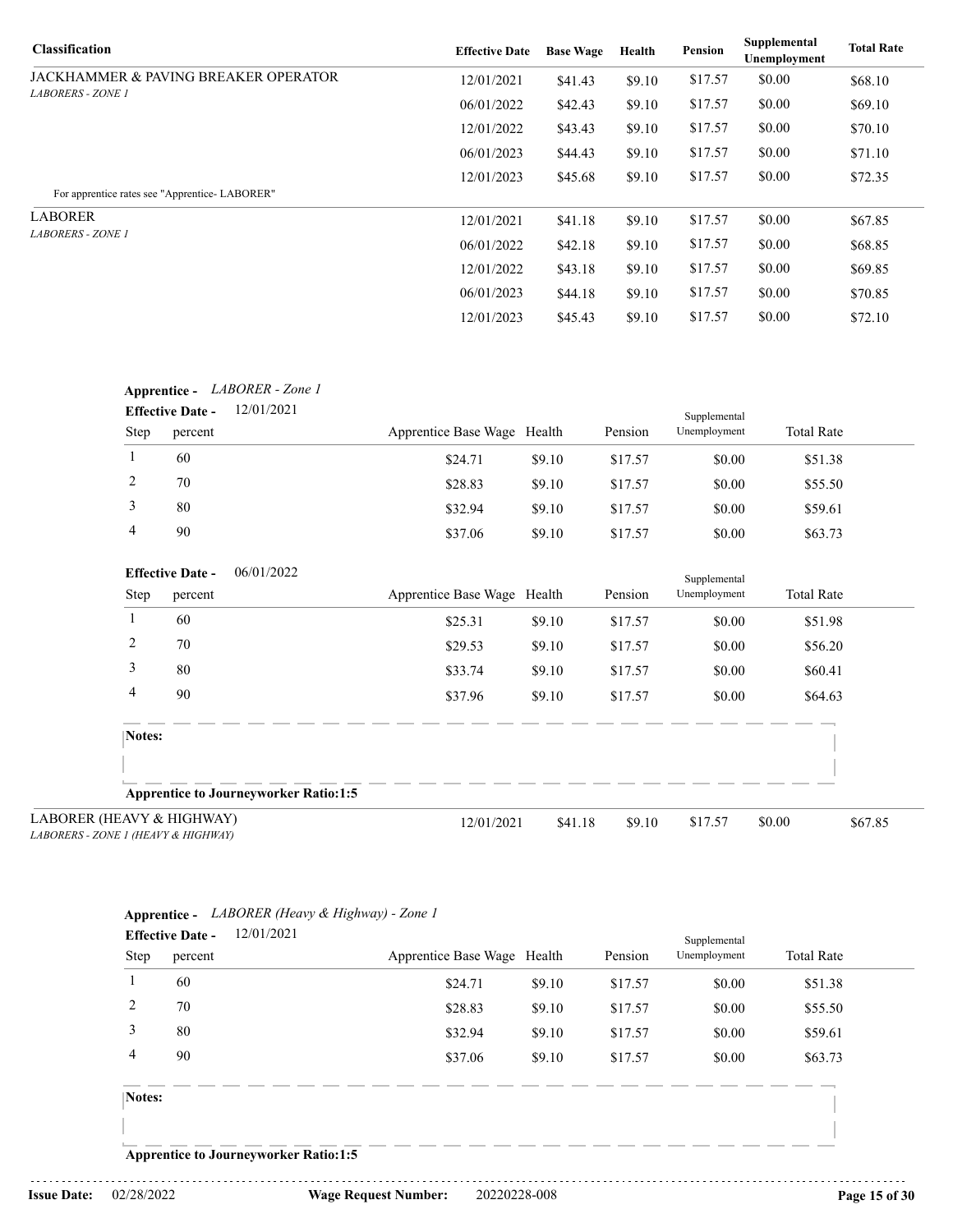|                                                                                      |                                                                                                | Health                                                                                                     | <b>Pension</b>                                                                         | Unemployment                                                   | <b>Total Rate</b>                                                                                                                                                                                                                        |
|--------------------------------------------------------------------------------------|------------------------------------------------------------------------------------------------|------------------------------------------------------------------------------------------------------------|----------------------------------------------------------------------------------------|----------------------------------------------------------------|------------------------------------------------------------------------------------------------------------------------------------------------------------------------------------------------------------------------------------------|
| 12/01/2021                                                                           | \$41.18                                                                                        | \$9.10                                                                                                     | \$17.57                                                                                | \$0.00                                                         | \$67.85                                                                                                                                                                                                                                  |
| 06/01/2022                                                                           | \$42.18                                                                                        | \$9.10                                                                                                     | \$17.57                                                                                | \$0.00                                                         | \$68.85                                                                                                                                                                                                                                  |
| 12/01/2022                                                                           | \$43.18                                                                                        | \$9.10                                                                                                     | \$17.57                                                                                | \$0.00                                                         | \$69.85                                                                                                                                                                                                                                  |
| 06/01/2023                                                                           | \$44.18                                                                                        | \$9.10                                                                                                     | \$17.57                                                                                | \$0.00                                                         | \$70.85                                                                                                                                                                                                                                  |
| 12/01/2023                                                                           | \$45.43                                                                                        | \$9.10                                                                                                     | \$17.57                                                                                | \$0.00                                                         | \$72.10                                                                                                                                                                                                                                  |
|                                                                                      |                                                                                                |                                                                                                            |                                                                                        |                                                                |                                                                                                                                                                                                                                          |
| 12/01/2021                                                                           | \$41.18                                                                                        | \$9.10                                                                                                     | \$17.57                                                                                | \$0.00                                                         | \$67.85                                                                                                                                                                                                                                  |
| 06/01/2022                                                                           | \$42.18                                                                                        | \$9.10                                                                                                     | \$17.57                                                                                | \$0.00                                                         | \$68.85                                                                                                                                                                                                                                  |
| 12/01/2022                                                                           | \$43.18                                                                                        | \$9.10                                                                                                     | \$17.57                                                                                | \$0.00                                                         | \$69.85                                                                                                                                                                                                                                  |
| 06/01/2023                                                                           | \$44.18                                                                                        | \$9.10                                                                                                     | \$17.57                                                                                | \$0.00                                                         | \$70.85                                                                                                                                                                                                                                  |
| 12/01/2023                                                                           | \$45.43                                                                                        | \$9.10                                                                                                     | \$17.57                                                                                | \$0.00                                                         | \$72.10                                                                                                                                                                                                                                  |
|                                                                                      |                                                                                                |                                                                                                            |                                                                                        |                                                                |                                                                                                                                                                                                                                          |
|                                                                                      |                                                                                                |                                                                                                            |                                                                                        |                                                                | \$68.00                                                                                                                                                                                                                                  |
|                                                                                      |                                                                                                |                                                                                                            |                                                                                        |                                                                | \$69.00                                                                                                                                                                                                                                  |
|                                                                                      |                                                                                                |                                                                                                            |                                                                                        |                                                                | \$70.00                                                                                                                                                                                                                                  |
|                                                                                      |                                                                                                |                                                                                                            |                                                                                        |                                                                | \$71.00                                                                                                                                                                                                                                  |
|                                                                                      |                                                                                                |                                                                                                            |                                                                                        |                                                                | \$72.25                                                                                                                                                                                                                                  |
|                                                                                      |                                                                                                |                                                                                                            |                                                                                        |                                                                | \$68.10                                                                                                                                                                                                                                  |
| 06/01/2022                                                                           |                                                                                                | \$9.10                                                                                                     | \$17.57                                                                                | \$0.00                                                         | \$69.10                                                                                                                                                                                                                                  |
| 12/01/2022                                                                           |                                                                                                |                                                                                                            | \$17.57                                                                                | \$0.00                                                         | \$70.10                                                                                                                                                                                                                                  |
| 06/01/2023                                                                           |                                                                                                |                                                                                                            | \$17.57                                                                                |                                                                | \$71.10                                                                                                                                                                                                                                  |
|                                                                                      |                                                                                                |                                                                                                            | \$17.57                                                                                | \$0.00                                                         | \$72.35                                                                                                                                                                                                                                  |
|                                                                                      |                                                                                                |                                                                                                            |                                                                                        |                                                                |                                                                                                                                                                                                                                          |
| 12/01/2021                                                                           | \$41.43                                                                                        | \$9.10                                                                                                     | \$17.57                                                                                | \$0.00                                                         | \$68.10                                                                                                                                                                                                                                  |
|                                                                                      |                                                                                                |                                                                                                            |                                                                                        |                                                                |                                                                                                                                                                                                                                          |
| 12/01/2021                                                                           | \$41.18                                                                                        | \$9.10                                                                                                     | \$17.57                                                                                | \$0.00                                                         | \$67.85                                                                                                                                                                                                                                  |
| 06/01/2022                                                                           | \$42.18                                                                                        | \$9.10                                                                                                     | \$17.57                                                                                | \$0.00                                                         | \$68.85                                                                                                                                                                                                                                  |
| 12/01/2022                                                                           | \$43.18                                                                                        | \$9.10                                                                                                     | \$17.57                                                                                | \$0.00                                                         | \$69.85                                                                                                                                                                                                                                  |
| 06/01/2023                                                                           | \$44.18                                                                                        | \$9.10                                                                                                     | \$17.57                                                                                | \$0.00                                                         | \$70.85                                                                                                                                                                                                                                  |
| 12/01/2023                                                                           | \$45.43                                                                                        | \$9.10                                                                                                     | \$17.57                                                                                | \$0.00                                                         | \$72.10                                                                                                                                                                                                                                  |
|                                                                                      |                                                                                                |                                                                                                            |                                                                                        |                                                                |                                                                                                                                                                                                                                          |
| 12/01/2021                                                                           | \$41.18                                                                                        | \$9.10                                                                                                     | \$17.57                                                                                | \$0.00                                                         | \$67.85                                                                                                                                                                                                                                  |
| 06/01/2022                                                                           | \$42.18                                                                                        | \$9.10                                                                                                     | \$17.57                                                                                | \$0.00                                                         | \$68.85                                                                                                                                                                                                                                  |
| 12/01/2022                                                                           | \$43.18                                                                                        | \$9.10                                                                                                     | \$17.57                                                                                | \$0.00                                                         | \$69.85                                                                                                                                                                                                                                  |
| 06/01/2023                                                                           | \$44.18                                                                                        | \$9.10                                                                                                     | \$17.57                                                                                | \$0.00                                                         | \$70.85                                                                                                                                                                                                                                  |
| 12/01/2023                                                                           | \$45.43                                                                                        | \$9.10                                                                                                     | \$17.57                                                                                | \$0.00                                                         | \$72.10                                                                                                                                                                                                                                  |
| clearance incidental to construction . For apprentice rates see "Apprentice-LABORER" |                                                                                                |                                                                                                            |                                                                                        |                                                                |                                                                                                                                                                                                                                          |
| 12/01/2021                                                                           | \$41.43                                                                                        | \$9.10                                                                                                     | \$17.57                                                                                | \$0.00                                                         | \$68.10                                                                                                                                                                                                                                  |
| 06/01/2022                                                                           | \$42.43                                                                                        | \$9.10                                                                                                     | \$17.57                                                                                | \$0.00                                                         | \$69.10                                                                                                                                                                                                                                  |
| 12/01/2022                                                                           | \$43.43                                                                                        | \$9.10                                                                                                     | \$17.57                                                                                | \$0.00                                                         | \$70.10                                                                                                                                                                                                                                  |
| 06/01/2023                                                                           | \$44.43                                                                                        | \$9.10                                                                                                     | \$17.57                                                                                | \$0.00                                                         | \$71.10                                                                                                                                                                                                                                  |
| 12/01/2023                                                                           | \$45.68                                                                                        | \$9.10                                                                                                     | \$17.57                                                                                | \$0.00                                                         | \$72.35                                                                                                                                                                                                                                  |
|                                                                                      |                                                                                                |                                                                                                            |                                                                                        |                                                                |                                                                                                                                                                                                                                          |
| 12/01/2021                                                                           | \$41.43                                                                                        | \$9.10                                                                                                     | \$17.57                                                                                | \$0.00                                                         | \$68.10                                                                                                                                                                                                                                  |
|                                                                                      | 12/01/2021<br>06/01/2022<br>12/01/2022<br>06/01/2023<br>12/01/2023<br>12/01/2021<br>06/01/2024 | \$41.33<br>\$42.33<br>\$43.33<br>\$44.33<br>\$45.58<br>\$41.43<br>\$42.43<br>\$43.43<br>\$44.43<br>\$45.68 | \$9.10<br>\$9.10<br>\$9.10<br>\$9.10<br>\$9.10<br>\$9.10<br>\$9.10<br>\$9.10<br>\$9.10 | \$17.57<br>\$17.57<br>\$17.57<br>\$17.57<br>\$17.57<br>\$17.57 | \$0.00<br>\$0.00<br>\$0.00<br>\$0.00<br>\$0.00<br>\$0.00<br>\$0.00<br>This classification applies to the removal of standing trees, and the trimming and removal of branches and limbs when related to public works construction or site |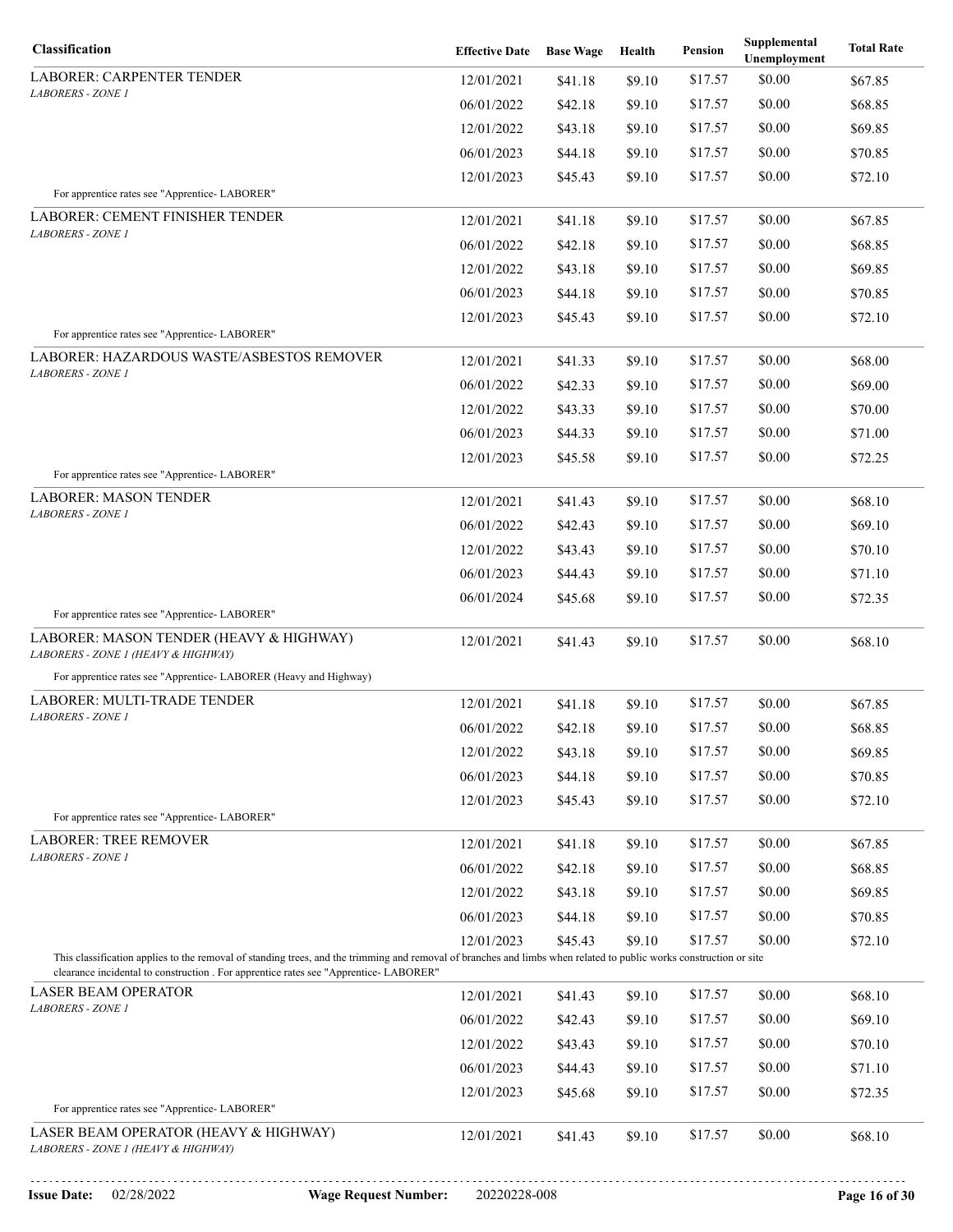| <b>Classification</b>                                            | <b>Effective Date</b> Base Wage |         | Health  | Pension | Supplemental<br><b>Unemployment</b> | <b>Total Rate</b> |
|------------------------------------------------------------------|---------------------------------|---------|---------|---------|-------------------------------------|-------------------|
| For apprentice rates see "Apprentice-LABORER (Heavy and Highway) |                                 |         |         |         |                                     |                   |
| MARBLE & TILE FINISHERS                                          | 02/01/2022                      | \$43.69 | \$11.39 | \$20.37 | \$0.00                              | \$75.45           |
| BRICKLAYERS LOCAL 3 - MARBLE & TILE                              |                                 |         |         |         |                                     |                   |

|        | 02/01/2022<br><b>Effective Date -</b>        |                             |         |         | Supplemental |                   |         |
|--------|----------------------------------------------|-----------------------------|---------|---------|--------------|-------------------|---------|
| Step   | percent                                      | Apprentice Base Wage Health |         | Pension | Unemployment | <b>Total Rate</b> |         |
|        | 50                                           | \$21.85                     | \$11.39 | \$20.37 | \$0.00       | \$53.61           |         |
| 2      | 60                                           | \$26.21                     | \$11.39 | \$20.37 | \$0.00       | \$57.97           |         |
| 3      | 70                                           | \$30.58                     | \$11.39 | \$20.37 | \$0.00       | \$62.34           |         |
| 4      | 80                                           | \$34.95                     | \$11.39 | \$20.37 | \$0.00       | \$66.71           |         |
| 5      | 90                                           | \$39.32                     | \$11.39 | \$20.37 | \$0.00       | \$71.08           |         |
| Notes: |                                              |                             |         |         |              |                   |         |
|        |                                              |                             |         |         |              |                   |         |
|        | <b>Apprentice to Journeyworker Ratio:1:3</b> |                             |         |         |              |                   |         |
|        | SONS,TILELAYERS & TERRAZZO MECH              | 02/01/2022                  | \$57.17 | \$11.39 | \$22.31      | \$0.00            | \$90.87 |

MARBLE MAS *BRICKLAYERS LOCAL 3 - MARBLE & TILE*

|                                                             | 02/01/2022<br><b>Effective Date -</b>                      |                             |         |         |              |                   |         |  |
|-------------------------------------------------------------|------------------------------------------------------------|-----------------------------|---------|---------|--------------|-------------------|---------|--|
| Step                                                        | percent                                                    | Apprentice Base Wage Health |         | Pension | Unemployment | <b>Total Rate</b> |         |  |
|                                                             | 50                                                         | \$28.59                     | \$11.39 | \$22.31 | \$0.00       | \$62.29           |         |  |
| 2                                                           | 60                                                         | \$34.30                     | \$11.39 | \$22.31 | \$0.00       | \$68.00           |         |  |
| 3                                                           | 70                                                         | \$40.02                     | \$11.39 | \$22.31 | \$0.00       | \$73.72           |         |  |
| 4                                                           | 80                                                         | \$45.74                     | \$11.39 | \$22.31 | \$0.00       | \$79.44           |         |  |
| 5                                                           | 90                                                         | \$51.45                     | \$11.39 | \$22.31 | \$0.00       | \$85.15           |         |  |
| Notes:                                                      |                                                            |                             |         |         |              |                   |         |  |
|                                                             |                                                            |                             |         |         |              |                   |         |  |
|                                                             | <b>Apprentice to Journeyworker Ratio:1:5</b>               |                             |         |         |              |                   |         |  |
| <b>OPERATING ENGINEERS LOCAL 4</b>                          | MECH. SWEEPER OPERATOR (ON CONST. SITES)                   | 12/01/2021                  | \$50.83 | \$14.00 | \$16.05      | \$0.00            | \$80.88 |  |
|                                                             | For apprentice rates see "Apprentice- OPERATING ENGINEERS" |                             |         |         |              |                   |         |  |
| MECHANICS MAINTENANCE<br><b>OPERATING ENGINEERS LOCAL 4</b> |                                                            | 12/01/2021                  | \$50.83 | \$14.00 | \$16.05      | \$0.00            | \$80.88 |  |
|                                                             | For apprentice rates see "Apprentice- OPERATING ENGINEERS" |                             |         |         |              |                   |         |  |
| MILLWRIGHT (Zone 1)                                         |                                                            | 01/03/2022                  | \$45.52 | \$8.58  | \$21.57      | \$0.00            | \$75.67 |  |
| MILLWRIGHTS LOCAL 1121 - Zone 1                             |                                                            | 01/02/2023                  | \$47.27 | \$8.58  | \$21.57      | \$0.00            | \$77.42 |  |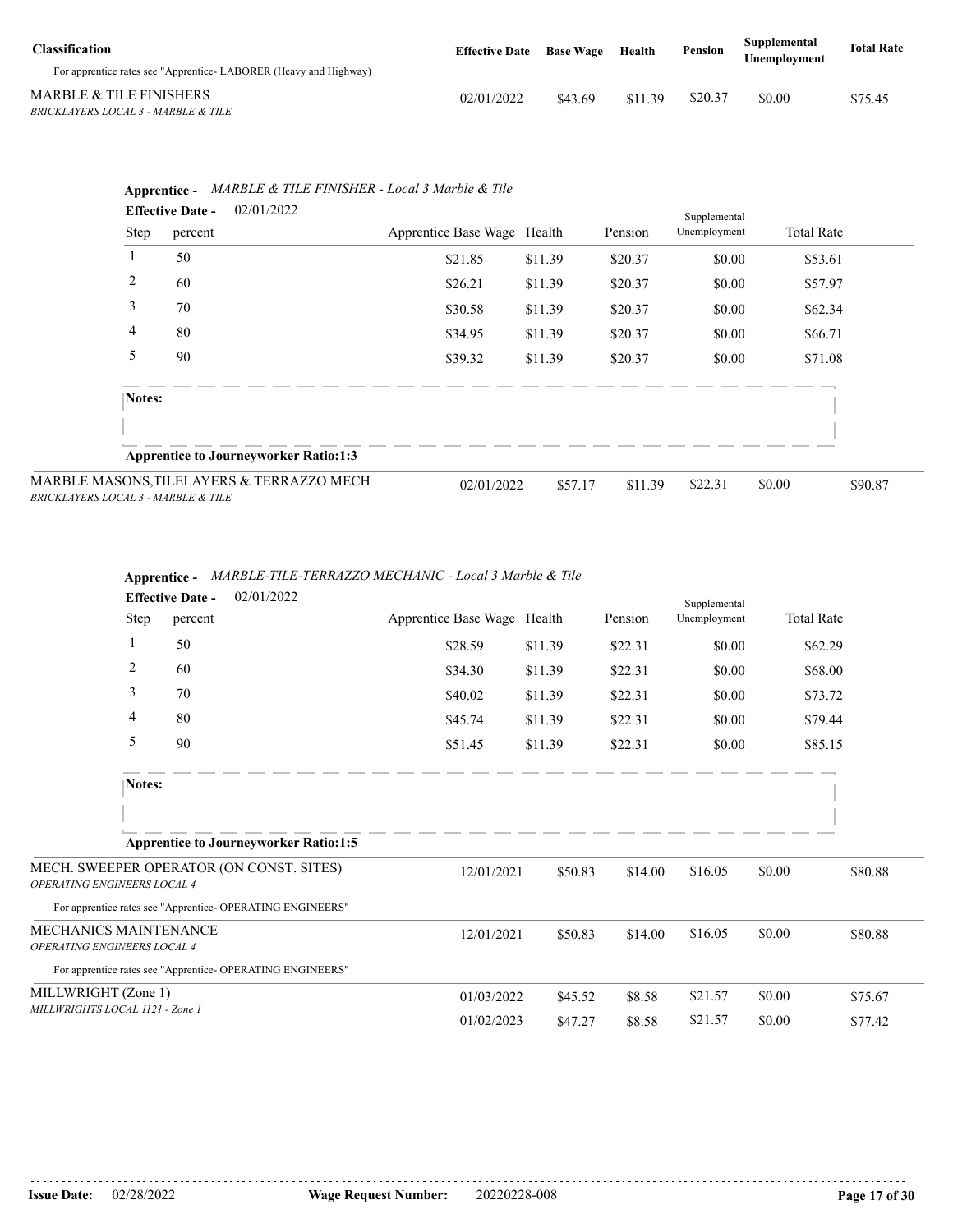|                                                               |              | <b>Effective Date -</b> | 01/03/2022                                                                                                                                             |                             |         |         | Supplemental |                   |         |
|---------------------------------------------------------------|--------------|-------------------------|--------------------------------------------------------------------------------------------------------------------------------------------------------|-----------------------------|---------|---------|--------------|-------------------|---------|
|                                                               | Step         | percent                 |                                                                                                                                                        | Apprentice Base Wage Health |         | Pension | Unemployment | <b>Total Rate</b> |         |
|                                                               | 1            | 55                      |                                                                                                                                                        | \$25.04                     | \$8.58  | \$5.72  | \$0.00       | \$39.34           |         |
|                                                               | 2            | 65                      |                                                                                                                                                        | \$29.59                     | \$8.58  | \$17.93 | \$0.00       | \$56.10           |         |
|                                                               | 3            | 75                      |                                                                                                                                                        | \$34.14                     | \$8.58  | \$18.98 | \$0.00       | \$61.70           |         |
|                                                               | 4            | 85                      |                                                                                                                                                        | \$38.69                     | \$8.58  | \$20.01 | \$0.00       | \$67.28           |         |
|                                                               |              | <b>Effective Date -</b> | 01/02/2023                                                                                                                                             |                             |         |         | Supplemental |                   |         |
|                                                               | <b>Step</b>  | percent                 |                                                                                                                                                        | Apprentice Base Wage Health |         | Pension | Unemployment | <b>Total Rate</b> |         |
|                                                               | $\mathbf{1}$ | 55                      |                                                                                                                                                        | \$26.00                     | \$8.58  | \$5.72  | \$0.00       | \$40.30           |         |
|                                                               | 2            | 65                      |                                                                                                                                                        | \$30.73                     | \$8.58  | \$17.93 | \$0.00       | \$57.24           |         |
|                                                               | 3            | 75                      |                                                                                                                                                        | \$35.45                     | \$8.58  | \$18.98 | \$0.00       | \$63.01           |         |
|                                                               | 4            | 85                      |                                                                                                                                                        | \$40.18                     | \$8.58  | \$20.01 | \$0.00       | \$68.77           |         |
|                                                               |              |                         | Notes: Step 1&2 Appr. indentured after 1/6/2020 receive no pension,<br>but do receive annuity. (Step 1 \$5.72, Step 2 \$6.66)<br>Steps are 2,000 hours |                             |         |         |              |                   |         |
|                                                               |              |                         | <b>Apprentice to Journeyworker Ratio:1:4</b>                                                                                                           |                             |         |         |              |                   |         |
| <b>MORTAR MIXER</b><br><b>LABORERS - ZONE 1</b>               |              | 12/01/2021              | \$41.43                                                                                                                                                | \$9.10                      | \$17.57 | \$0.00  | \$68.10      |                   |         |
|                                                               |              |                         |                                                                                                                                                        | 06/01/2022                  | \$42.43 | \$9.10  | \$17.57      | \$0.00            | \$69.10 |
|                                                               |              |                         |                                                                                                                                                        | 12/01/2022                  | \$43.43 | \$9.10  | \$17.57      | \$0.00            | \$70.10 |
|                                                               |              |                         |                                                                                                                                                        | 06/01/2023                  | \$44.43 | \$9.10  | \$17.57      | \$0.00            | \$71.10 |
| For apprentice rates see "Apprentice-LABORER"                 |              |                         |                                                                                                                                                        | 12/01/2023                  | \$45.68 | \$9.10  | \$17.57      | \$0.00            | \$72.35 |
| OPERATING ENGINEERS LOCAL 4                                   |              |                         | OILER (OTHER THAN TRUCK CRANES, GRADALLS)                                                                                                              | 12/01/2021                  | \$23.48 | \$14.00 | \$16.05      | \$0.00            | \$53.53 |
|                                                               |              |                         | For apprentice rates see "Apprentice- OPERATING ENGINEERS"                                                                                             |                             |         |         |              |                   |         |
| OILER (TRUCK CRANES, GRADALLS)<br>OPERATING ENGINEERS LOCAL 4 |              |                         |                                                                                                                                                        | 12/01/2021                  | \$28.44 | \$14.00 | \$16.05      | \$0.00            | \$58.49 |
|                                                               |              |                         | For apprentice rates see "Apprentice- OPERATING ENGINEERS"                                                                                             |                             |         |         |              |                   |         |
| <i><b>OPERATING ENGINEERS LOCAL 4</b></i>                     |              |                         | OTHER POWER DRIVEN EQUIPMENT - CLASS II                                                                                                                | 12/01/2021                  | \$50.83 | \$14.00 | \$16.05      | \$0.00            | \$80.88 |
|                                                               |              |                         | For apprentice rates see "Apprentice- OPERATING ENGINEERS"                                                                                             |                             |         |         |              |                   |         |
| PAINTER (BRIDGES/TANKS)                                       |              |                         |                                                                                                                                                        | 01/01/2022                  | \$53.66 | \$8.65  | \$23.05      | \$0.00            | \$85.36 |
| PAINTERS LOCAL 35 - ZONE 2                                    |              |                         |                                                                                                                                                        | 07/01/2022                  | \$54.86 | \$8.65  | \$23.05      | \$0.00            | \$86.56 |
|                                                               |              |                         |                                                                                                                                                        | 01/01/2023                  | \$56.06 | \$8.65  | \$23.05      | \$0.00            | \$87.76 |
|                                                               |              |                         |                                                                                                                                                        | 07/01/2023                  | \$57.26 | \$8.65  | \$23.05      | \$0.00            | \$88.96 |
|                                                               |              |                         |                                                                                                                                                        | 01/01/2024                  | \$58.46 | \$8.65  | \$23.05      | \$0.00            | \$90.16 |
|                                                               |              |                         |                                                                                                                                                        | 07/01/2024                  | \$59.66 | \$8.65  | \$23.05      | \$0.00            | \$91.36 |
|                                                               |              |                         |                                                                                                                                                        | 01/01/2025                  | \$60.86 | \$8.65  | \$23.05      | \$0.00            | \$92.56 |

### **Apprentice -** *MILLWRIGHT - Local 1121 Zone 1*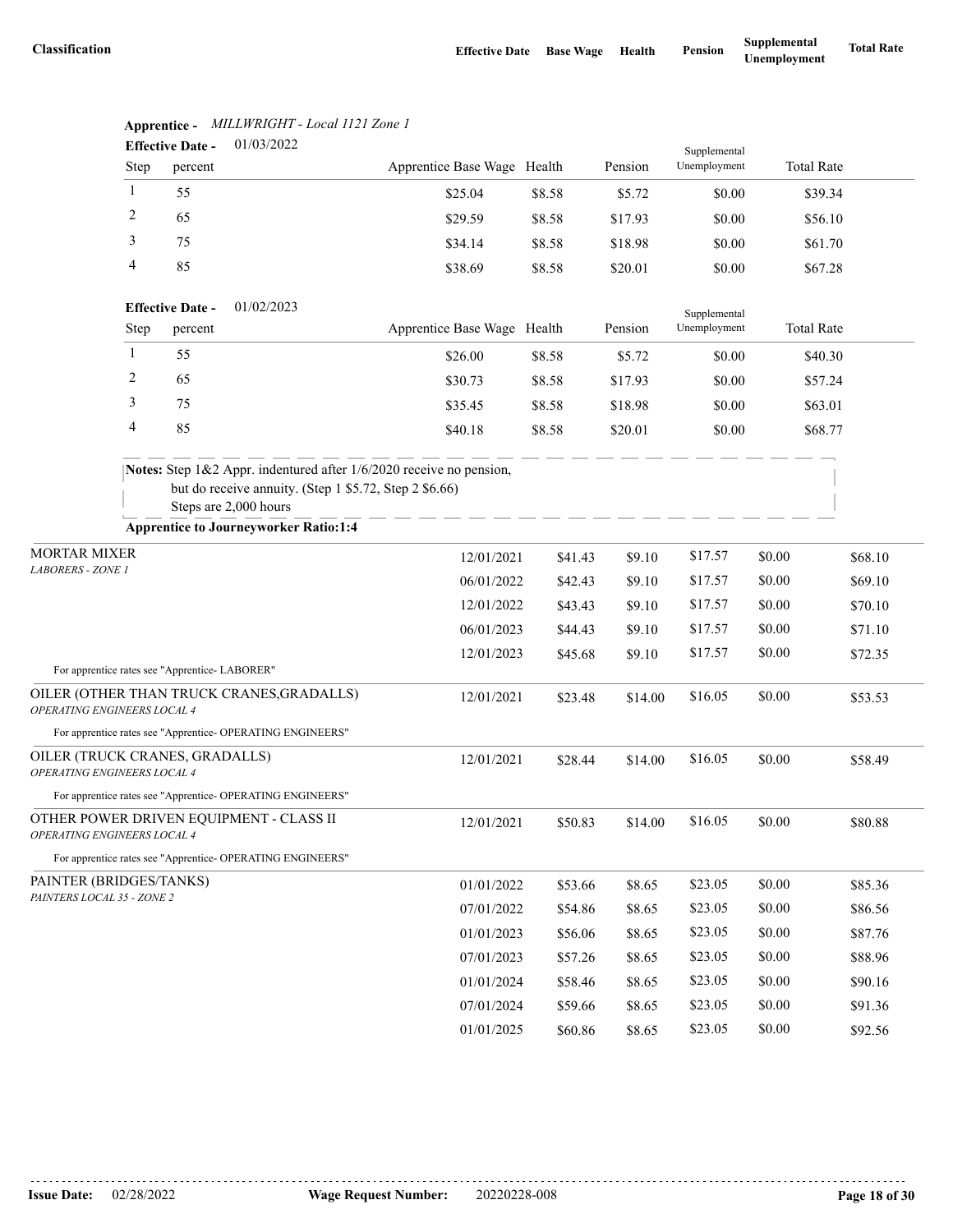|                | 01/01/2022<br><b>Effective Date -</b> |                             |        |         |              |                   |  |
|----------------|---------------------------------------|-----------------------------|--------|---------|--------------|-------------------|--|
| Step           | percent                               | Apprentice Base Wage Health |        | Pension | Unemployment | <b>Total Rate</b> |  |
|                | 50                                    | \$26.83                     | \$8.65 | \$0.00  | \$0.00       | \$35.48           |  |
| 2              | 55                                    | \$29.51                     | \$8.65 | \$6.27  | \$0.00       | \$44.43           |  |
| 3              | 60                                    | \$32.20                     | \$8.65 | \$6.84  | \$0.00       | \$47.69           |  |
| $\overline{4}$ | 65                                    | \$34.88                     | \$8.65 | \$7.41  | \$0.00       | \$50.94           |  |
| 5              | 70                                    | \$37.56                     | \$8.65 | \$19.63 | \$0.00       | \$65.84           |  |
| 6              | 75                                    | \$40.25                     | \$8.65 | \$20.20 | \$0.00       | \$69.10           |  |
| 7              | 80                                    | \$42.93                     | \$8.65 | \$20.77 | \$0.00       | \$72.35           |  |
| 8              | 90                                    | \$48.29                     | \$8.65 | \$21.91 | \$0.00       | \$78.85           |  |

### **Apprentice -** *PAINTER Local 35 - BRIDGES/TANKS*

|                | <b>Effective Date -</b><br>07/01/2022                                                                                        |                             |         |         | Supplemental |        |                   |
|----------------|------------------------------------------------------------------------------------------------------------------------------|-----------------------------|---------|---------|--------------|--------|-------------------|
| Step           | percent                                                                                                                      | Apprentice Base Wage Health |         | Pension | Unemployment |        | <b>Total Rate</b> |
| $\mathbf{1}$   | 50                                                                                                                           | \$27.43                     | \$8.65  | \$0.00  | \$0.00       |        | \$36.08           |
| $\overline{c}$ | 55                                                                                                                           | \$30.17                     | \$8.65  | \$6.27  | \$0.00       |        | \$45.09           |
| 3              | 60                                                                                                                           | \$32.92                     | \$8.65  | \$6.84  | \$0.00       |        | \$48.41           |
| 4              | 65                                                                                                                           | \$35.66                     | \$8.65  | \$7.41  | \$0.00       |        | \$51.72           |
| 5              | 70                                                                                                                           | \$38.40                     | \$8.65  | \$19.63 | \$0.00       |        | \$66.68           |
| 6              | 75                                                                                                                           | \$41.15                     | \$8.65  | \$20.20 | \$0.00       |        | \$70.00           |
| 7              | 80                                                                                                                           | \$43.89                     | \$8.65  | \$20.77 | \$0.00       |        | \$73.31           |
| 8              | 90                                                                                                                           | \$49.37                     | \$8.65  | \$21.91 | \$0.00       |        | \$79.93           |
| Notes:         |                                                                                                                              |                             |         |         |              |        |                   |
|                | Steps are 750 hrs.                                                                                                           |                             |         |         |              |        |                   |
|                | <b>Apprentice to Journeyworker Ratio:1:1</b>                                                                                 |                             |         |         |              |        |                   |
|                | PAINTER (SPRAY OR SANDBLAST, NEW) *                                                                                          | 01/01/2022                  | \$44.56 | \$8.65  | \$23.05      | \$0.00 | \$76.26           |
|                | * If 30% or more of surfaces to be painted are new construction,<br>NEW paint rate shall be used. PAINTERS LOCAL 35 - ZONE 2 | 07/01/2022                  | \$45.76 | \$8.65  | \$23.05      | \$0.00 | \$77.46           |
|                |                                                                                                                              | 01/01/2023                  | \$46.96 | \$8.65  | \$23.05      | \$0.00 | \$78.66           |
|                |                                                                                                                              | 07/01/2023                  | \$48.16 | \$8.65  | \$23.05      | \$0.00 | \$79.86           |
|                |                                                                                                                              | 01/01/2024                  | \$49.36 | \$8.65  | \$23.05      | \$0.00 | \$81.06           |
|                |                                                                                                                              | 07/01/2024                  | \$50.56 | \$8.65  | \$23.05      | \$0.00 | \$82.26           |
|                |                                                                                                                              | 01/01/2025                  | \$51.76 | \$8.65  | \$23.05      | \$0.00 | \$83.46           |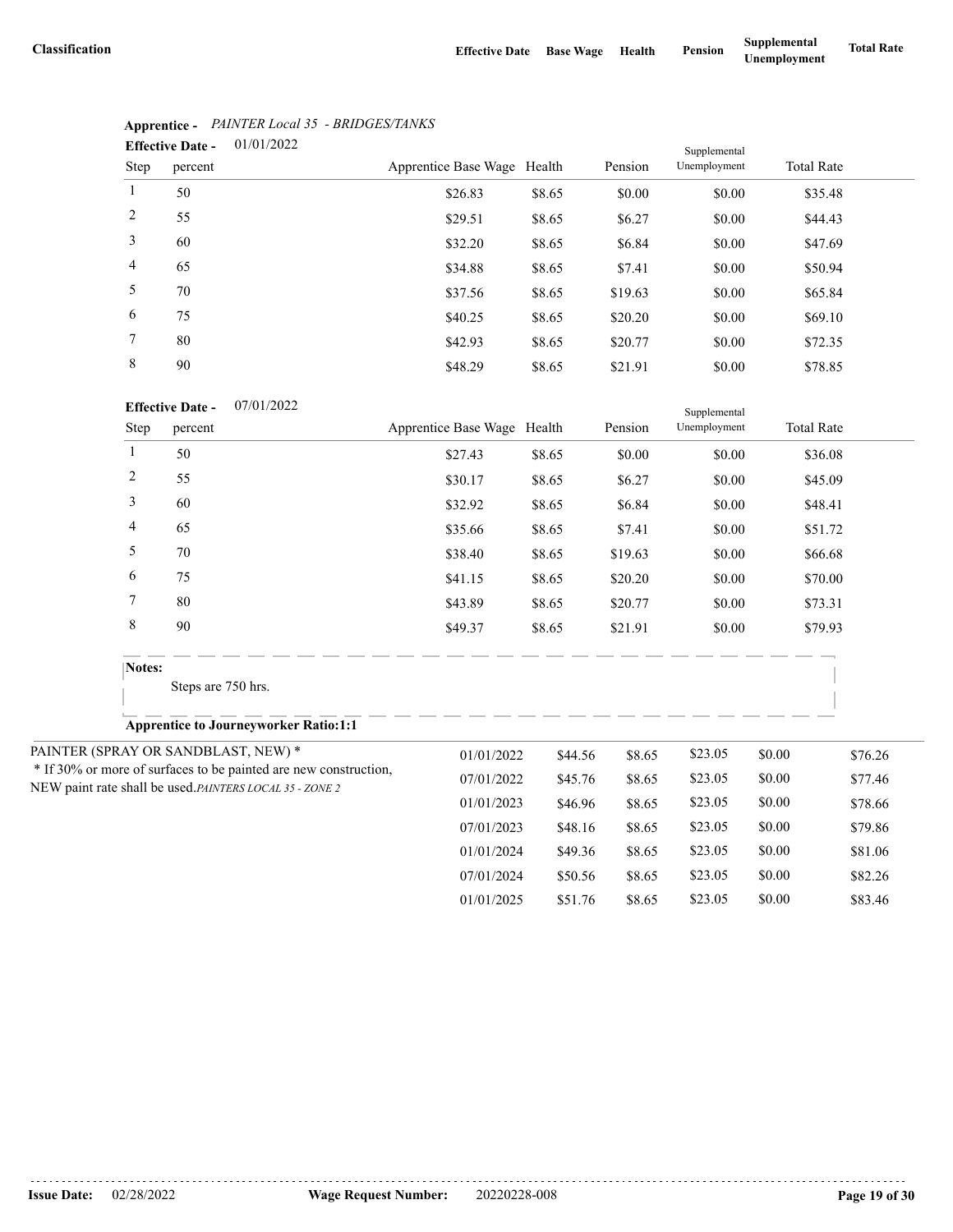07/01/2024 \$48.62 \$8.65 \$23.05 \$0.00 \$80.32 01/01/2025 \$49.82 \$8.65 \$23.05 \$0.00 \$81.52

|                | 01/01/2022<br><b>Effective Date -</b> |                             |        | Supplemental |              |                   |
|----------------|---------------------------------------|-----------------------------|--------|--------------|--------------|-------------------|
| Step           | percent                               | Apprentice Base Wage Health |        | Pension      | Unemployment | <b>Total Rate</b> |
| 1              | 50                                    | \$22.28                     | \$8.65 | \$0.00       | \$0.00       | \$30.93           |
| 2              | 55                                    | \$24.51                     | \$8.65 | \$6.27       | \$0.00       | \$39.43           |
| 3              | 60                                    | \$26.74                     | \$8.65 | \$6.84       | \$0.00       | \$42.23           |
| $\overline{4}$ | 65                                    | \$28.96                     | \$8.65 | \$7.41       | \$0.00       | \$45.02           |
| 5              | 70                                    | \$31.19                     | \$8.65 | \$19.63      | \$0.00       | \$59.47           |
| 6              | 75                                    | \$33.42                     | \$8.65 | \$20.20      | \$0.00       | \$62.27           |
| 7              | 80                                    | \$35.65                     | \$8.65 | \$20.77      | \$0.00       | \$65.07           |
| 8              | 90                                    | \$40.10                     | \$8.65 | \$21.91      | \$0.00       | \$70.66           |

| Apprentice - PAINTER Local 35 Zone 2 - Spray/Sandblast - New |
|--------------------------------------------------------------|
| $\mathbf{Fff}_0$ otivo Dato $01/01/2022$                     |

#### 07/01/2022 **Effective Date -**

|                            | 07/01/2022<br><b>Effective Date -</b>        |  |                             |         |         |              |        |                   |  |
|----------------------------|----------------------------------------------|--|-----------------------------|---------|---------|--------------|--------|-------------------|--|
| Step                       | percent                                      |  | Apprentice Base Wage Health |         | Pension | Unemployment |        | <b>Total Rate</b> |  |
| 1                          | 50                                           |  | \$22.88                     | \$8.65  | \$0.00  | \$0.00       |        | \$31.53           |  |
| 2                          | 55                                           |  | \$25.17                     | \$8.65  | \$6.27  | \$0.00       |        | \$40.09           |  |
| 3                          | 60                                           |  | \$27.46                     | \$8.65  | \$6.84  | \$0.00       |        | \$42.95           |  |
| 4                          | 65                                           |  | \$29.74                     | \$8.65  | \$7.41  | \$0.00       |        | \$45.80           |  |
| 5                          | 70                                           |  | \$32.03                     | \$8.65  | \$19.63 | \$0.00       |        | \$60.31           |  |
| 6                          | 75                                           |  | \$34.32                     | \$8.65  | \$20.20 | \$0.00       |        | \$63.17           |  |
| 7                          | 80                                           |  | \$36.61                     | \$8.65  | \$20.77 | \$0.00       |        | \$66.03           |  |
| $\,$ 8 $\,$                | 90                                           |  | \$41.18                     | \$8.65  | \$21.91 | \$0.00       |        | \$71.74           |  |
|                            | Notes:                                       |  |                             |         |         |              |        |                   |  |
|                            | Steps are 750 hrs.                           |  |                             |         |         |              |        |                   |  |
|                            | <b>Apprentice to Journeyworker Ratio:1:1</b> |  |                             |         |         |              |        |                   |  |
|                            | PAINTER (SPRAY OR SANDBLAST, REPAINT)        |  | 01/01/2022                  | \$42.62 | \$8.65  | \$23.05      | \$0.00 | \$74.32           |  |
| PAINTERS LOCAL 35 - ZONE 2 |                                              |  | 07/01/2022                  | \$43.82 | \$8.65  | \$23.05      | \$0.00 | \$75.52           |  |
|                            |                                              |  | 01/01/2023                  | \$45.02 | \$8.65  | \$23.05      | \$0.00 | \$76.72           |  |
|                            |                                              |  | 07/01/2023                  | \$46.22 | \$8.65  | \$23.05      | \$0.00 | \$77.92           |  |
|                            |                                              |  | 01/01/2024                  | \$47.42 | \$8.65  | \$23.05      | \$0.00 | \$79.12           |  |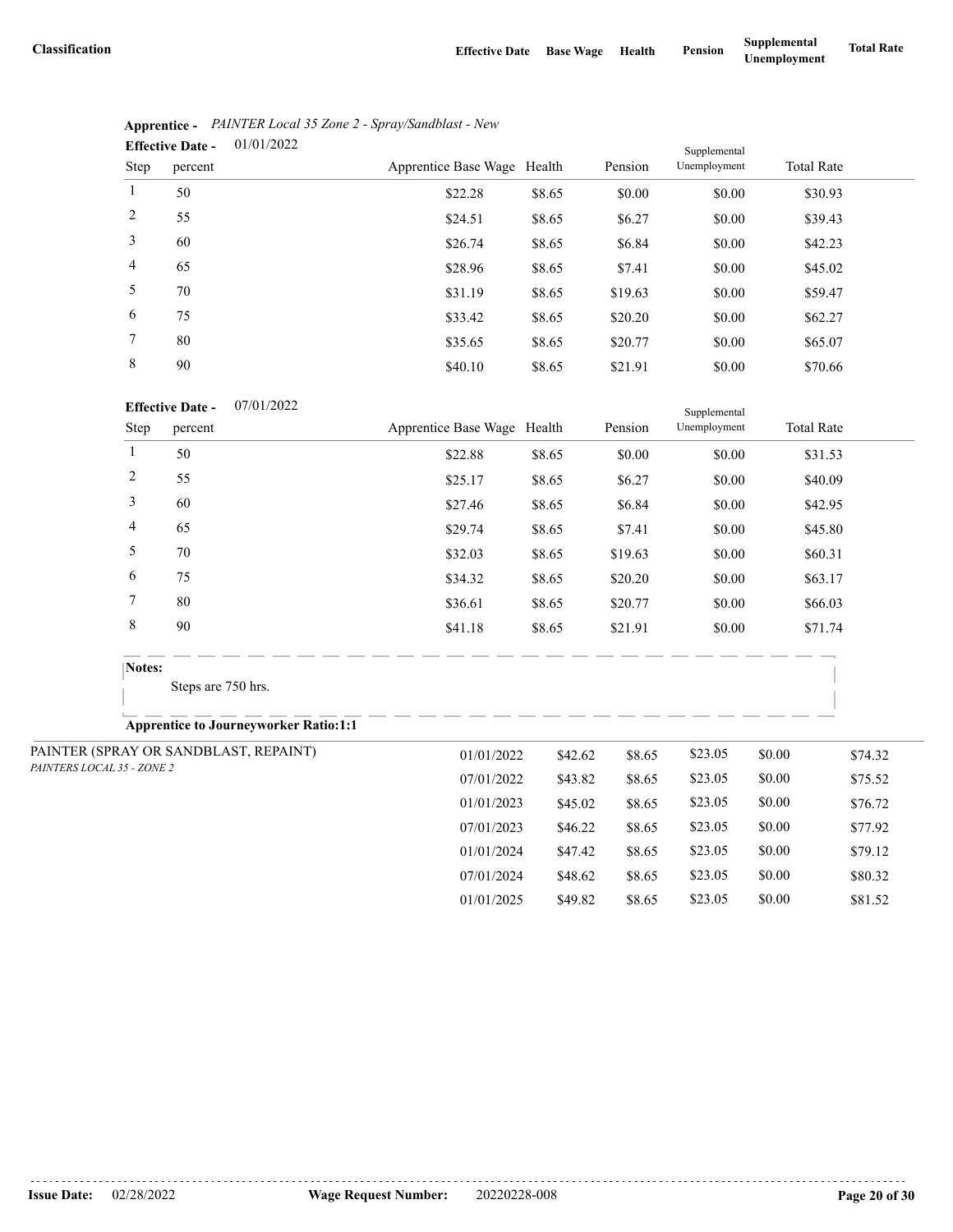|                | 01/01/2022<br><b>Effective Date -</b> |                             |        | Supplemental |              |                   |  |
|----------------|---------------------------------------|-----------------------------|--------|--------------|--------------|-------------------|--|
| Step           | percent                               | Apprentice Base Wage Health |        | Pension      | Unemployment | <b>Total Rate</b> |  |
| $\mathbf{1}$   | 50                                    | \$21.31                     | \$8.65 | \$0.00       | \$0.00       | \$29.96           |  |
| 2              | 55                                    | \$23.44                     | \$8.65 | \$6.27       | \$0.00       | \$38.36           |  |
| 3              | 60                                    | \$25.57                     | \$8.65 | \$6.84       | \$0.00       | \$41.06           |  |
| $\overline{4}$ | 65                                    | \$27.70                     | \$8.65 | \$7.41       | \$0.00       | \$43.76           |  |
| 5              | 70                                    | \$29.83                     | \$8.65 | \$19.63      | \$0.00       | \$58.11           |  |
| 6              | 75                                    | \$31.97                     | \$8.65 | \$20.20      | \$0.00       | \$60.82           |  |
| 7              | 80                                    | \$34.10                     | \$8.65 | \$20.77      | \$0.00       | \$63.52           |  |
| 8              | 90                                    | \$38.36                     | \$8.65 | \$21.91      | \$0.00       | \$68.92           |  |

|                               | Apprentice - PAINTER Local 35 Zone 2 - Spray/Sandblast - Repaint |
|-------------------------------|------------------------------------------------------------------|
| Effective Date $-$ 01/01/2022 |                                                                  |

| <b>Effective Date -</b> | 07/01/2022 |
|-------------------------|------------|
|                         |            |

|                | <b>Effective Date -</b><br>07/01/2022                            |                             |         |         | Supplemental |        |                   |
|----------------|------------------------------------------------------------------|-----------------------------|---------|---------|--------------|--------|-------------------|
| Step           | percent                                                          | Apprentice Base Wage Health |         | Pension | Unemployment |        | <b>Total Rate</b> |
| $\mathbf{1}$   | 50                                                               | \$21.91                     | \$8.65  | \$0.00  | \$0.00       |        | \$30.56           |
| $\overline{c}$ | 55                                                               | \$24.10                     | \$8.65  | \$6.27  | \$0.00       |        | \$39.02           |
| 3              | 60                                                               | \$26.29                     | \$8.65  | \$6.84  | \$0.00       |        | \$41.78           |
| 4              | 65                                                               | \$28.48                     | \$8.65  | \$7.41  | \$0.00       |        | \$44.54           |
| 5              | 70                                                               | \$30.67                     | \$8.65  | \$19.63 | \$0.00       |        | \$58.95           |
| 6              | 75                                                               | \$32.87                     | \$8.65  | \$20.20 | \$0.00       |        | \$61.72           |
| 7              | 80                                                               | \$35.06                     | \$8.65  | \$20.77 | \$0.00       |        | \$64.48           |
| $\,$ 8 $\,$    | 90                                                               | \$39.44                     | \$8.65  | \$21.91 | \$0.00       |        | \$70.00           |
| Notes:         |                                                                  |                             |         |         |              |        |                   |
|                | Steps are 750 hrs.                                               |                             |         |         |              |        |                   |
|                | <b>Apprentice to Journeyworker Ratio:1:1</b>                     |                             |         |         |              |        |                   |
|                | PAINTER / TAPER (BRUSH, NEW) *                                   | 01/01/2022                  | \$43.16 | \$8.65  | \$23.05      | \$0.00 | \$74.86           |
|                | * If 30% or more of surfaces to be painted are new construction, | 07/01/2022                  | \$44.36 | \$8.65  | \$23.05      | \$0.00 | \$76.06           |
|                | NEW paint rate shall be used.PAINTERS LOCAL 35 - ZONE 2          | 01/01/2023                  | \$45.56 | \$8.65  | \$23.05      | \$0.00 | \$77.26           |
|                |                                                                  | 07/01/2023                  | \$46.76 | \$8.65  | \$23.05      | \$0.00 | \$78.46           |
|                |                                                                  | 01/01/2024                  | \$47.96 | \$8.65  | \$23.05      | \$0.00 | \$79.66           |
|                |                                                                  | 07/01/2024                  | \$49.16 | \$8.65  | \$23.05      | \$0.00 | \$80.86           |
|                |                                                                  | 01/01/2025                  | \$50.36 | \$8.65  | \$23.05      | \$0.00 | \$82.06           |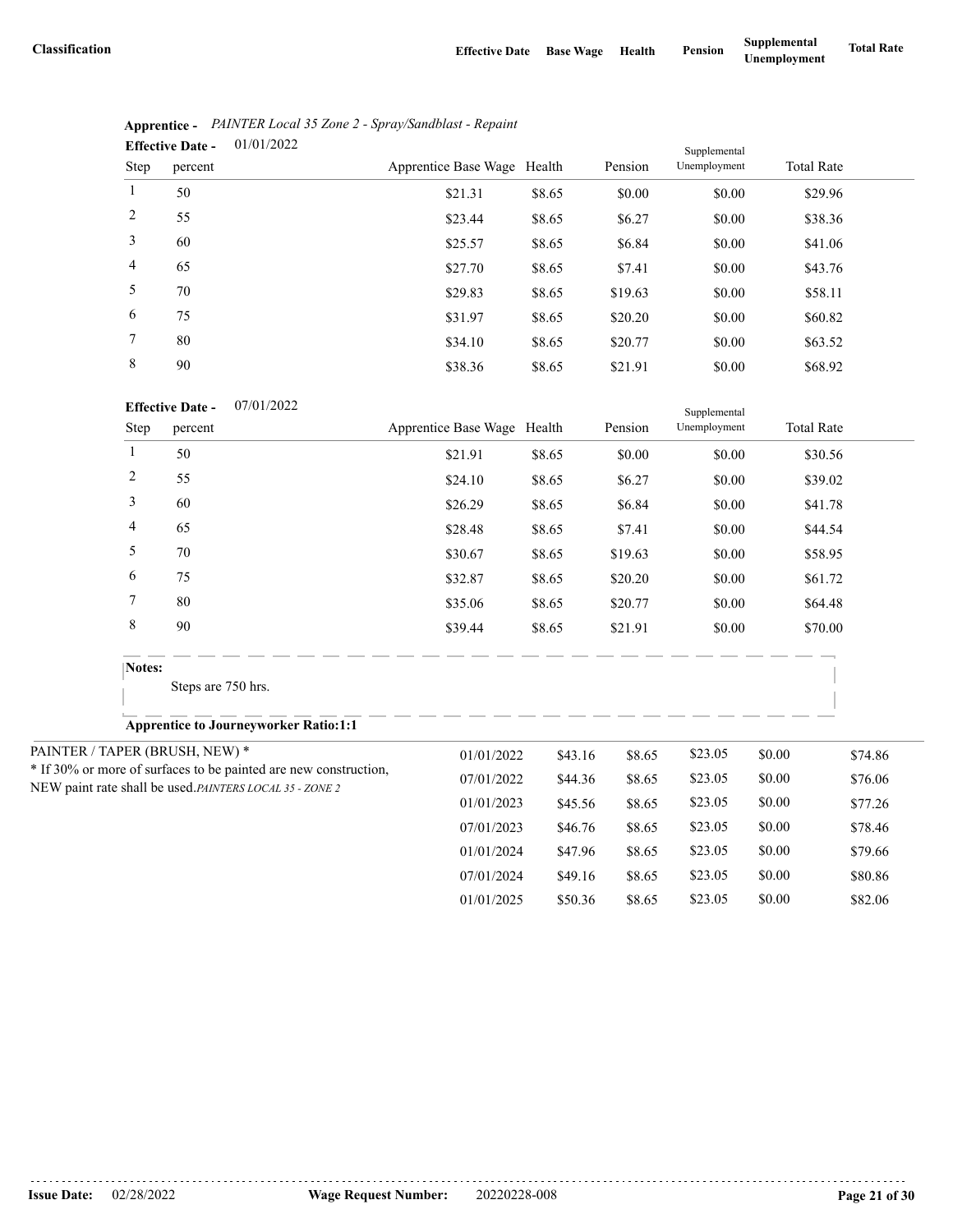07/01/2024 \$47.22 \$8.65 \$23.05 \$0.00 \$78.92 01/01/2025 \$48.42 \$8.65 \$23.05 \$0.00 \$80.12

|                | 01/01/2022<br><b>Effective Date -</b> |                             |        |         | Supplemental |                   |
|----------------|---------------------------------------|-----------------------------|--------|---------|--------------|-------------------|
| Step           | percent                               | Apprentice Base Wage Health |        | Pension | Unemployment | <b>Total Rate</b> |
|                | 50                                    | \$21.58                     | \$8.65 | \$0.00  | \$0.00       | \$30.23           |
| 2              | 55                                    | \$23.74                     | \$8.65 | \$6.27  | \$0.00       | \$38.66           |
| 3              | 60                                    | \$25.90                     | \$8.65 | \$6.84  | \$0.00       | \$41.39           |
| $\overline{4}$ | 65                                    | \$28.05                     | \$8.65 | \$7.41  | \$0.00       | \$44.11           |
| 5              | 70                                    | \$30.21                     | \$8.65 | \$19.63 | \$0.00       | \$58.49           |
| 6              | 75                                    | \$32.37                     | \$8.65 | \$20.20 | \$0.00       | \$61.22           |
| 7              | 80                                    | \$34.53                     | \$8.65 | \$20.77 | \$0.00       | \$63.95           |
| 8              | 90                                    | \$38.84                     | \$8.65 | \$21.91 | \$0.00       | \$69.40           |

## **Apprentice -** *PAINTER - Local 35 Zone 2 - BRUSH NEW*

#### 07/01/2022 **Effective Date -**

|                                  |                | <b>Effective Date -</b><br>07/01/2022        |                             |         |         | Supplemental |        |                   |
|----------------------------------|----------------|----------------------------------------------|-----------------------------|---------|---------|--------------|--------|-------------------|
|                                  | Step           | percent                                      | Apprentice Base Wage Health |         | Pension | Unemployment |        | <b>Total Rate</b> |
| $\mathbf{1}$                     |                | 50                                           | \$22.18                     | \$8.65  | \$0.00  | \$0.00       |        | \$30.83           |
|                                  | $\overline{c}$ | 55                                           | \$24.40                     | \$8.65  | \$6.27  | \$0.00       |        | \$39.32           |
|                                  | 3              | 60                                           | \$26.62                     | \$8.65  | \$6.84  | \$0.00       |        | \$42.11           |
|                                  | 4              | 65                                           | \$28.83                     | \$8.65  | \$7.41  | \$0.00       |        | \$44.89           |
|                                  | 5              | 70                                           | \$31.05                     | \$8.65  | \$19.63 | \$0.00       |        | \$59.33           |
|                                  | 6              | 75                                           | \$33.27                     | \$8.65  | \$20.20 | \$0.00       |        | \$62.12           |
| 7                                |                | 80                                           | \$35.49                     | \$8.65  | \$20.77 | \$0.00       |        | \$64.91           |
|                                  | 8              | 90                                           | \$39.92                     | \$8.65  | \$21.91 | \$0.00       |        | \$70.48           |
|                                  | Notes:         |                                              |                             |         |         |              |        |                   |
|                                  |                | Steps are 750 hrs.                           |                             |         |         |              |        |                   |
|                                  |                | <b>Apprentice to Journeyworker Ratio:1:1</b> |                             |         |         |              |        |                   |
| PAINTER / TAPER (BRUSH, REPAINT) |                |                                              | 01/01/2022                  | \$41.22 | \$8.65  | \$23.05      | \$0.00 | \$72.92           |
| PAINTERS LOCAL 35 - ZONE 2       |                |                                              | 07/01/2022                  | \$42.42 | \$8.65  | \$23.05      | \$0.00 | \$74.12           |
|                                  |                |                                              | 01/01/2023                  | \$43.62 | \$8.65  | \$23.05      | \$0.00 | \$75.32           |
|                                  |                |                                              | 07/01/2023                  | \$44.82 | \$8.65  | \$23.05      | \$0.00 | \$76.52           |
|                                  |                |                                              | 01/01/2024                  | \$46.02 | \$8.65  | \$23.05      | \$0.00 | \$77.72           |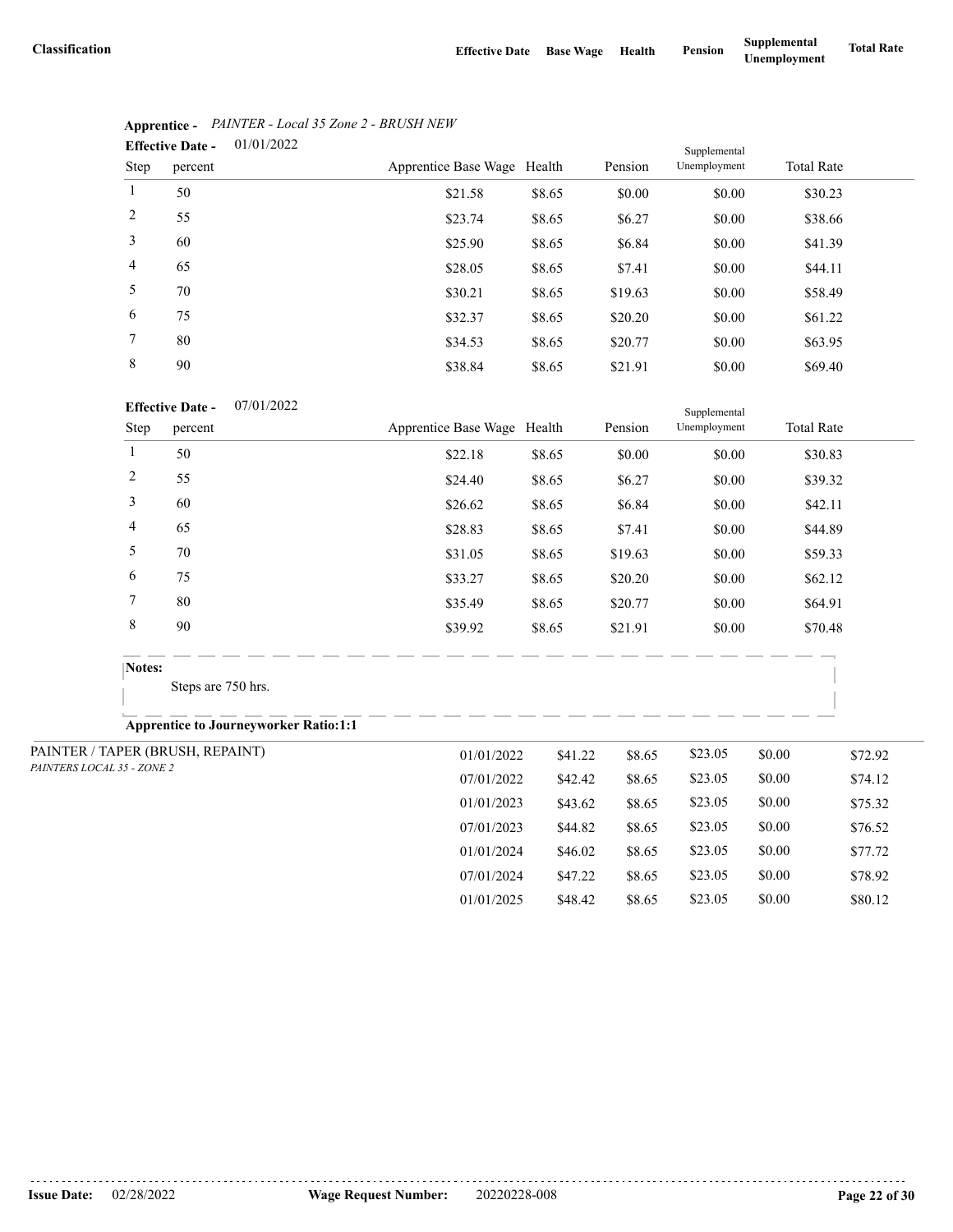Supplemental

|                | 01/01/2022<br><b>Effective Date -</b> |                             | Supplemental |         |              |                   |  |
|----------------|---------------------------------------|-----------------------------|--------------|---------|--------------|-------------------|--|
| Step           | percent                               | Apprentice Base Wage Health |              | Pension | Unemployment | <b>Total Rate</b> |  |
| $\mathbf{1}$   | 50                                    | \$20.61                     | \$8.65       | \$0.00  | \$0.00       | \$29.26           |  |
| 2              | 55                                    | \$22.67                     | \$8.65       | \$6.27  | \$0.00       | \$37.59           |  |
| 3              | 60                                    | \$24.73                     | \$8.65       | \$6.84  | \$0.00       | \$40.22           |  |
| $\overline{4}$ | 65                                    | \$26.79                     | \$8.65       | \$7.41  | \$0.00       | \$42.85           |  |
| 5              | 70                                    | \$28.85                     | \$8.65       | \$19.63 | \$0.00       | \$57.13           |  |
| 6              | 75                                    | \$30.92                     | \$8.65       | \$20.20 | \$0.00       | \$59.77           |  |
| 7              | 80                                    | \$32.98                     | \$8.65       | \$20.77 | \$0.00       | \$62.40           |  |
| 8              | 90                                    | \$37.10                     | \$8.65       | \$21.91 | \$0.00       | \$67.66           |  |

## **Apprentice -** *PAINTER Local 35 Zone 2 - BRUSH REPAINT*

| <b>Effective Date -</b> | 07/01/2022 |
|-------------------------|------------|
|                         |            |

|                                                                       | Step   | percent                                                                                           | Apprentice Base Wage Health |         | Pension | Unemployment |        | <b>Total Rate</b> |
|-----------------------------------------------------------------------|--------|---------------------------------------------------------------------------------------------------|-----------------------------|---------|---------|--------------|--------|-------------------|
|                                                                       | 1      | 50                                                                                                | \$21.21                     | \$8.65  | \$0.00  | \$0.00       |        | \$29.86           |
|                                                                       | 2      | 55                                                                                                | \$23.33                     | \$8.65  | \$6.27  | \$0.00       |        | \$38.25           |
|                                                                       | 3      | 60                                                                                                | \$25.45                     | \$8.65  | \$6.84  | \$0.00       |        | \$40.94           |
|                                                                       | 4      | 65                                                                                                | \$27.57                     | \$8.65  | \$7.41  | \$0.00       |        | \$43.63           |
|                                                                       | 5      | 70                                                                                                | \$29.69                     | \$8.65  | \$19.63 | \$0.00       |        | \$57.97           |
|                                                                       | 6      | 75                                                                                                | \$31.82                     | \$8.65  | \$20.20 | \$0.00       |        | \$60.67           |
|                                                                       | 7      | 80                                                                                                | \$33.94                     | \$8.65  | \$20.77 | \$0.00       |        | \$63.36           |
|                                                                       | 8      | 90                                                                                                | \$38.18                     | \$8.65  | \$21.91 | \$0.00       |        | \$68.74           |
|                                                                       | Notes: | Steps are 750 hrs.                                                                                |                             |         |         |              |        |                   |
|                                                                       |        | <b>Apprentice to Journeyworker Ratio:1:1</b>                                                      |                             |         |         |              |        |                   |
| LABORERS - ZONE 1 (HEAVY & HIGHWAY)                                   |        | PAINTER TRAFFIC MARKINGS (HEAVY/HIGHWAY)                                                          | 12/01/2021                  | \$41.18 | \$9.10  | \$17.57      | \$0.00 | \$67.85           |
|                                                                       |        | For apprentice rates see "Apprentice-LABORER (Heavy and Highway)                                  |                             |         |         |              |        |                   |
| PANEL & PICKUP TRUCKS DRIVER<br>TEAMSTERS JOINT COUNCIL NO. 10 ZONE A |        |                                                                                                   | 12/01/2021                  | \$36.88 | \$13.41 | \$16.01      | \$0.00 | \$66.30           |
| DECK)<br>PILE DRIVER LOCAL 56 (ZONE 1)                                |        | PIER AND DOCK CONSTRUCTOR (UNDERPINNING AND<br>For apprentice rates see "Apprentice- PILE DRIVER" | 08/01/2020                  | \$49.07 | \$9.40  | \$23.12      | \$0.00 | \$81.59           |
| PILE DRIVER<br>PILE DRIVER LOCAL 56 (ZONE 1)                          |        |                                                                                                   | 08/01/2020                  | \$49.07 | \$9.40  | \$23.12      | \$0.00 | \$81.59           |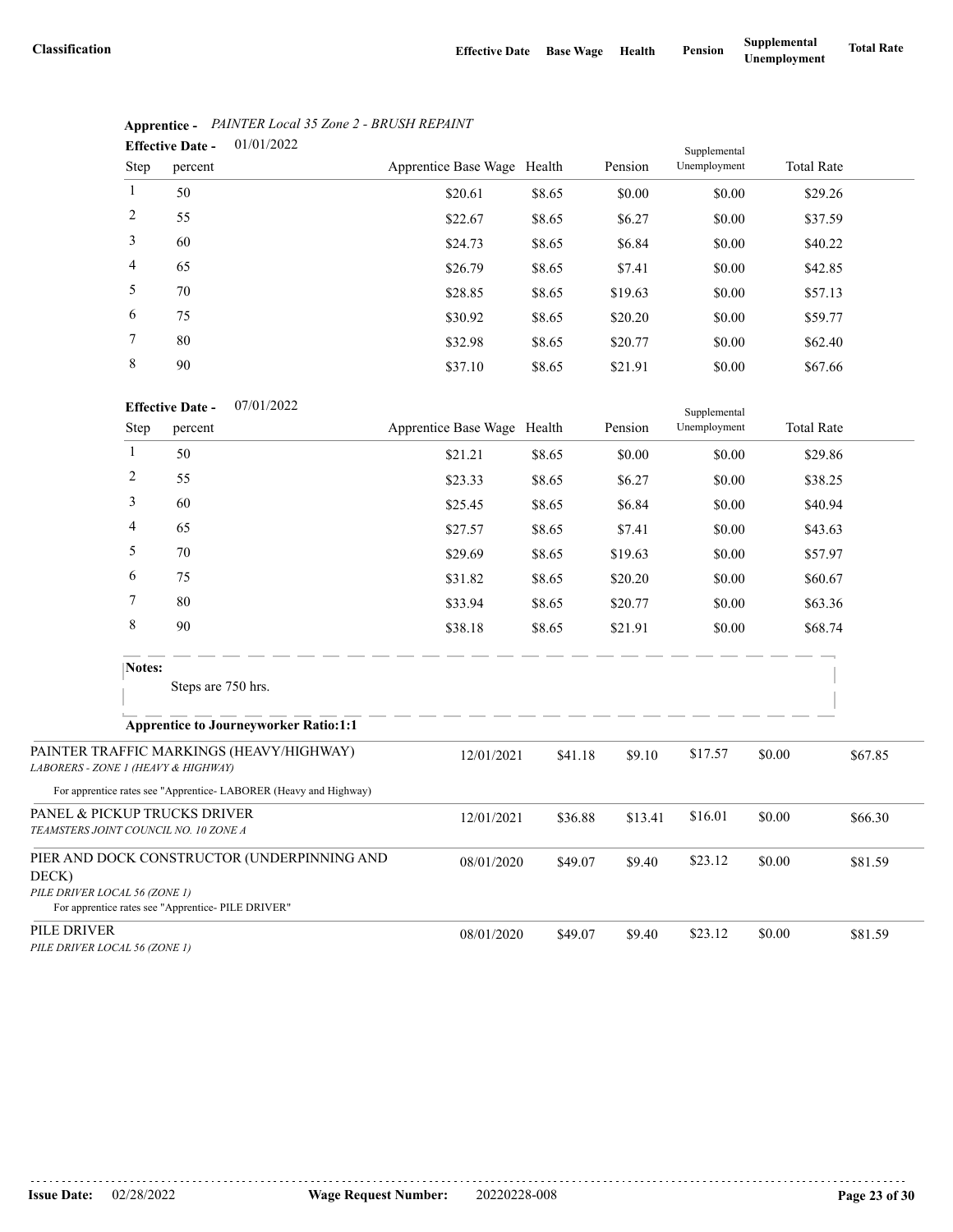|                                                   | <b>Effective Date -</b> | 08/01/2020                                           |                             |         |         | Supplemental |                   |         |
|---------------------------------------------------|-------------------------|------------------------------------------------------|-----------------------------|---------|---------|--------------|-------------------|---------|
|                                                   | Step<br>percent         |                                                      | Apprentice Base Wage Health |         | Pension | Unemployment | <b>Total Rate</b> |         |
| 1                                                 | 50                      |                                                      | \$24.54                     | \$9.40  | \$23.12 | \$0.00       | \$57.06           |         |
| $\overline{c}$                                    | 60                      |                                                      | \$29.44                     | \$9.40  | \$23.12 | \$0.00       | \$61.96           |         |
| 3                                                 | 70                      |                                                      | \$34.35                     | \$9.40  | \$23.12 | \$0.00       | \$66.87           |         |
| 4                                                 | 75                      |                                                      | \$36.80                     | \$9.40  | \$23.12 | \$0.00       | \$69.32           |         |
| 5                                                 | 80                      |                                                      | \$39.26                     | \$9.40  | \$23.12 | \$0.00       | \$71.78           |         |
| 6                                                 | 80                      |                                                      | \$39.26                     | \$9.40  | \$23.12 | \$0.00       | \$71.78           |         |
| 7                                                 | 90                      |                                                      | \$44.16                     | \$9.40  | \$23.12 | \$0.00       | \$76.68           |         |
| 8                                                 | 90                      |                                                      | \$44.16                     | \$9.40  | \$23.12 | \$0.00       | \$76.68           |         |
|                                                   | Notes:                  |                                                      |                             |         |         |              |                   |         |
|                                                   |                         | % Indentured After 10/1/17; 45/45/55/55/70/70/80/80  |                             |         |         |              |                   |         |
|                                                   |                         | Step 1&2 \$34.01/3&4 \$41.46/5&6 \$62.80/7&8 \$69.25 |                             |         |         |              |                   |         |
|                                                   |                         | <b>Apprentice to Journeyworker Ratio:1:5</b>         |                             |         |         |              |                   |         |
| PIPEFITTER & STEAMFITTER<br>PIPEFITTERS LOCAL 537 |                         |                                                      | 03/01/2021                  | \$57.94 | \$11.70 | \$20.24      | \$0.00            | \$89.88 |

# **Apprentice -** *PILE DRIVER - Local 56 Zone 1*

#### **Apprentice -** *PIPEFITTER - Local 537*

|                                                                    | 03/01/2021<br><b>Effective Date -</b> |                                               |                                                                                                                                 |                             |         |         | Supplemental |                   |         |
|--------------------------------------------------------------------|---------------------------------------|-----------------------------------------------|---------------------------------------------------------------------------------------------------------------------------------|-----------------------------|---------|---------|--------------|-------------------|---------|
|                                                                    | Step                                  | percent                                       |                                                                                                                                 | Apprentice Base Wage Health |         | Pension | Unemployment | <b>Total Rate</b> |         |
|                                                                    | 1                                     | 40                                            |                                                                                                                                 | \$23.18                     | \$11.70 | \$8.25  | \$0.00       | \$43.13           |         |
|                                                                    | $\overline{c}$                        | 45                                            |                                                                                                                                 | \$26.07                     | \$11.70 | \$20.24 | \$0.00       | \$58.01           |         |
|                                                                    | 3                                     | 60                                            |                                                                                                                                 | \$34.76                     | \$11.70 | \$20.24 | \$0.00       | \$66.70           |         |
|                                                                    | 4                                     | 70                                            |                                                                                                                                 | \$40.56                     | \$11.70 | \$20.24 | \$0.00       | \$72.50           |         |
|                                                                    | 5                                     | 80                                            |                                                                                                                                 | \$46.35                     | \$11.70 | \$20.24 | \$0.00       | \$78.29           |         |
|                                                                    | Notes:                                |                                               | ** 1:3; 3:15; 1:10 thereafter / Steps are 1 yr.<br>Refrig/AC Mechanic **1:1;1:2;2:4;3:6;4:8;5:10;6:12;7:14;8:17;9:20;10:23(Max) |                             |         |         |              |                   |         |
|                                                                    |                                       |                                               | <b>Apprentice to Journeyworker Ratio:**</b>                                                                                     |                             |         |         |              |                   |         |
| PIPELAYER                                                          |                                       |                                               |                                                                                                                                 | 12/01/2021                  | \$41.43 | \$9.10  | \$17.57      | \$0.00            | \$68.10 |
| <b>LABORERS - ZONE 1</b>                                           |                                       |                                               |                                                                                                                                 | 06/01/2022                  | \$42.43 | \$9.10  | \$17.57      | \$0.00            | \$69.10 |
|                                                                    |                                       |                                               |                                                                                                                                 | 12/01/2022                  | \$43.43 | \$9.10  | \$17.57      | \$0.00            | \$70.10 |
|                                                                    |                                       |                                               |                                                                                                                                 | 06/01/2023                  | \$44.43 | \$9.10  | \$17.57      | \$0.00            | \$71.10 |
|                                                                    |                                       |                                               |                                                                                                                                 | 12/01/2023                  | \$45.68 | \$9.10  | \$17.57      | \$0.00            | \$72.35 |
|                                                                    |                                       | For apprentice rates see "Apprentice-LABORER" |                                                                                                                                 |                             |         |         |              |                   |         |
| PIPELAYER (HEAVY & HIGHWAY)<br>LABORERS - ZONE 1 (HEAVY & HIGHWAY) |                                       |                                               |                                                                                                                                 | 12/01/2021                  | \$41.43 | \$9.10  | \$17.57      | \$0.00            | \$68.10 |

For apprentice rates see "Apprentice- LABORER (Heavy and Highway)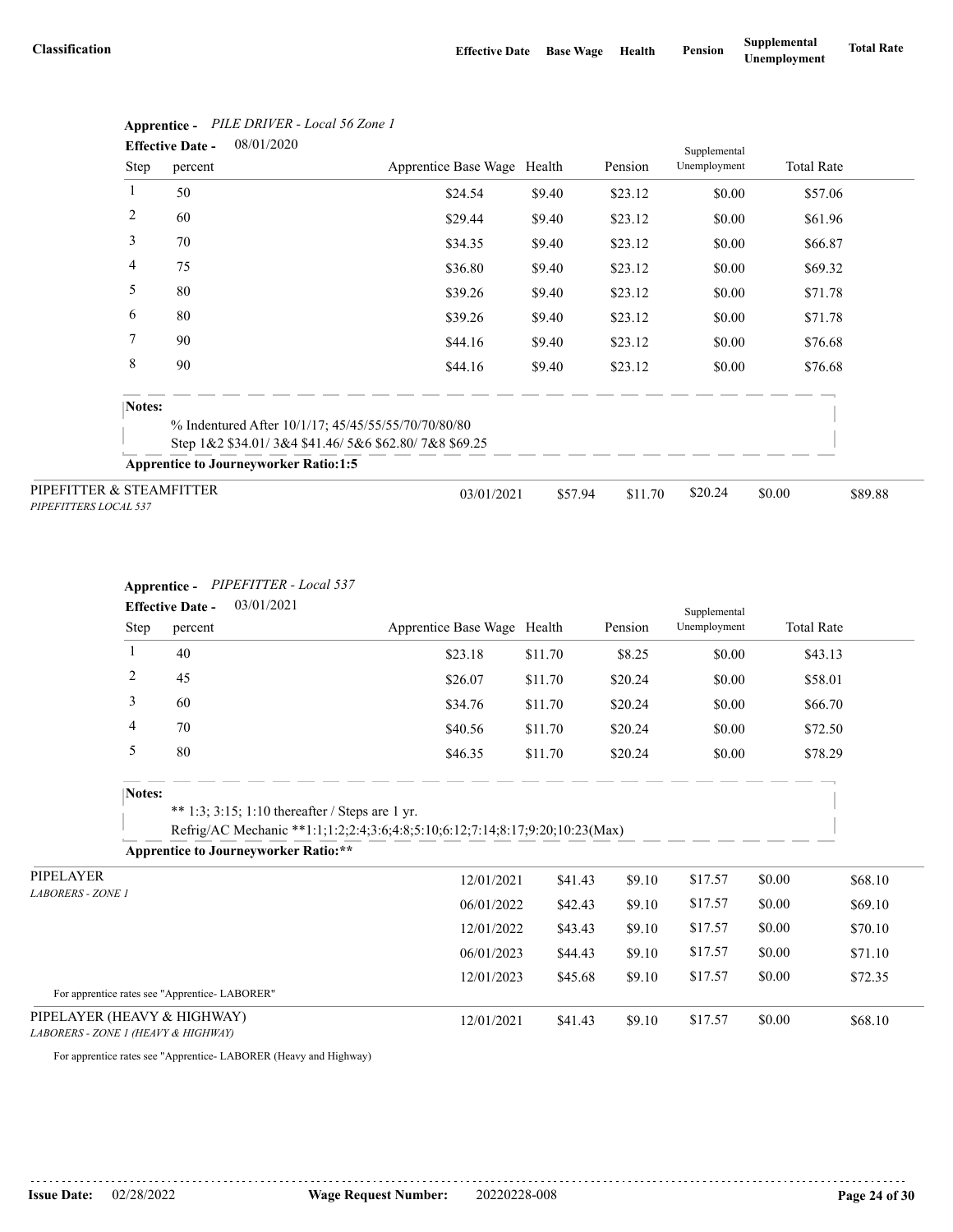| <b>Classification</b>          | <b>Effective Date</b> | <b>Base Wage</b> | Health  | Pension | Supplemental<br>Unemployment | <b>Total Rate</b> |
|--------------------------------|-----------------------|------------------|---------|---------|------------------------------|-------------------|
| PLUMBERS & GASFITTERS          | 02/27/2022            | \$63.39          | \$13.57 | \$17.26 | \$0.00                       | \$94.22           |
| PLUMBERS & GASFITTERS LOCAL 12 | 09/04/2022            | \$65.09          | \$13.57 | \$17.26 | \$0.00                       | \$95.92           |
|                                | 02/26/2023            | \$66.79          | \$13.57 | \$17.26 | \$0.00                       | \$97.62           |
|                                | 09/03/2023            | \$68.54          | \$13.57 | \$17.26 | \$0.00                       | \$99.37           |
|                                | 03/03/2024            | \$70.34          | \$13.57 | \$17.26 | \$0.00                       | \$101.17          |
|                                | 09/01/2024            | \$72.14          | \$13.57 | \$17.26 | \$0.00                       | \$102.97          |
|                                | 03/02/2025            | \$73.94          | \$13.57 | \$17.26 | \$0.00                       | \$104.77          |

## **Apprentice -** *PLUMBER/GASFITTER - Local 12*

|      | <b>Effective Date -</b> | 02/27/2022 |                             |         |         | Supplemental |                   |
|------|-------------------------|------------|-----------------------------|---------|---------|--------------|-------------------|
| Step | percent                 |            | Apprentice Base Wage Health |         | Pension | Unemployment | <b>Total Rate</b> |
|      | 35                      |            | \$22.19                     | \$13.57 | \$6.24  | \$0.00       | \$42.00           |
|      | 40                      |            | \$25.36                     | \$13.57 | \$7.08  | \$0.00       | \$46.01           |
|      | 55                      |            | \$34.86                     | \$13.57 | \$9.63  | \$0.00       | \$58.06           |
| 4    | 65                      |            | \$41.20                     | \$13.57 | \$11.33 | \$0.00       | \$66.10           |
|      | 75                      |            | \$47.54                     | \$13.57 | \$13.03 | \$0.00       | \$74.14           |

|                                                     |        | 09/04/2022<br><b>Effective Date -</b><br>Supplemental                                        |                                                                           |                             |         |         |         |              |         |                   |         |
|-----------------------------------------------------|--------|----------------------------------------------------------------------------------------------|---------------------------------------------------------------------------|-----------------------------|---------|---------|---------|--------------|---------|-------------------|---------|
|                                                     | Step   | percent                                                                                      |                                                                           | Apprentice Base Wage Health |         |         | Pension | Unemployment |         | <b>Total Rate</b> |         |
|                                                     | -1     | 35                                                                                           |                                                                           | \$22.78                     | \$13.57 |         | \$6.24  | \$0.00       |         | \$42.59           |         |
|                                                     | 2      | 40                                                                                           |                                                                           | \$26.04                     | \$13.57 |         | \$7.08  | \$0.00       |         | \$46.69           |         |
|                                                     | 3      | 55                                                                                           |                                                                           | \$35.80                     | \$13.57 |         | \$9.63  | \$0.00       |         | \$59.00           |         |
|                                                     | 4      | 65                                                                                           |                                                                           | \$42.31                     | \$13.57 |         | \$11.33 | \$0.00       |         | \$67.21           |         |
|                                                     | 5      | 75                                                                                           |                                                                           | \$48.82                     | \$13.57 |         | \$13.03 | \$0.00       |         | \$75.42           |         |
|                                                     | Notes: |                                                                                              |                                                                           |                             |         |         |         |              |         |                   |         |
|                                                     |        | ** 1:2; 2:6; 3:10; 4:14; 5:19/Steps are 1 yr<br>Step4 with lic\$69.00, Step5 with lic\$76.87 |                                                                           |                             |         |         |         |              |         |                   |         |
|                                                     |        | <b>Apprentice to Journeyworker Ratio:**</b>                                                  |                                                                           |                             |         |         |         |              |         |                   |         |
| PNEUMATIC CONTROLS (TEMP.)<br>PIPEFITTERS LOCAL 537 |        | 03/01/2021                                                                                   |                                                                           | \$57.94                     | \$11.70 | \$20.24 | \$0.00  |              | \$89.88 |                   |         |
|                                                     |        |                                                                                              | For apprentice rates see "Apprentice- PIPEFITTER" or "PLUMBER/PIPEFITTER" |                             |         |         |         |              |         |                   |         |
|                                                     |        | PNEUMATIC DRILL/TOOL OPERATOR                                                                |                                                                           |                             |         |         |         |              |         |                   |         |
| <b>LABORERS - ZONE 1</b>                            |        |                                                                                              |                                                                           | 12/01/2021                  |         | \$41.43 | \$9.10  | \$17.57      | \$0.00  |                   | \$68.10 |
|                                                     |        |                                                                                              |                                                                           | 06/01/2022                  |         | \$42.43 | \$9.10  | \$17.57      | \$0.00  |                   | \$69.10 |
|                                                     |        |                                                                                              |                                                                           | 12/01/2022                  |         | \$43.43 | \$9.10  | \$17.57      | \$0.00  |                   | \$70.10 |
|                                                     |        |                                                                                              |                                                                           | 06/01/2023                  |         | \$44.43 | \$9.10  | \$17.57      | \$0.00  |                   | \$71.10 |
|                                                     |        | For apprentice rates see "Apprentice-LABORER"                                                |                                                                           | 12/01/2023                  |         | \$45.68 | \$9.10  | \$17.57      | \$0.00  |                   | \$72.35 |
| HIGHWAY)<br>LABORERS - ZONE 1 (HEAVY & HIGHWAY)     |        | PNEUMATIC DRILL/TOOL OPERATOR (HEAVY &                                                       |                                                                           | 12/01/2021                  |         | \$41.43 | \$9.10  | \$17.57      | \$0.00  |                   | \$68.10 |
|                                                     |        | For apprentice rates see "Apprentice-LABORER (Heavy and Highway)                             |                                                                           |                             |         |         |         |              |         |                   |         |
| POWDERMAN & BLASTER<br>LABORERS - ZONE 1            |        |                                                                                              |                                                                           | 12/01/2021                  |         | \$42.18 | \$9.10  | \$17.57      | \$0.00  |                   | \$68.85 |
|                                                     |        |                                                                                              |                                                                           | 06/01/2022                  |         | \$43.18 | \$9.10  | \$17.57      | \$0.00  |                   | \$69.85 |
|                                                     |        |                                                                                              |                                                                           | 12/01/2022                  |         | \$44.18 | \$9.10  | \$17.57      | \$0.00  |                   | \$70.85 |
|                                                     |        |                                                                                              |                                                                           | 06/01/2023                  |         | \$45.18 | \$9.10  | \$17.57      | \$0.00  |                   | \$71.85 |
|                                                     |        |                                                                                              |                                                                           | 12/01/2023                  |         | \$46.43 | \$9.10  | \$17.57      | \$0.00  |                   | \$73.10 |
|                                                     |        |                                                                                              |                                                                           |                             |         |         |         |              |         |                   |         |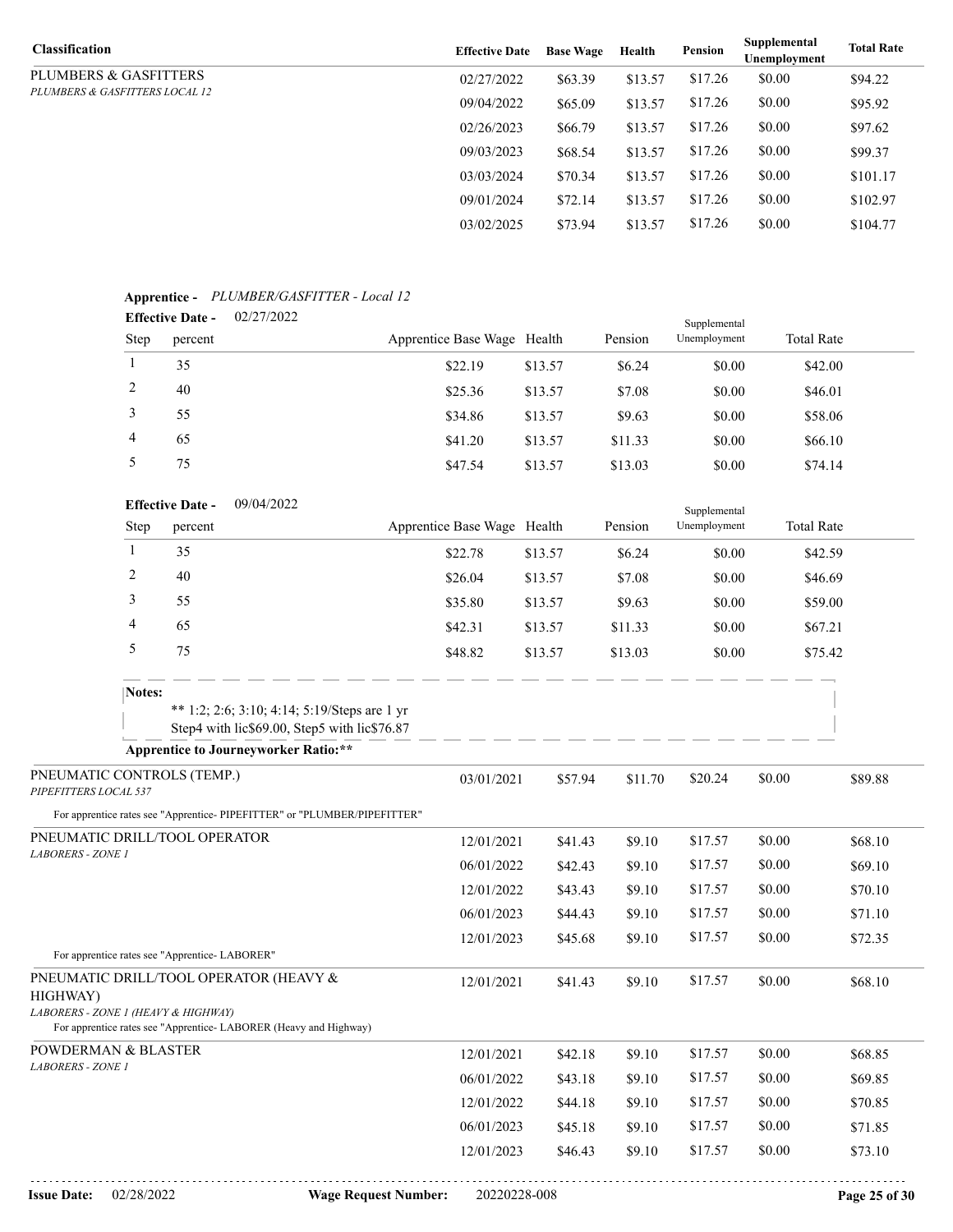| <b>Classification</b>                                                        | <b>Effective Date</b> | <b>Base Wage</b> | Health  | Pension | Supplemental<br>Unemployment | <b>Total Rate</b>             |
|------------------------------------------------------------------------------|-----------------------|------------------|---------|---------|------------------------------|-------------------------------|
| For apprentice rates see "Apprentice-LABORER"                                |                       |                  |         |         |                              |                               |
| POWDERMAN & BLASTER (HEAVY & HIGHWAY)<br>LABORERS - ZONE 1 (HEAVY & HIGHWAY) | 12/01/2021            | \$42.18          | \$9.10  | \$17.57 | \$0.00                       | \$68.85                       |
| For apprentice rates see "Apprentice-LABORER (Heavy and Highway)             |                       |                  |         |         |                              |                               |
| POWER SHOVEL/DERRICK/TRENCHING MACHINE<br>OPERATING ENGINEERS LOCAL 4        | 12/01/2021            | \$51.38          | \$14.00 | \$16.05 | \$0.00                       | \$81.43                       |
| For apprentice rates see "Apprentice- OPERATING ENGINEERS"                   |                       |                  |         |         |                              |                               |
| PUMP OPERATOR (CONCRETE)<br>OPERATING ENGINEERS LOCAL 4                      | 12/01/2021            | \$51.38          | \$14.00 | \$16.05 | \$0.00                       | \$81.43                       |
| For apprentice rates see "Apprentice- OPERATING ENGINEERS"                   |                       |                  |         |         |                              |                               |
| PUMP OPERATOR (DEWATERING, OTHER)<br>OPERATING ENGINEERS LOCAL 4             | 12/01/2021            | \$33.69          | \$14.00 | \$16.05 | \$0.00                       | \$63.74                       |
| For apprentice rates see "Apprentice- OPERATING ENGINEERS"                   |                       |                  |         |         |                              |                               |
| READY-MIX CONCRETE DRIVER<br>TEAMSTERS 42 - J.G. MacLeallan (Wakefield)      | 05/01/2021            | \$27.00          | \$7.99  | \$7.00  | \$0.00                       | \$41.99                       |
| <b>RECLAIMERS</b><br>OPERATING ENGINEERS LOCAL 4                             | 12/01/2021            | \$50.83          | \$14.00 | \$16.05 | \$0.00                       | \$80.88                       |
| For apprentice rates see "Apprentice- OPERATING ENGINEERS"                   |                       |                  |         |         |                              |                               |
| RIDE-ON MOTORIZED BUGGY OPERATOR                                             | 12/01/2021            | \$41.43          | \$9.10  | \$17.57 | \$0.00                       | \$68.10                       |
| <b>LABORERS - ZONE 1</b>                                                     | 06/01/2022            | \$42.43          | \$9.10  | \$17.57 | \$0.00                       | \$69.10                       |
|                                                                              | 12/01/2022            | \$43.43          | \$9.10  | \$17.57 | \$0.00                       | \$70.10                       |
|                                                                              | 06/01/2023            | \$44.43          | \$9.10  | \$17.57 | \$0.00                       | \$71.10                       |
|                                                                              | 12/01/2023            | \$45.68          | \$9.10  | \$17.57 | \$0.00                       | \$72.35<br>\$80.88<br>\$78.76 |
| For apprentice rates see "Apprentice-LABORER"                                |                       |                  |         |         |                              |                               |
| ROLLER/SPREADER/MULCHING MACHINE<br>OPERATING ENGINEERS LOCAL 4              | 12/01/2021            | \$50.83          | \$14.00 | \$16.05 | \$0.00                       |                               |
| For apprentice rates see "Apprentice- OPERATING ENGINEERS"                   |                       |                  |         |         |                              |                               |
| ROOFER (Inc.Roofer Waterproofng & Roofer Damproofg)<br>ROOFERS LOCAL 33      | 02/01/2022            | \$47.03          | \$12.28 | \$19.45 | \$0.00                       |                               |

| ROOFER - Local 33<br>Apprentice - |  |
|-----------------------------------|--|
|                                   |  |

|                                                      | . .  | 02/01/2022<br><b>Effective Date -</b>                                                                     |                                                        |         |         | Supplemental |                   |         |
|------------------------------------------------------|------|-----------------------------------------------------------------------------------------------------------|--------------------------------------------------------|---------|---------|--------------|-------------------|---------|
|                                                      | Step | percent                                                                                                   | Apprentice Base Wage Health                            |         | Pension | Unemployment | <b>Total Rate</b> |         |
|                                                      | 1    | 50                                                                                                        | \$23.52                                                | \$12.28 | \$5.21  | \$0.00       | \$41.01           |         |
|                                                      | 2    | 60                                                                                                        | \$28.22                                                | \$12.28 | \$19.45 | \$0.00       | \$59.95           |         |
|                                                      | 3    | 65                                                                                                        | \$30.57                                                | \$12.28 | \$19.45 | \$0.00       | \$62.30           |         |
|                                                      | 4    | 75                                                                                                        | \$35.27                                                | \$12.28 | \$19.45 | \$0.00       | \$67.00           |         |
|                                                      | 5    | 85                                                                                                        | \$39.98                                                | \$12.28 | \$19.45 | \$0.00       | \$71.71           |         |
|                                                      |      | Notes: ** 1:5, 2:6-10, the 1:10; Reroofing: 1:4, then 1:1<br>Step 1 is 2000 hrs.; Steps 2-5 are 1000 hrs. | (Hot Pitch Mechanics' receive \$1.00 hr. above ROOFER) |         |         |              |                   |         |
|                                                      |      | <b>Apprentice to Journeyworker Ratio:**</b>                                                               |                                                        |         |         |              |                   |         |
| ROOFERS LOCAL 33                                     |      | ROOFER SLATE / TILE / PRECAST CONCRETE                                                                    | 02/01/2022                                             | \$47.28 | \$12.28 | \$19.45      | \$0.00            | \$79.01 |
|                                                      |      | For apprentice rates see "Apprentice-ROOFER"                                                              |                                                        |         |         |              |                   |         |
| SHEETMETAL WORKER<br>SHEETMETAL WORKERS LOCAL 17 - A |      |                                                                                                           | 02/01/2022                                             | \$53.70 | \$13.80 | \$25.60      | \$2.79            | \$95.89 |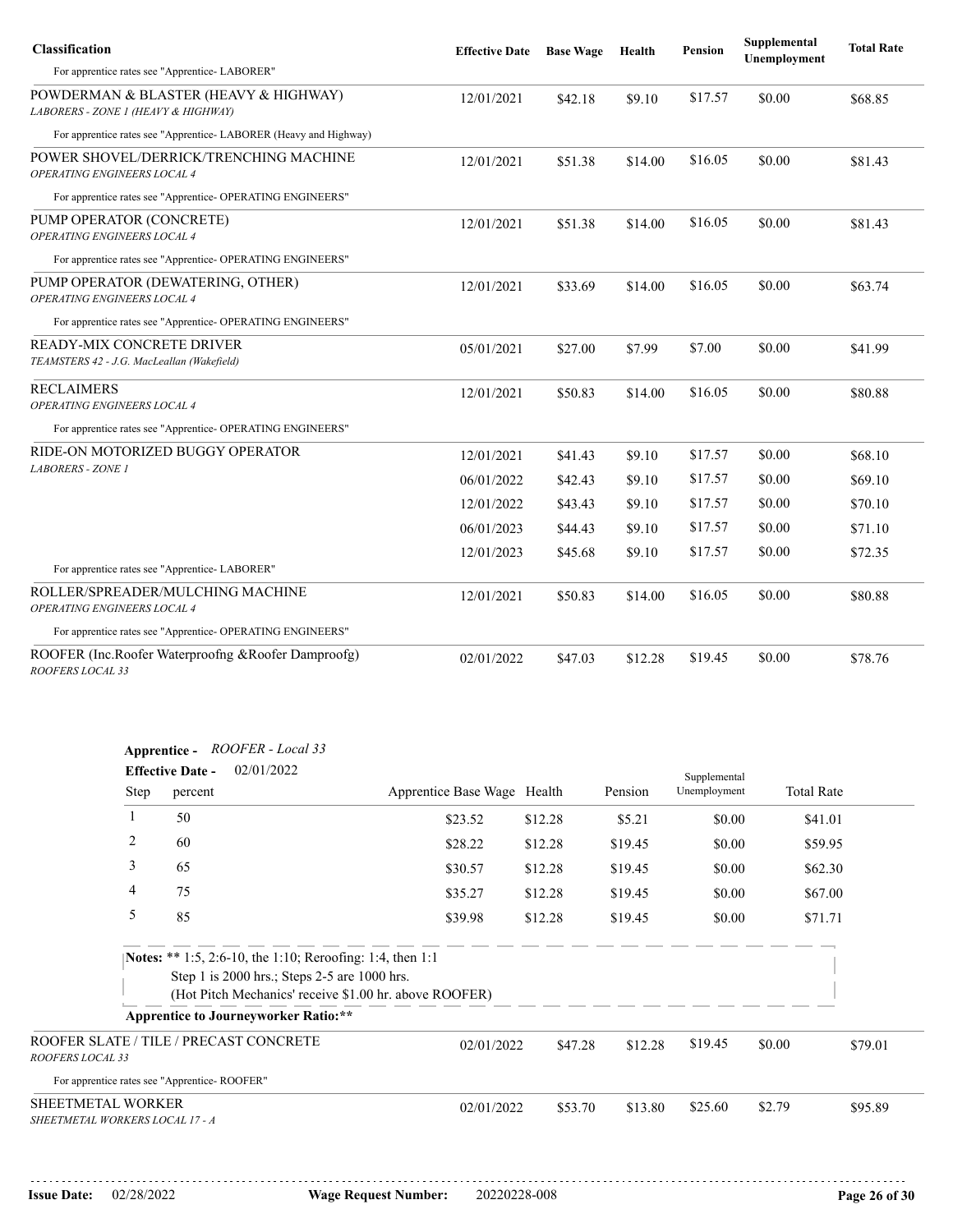|                                                                                   | <b>Effective Date -</b> | 02/01/2022                                   | Supplemental                |         |         |              |         |                   |
|-----------------------------------------------------------------------------------|-------------------------|----------------------------------------------|-----------------------------|---------|---------|--------------|---------|-------------------|
| Step                                                                              | percent                 |                                              | Apprentice Base Wage Health |         | Pension | Unemployment |         | <b>Total Rate</b> |
| 1                                                                                 | 42                      |                                              | \$22.55                     | \$13.80 | \$6.01  | \$0.00       |         | \$42.36           |
| 2                                                                                 | 42                      |                                              | \$22.55                     | \$13.80 | \$6.01  | \$0.00       |         | \$42.36           |
| 3                                                                                 | 47                      |                                              | \$25.24                     | \$13.80 | \$11.26 | \$1.51       |         | \$51.81           |
| 4                                                                                 | 47                      |                                              | \$25.24                     | \$13.80 | \$11.26 | \$1.51       |         | \$51.81           |
| 5                                                                                 | 52                      |                                              | \$27.92                     | \$13.80 | \$12.23 | \$1.62       |         | \$55.57           |
| 6                                                                                 | 52                      |                                              | \$27.92                     | \$13.80 | \$12.48 | \$1.63       |         | \$55.83           |
| 7                                                                                 | 60                      |                                              | \$32.22                     | \$13.80 | \$13.87 | \$1.80       |         | \$61.69           |
| 8                                                                                 | 65                      |                                              | \$34.91                     | \$13.80 | \$14.84 | \$1.91       |         | \$65.46           |
| 9                                                                                 | 75                      |                                              | \$40.28                     | \$13.80 | \$16.77 | \$2.13       |         | \$72.98           |
| 10                                                                                | 85                      |                                              | \$45.65                     | \$13.80 | \$18.20 | \$2.33       |         | \$79.98           |
| Notes:                                                                            |                         |                                              |                             |         |         |              |         |                   |
|                                                                                   | Steps are 6 mos.        |                                              |                             |         |         |              |         |                   |
|                                                                                   |                         | <b>Apprentice to Journeyworker Ratio:1:4</b> |                             |         |         |              |         |                   |
| SPECIALIZED EARTH MOVING EQUIP < 35 TONS<br>TEAMSTERS JOINT COUNCIL NO. 10 ZONE A |                         | 12/01/2021                                   | \$37.34                     | \$13.41 | \$16.01 | \$0.00       | \$66.76 |                   |
| SPECIALIZED EARTH MOVING EQUIP > 35 TONS<br>TEAMSTERS JOINT COUNCIL NO. 10 ZONE A |                         |                                              | 12/01/2021                  | \$37.63 | \$13.41 | \$16.01      | \$0.00  | \$67.05           |
| <b>SPRINKLER FITTER</b><br>SPRINKLER FITTERS LOCAL 550 - (Section A) Zone 1       |                         |                                              | 03/01/2021                  | \$62.45 | \$10.00 | \$21.25      | \$0.00  | \$93.70           |

## **Apprentice -** *SHEET METAL WORKER - Local 17-A*

|  | Apprentice - SPRINKLER FITTER - Local 550 (Section A) Zone 1 |  |  |  |  |
|--|--------------------------------------------------------------|--|--|--|--|
|--|--------------------------------------------------------------|--|--|--|--|

|                                                             | 03/01/2021<br><b>Effective Date -</b>                                     |                             |         |         | Supplemental |                   |  |
|-------------------------------------------------------------|---------------------------------------------------------------------------|-----------------------------|---------|---------|--------------|-------------------|--|
| Step                                                        | percent                                                                   | Apprentice Base Wage Health |         | Pension | Unemployment | <b>Total Rate</b> |  |
| 1                                                           | 35                                                                        | \$21.86                     | \$10.00 | \$11.99 | \$0.00       | \$43.85           |  |
| 2                                                           | 40                                                                        | \$24.98                     | \$10.00 | \$12.70 | \$0.00       | \$47.68           |  |
| 3                                                           | 45                                                                        | \$28.10                     | \$10.00 | \$13.41 | \$0.00       | \$51.51           |  |
| 4                                                           | 50                                                                        | \$31.23                     | \$10.00 | \$14.13 | \$0.00       | \$55.36           |  |
| 5                                                           | 55                                                                        | \$34.35                     | \$10.00 | \$14.84 | \$0.00       | \$59.19           |  |
| 6                                                           | 60                                                                        | \$37.47                     | \$10.00 | \$15.55 | \$0.00       | \$63.02           |  |
| 7                                                           | 65                                                                        | \$40.59                     | \$10.00 | \$16.26 | \$0.00       | \$66.85           |  |
| 8                                                           | 70                                                                        | \$43.72                     | \$10.00 | \$16.98 | \$0.00       | \$70.70           |  |
| 9                                                           | 75                                                                        | \$46.84                     | \$10.00 | \$17.69 | \$0.00       | \$74.53           |  |
| 10                                                          | 80                                                                        | \$49.96                     | \$10.00 | \$18.40 | \$0.00       | \$78.36           |  |
|                                                             | Notes: Apprentice entered prior 9/30/10:<br>40/45/50/55/60/65/70/75/80/85 |                             |         |         |              |                   |  |
|                                                             | Steps are 850 hours                                                       |                             |         |         |              |                   |  |
|                                                             | <b>Apprentice to Journeyworker Ratio:1:3</b>                              |                             |         |         |              |                   |  |
| <b>STEAM BOILER OPERATOR</b><br>OPERATING ENGINEERS LOCAL 4 |                                                                           | 12/01/2021                  | \$50.83 | \$14.00 | \$16.05      | \$0.00<br>\$80.88 |  |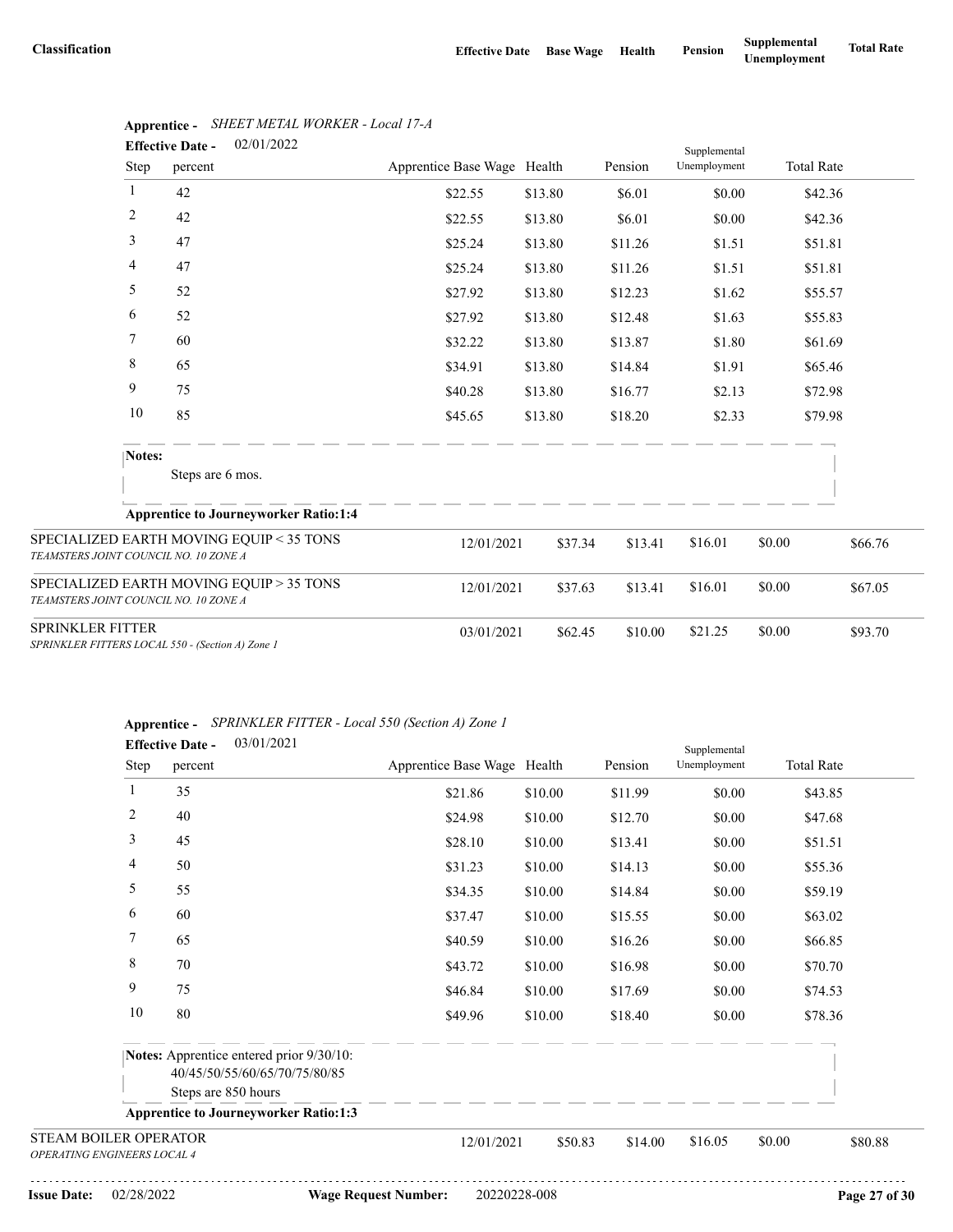| <b>Classification</b>                                                          | <b>Effective Date</b> | <b>Base Wage</b> | Health  | <b>Pension</b> | Supplemental<br>Unemployment | <b>Total Rate</b> |  |
|--------------------------------------------------------------------------------|-----------------------|------------------|---------|----------------|------------------------------|-------------------|--|
| For apprentice rates see "Apprentice-OPERATING ENGINEERS"                      |                       |                  |         |                |                              |                   |  |
| TAMPERS, SELF-PROPELLED OR TRACTOR DRAWN<br><b>OPERATING ENGINEERS LOCAL 4</b> | 12/01/2021            | \$50.83          | \$14.00 | \$16.05        | \$0.00                       | \$80.88           |  |
| For apprentice rates see "Apprentice- OPERATING ENGINEERS"                     |                       |                  |         |                |                              |                   |  |
| TELECOMMUNICATION TECHNICIAN<br><i>ELECTRICIANS LOCAL 103</i>                  | 09/01/2021            | \$43.40          | \$13.00 | \$18.37        | \$0.00                       | \$74.77           |  |
|                                                                                | 03/01/2022            | \$44.71          | \$13.00 | \$18.74        | \$0.00                       | \$76.45           |  |
|                                                                                | 09/01/2022            | \$46.42          | \$13.00 | \$18.87        | \$0.00                       | \$78.29           |  |
|                                                                                | 03/01/2023            | \$48.34          | \$13.00 | \$19.01        | \$0.00                       | \$80.35           |  |

#### **Apprentice -** *TELECOMMUNICATION TECHNICIAN - Local 103*

|                 | <b>Effective Date -</b> | 09/01/2021 |                             |         |         | Supplemental |                   |  |
|-----------------|-------------------------|------------|-----------------------------|---------|---------|--------------|-------------------|--|
| Step            | percent                 |            | Apprentice Base Wage Health |         | Pension | Unemployment | <b>Total Rate</b> |  |
| $\mathbf{1}$    | 45                      |            | \$19.53                     | \$13.00 | \$0.59  | \$0.00       | \$33.12           |  |
| 2               | 45                      |            | \$19.53                     | \$13.00 | \$0.59  | \$0.00       | \$33.12           |  |
| 3               | 50                      |            | \$21.70                     | \$13.00 | \$14.79 | \$0.00       | \$49.49           |  |
| $\overline{4}$  | 50                      |            | \$21.70                     | \$13.00 | \$14.79 | \$0.00       | \$49.49           |  |
| 5               | 55                      |            | \$23.87                     | \$13.00 | \$15.12 | \$0.00       | \$51.99           |  |
| 6               | 60                      |            | \$26.04                     | \$13.00 | \$15.47 | \$0.00       | \$54.51           |  |
| $7\phantom{.0}$ | 65                      |            | \$28.21                     | \$13.00 | \$15.84 | \$0.00       | \$57.05           |  |
| 8               | 70                      |            | \$30.38                     | \$13.00 | \$16.20 | \$0.00       | \$59.58           |  |
| 9               | 75                      |            | \$32.55                     | \$13.00 | \$16.57 | \$0.00       | \$62.12           |  |
| 10              | 80                      |            | \$34.72                     | \$13.00 | \$16.92 | \$0.00       | \$64.64           |  |

| 03/01/2022 |
|------------|
|            |

|                                                                  | <b>Effective Date -</b> | 03/01/2022                                   |                             |         |         | Supplemental |                   |
|------------------------------------------------------------------|-------------------------|----------------------------------------------|-----------------------------|---------|---------|--------------|-------------------|
|                                                                  | Step<br>percent         |                                              | Apprentice Base Wage Health |         | Pension | Unemployment | <b>Total Rate</b> |
| 1                                                                | 45                      |                                              | \$20.12                     | \$13.00 | \$0.60  | \$0.00       | \$33.72           |
| $\overline{c}$                                                   | 45                      |                                              | \$20.12                     | \$13.00 | \$0.60  | \$0.00       | \$33.72           |
| 3                                                                | 50                      |                                              | \$22.36                     | \$13.00 | \$15.06 | \$0.00       | \$50.42           |
| 4                                                                | 50                      |                                              | \$22.36                     | \$13.00 | \$15.06 | \$0.00       | \$50.42           |
| 5                                                                | 55                      |                                              | \$24.59                     | \$13.00 | \$15.39 | \$0.00       | \$52.98           |
| 6                                                                | 60                      |                                              | \$26.83                     | \$13.00 | \$15.74 | \$0.00       | \$55.57           |
| 7                                                                | 65                      |                                              | \$29.06                     | \$13.00 | \$16.11 | \$0.00       | \$58.17           |
| 8                                                                | 70                      |                                              | \$31.30                     | \$13.00 | \$16.48 | \$0.00       | \$60.78           |
| 9                                                                | 75                      |                                              | \$33.53                     | \$13.00 | \$16.85 | \$0.00       | \$63.38           |
| 10                                                               | 80                      |                                              | \$35.77                     | \$13.00 | \$17.20 | \$0.00       | \$65.97           |
|                                                                  | Notes:                  |                                              |                             |         |         |              |                   |
|                                                                  |                         |                                              |                             |         |         |              |                   |
|                                                                  |                         | <b>Apprentice to Journeyworker Ratio:1:1</b> |                             |         |         |              |                   |
| <b>TERRAZZO FINISHERS</b><br>BRICKLAYERS LOCAL 3 - MARBLE & TILE |                         |                                              | 02/01/2022                  | \$56.09 | \$11.39 | \$22.34      | \$0.00<br>\$89.82 |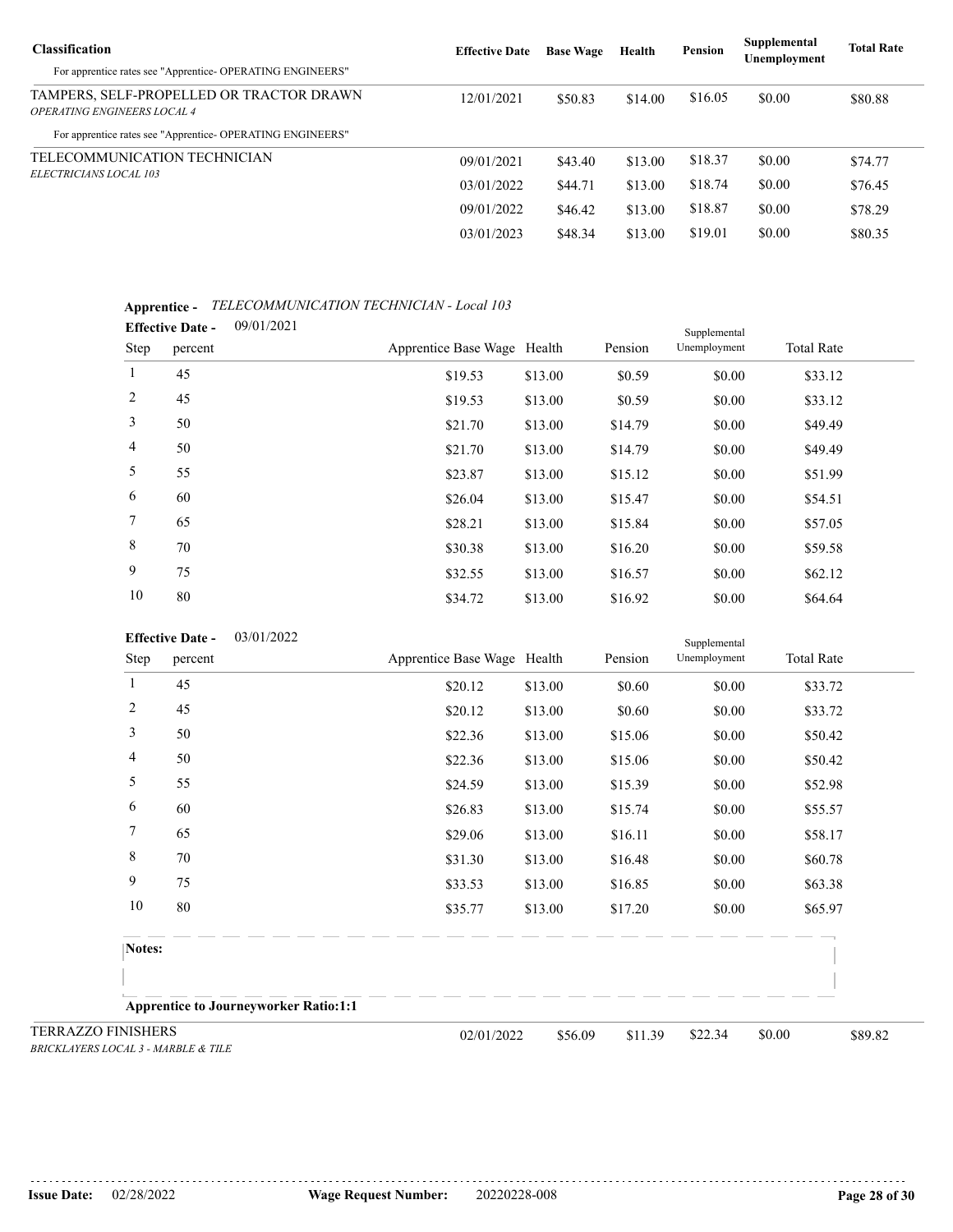|                                                                       | <b>Effective Date -</b> | 02/01/2022                                                 |                             | Supplemental |         |              |        |                   |  |  |
|-----------------------------------------------------------------------|-------------------------|------------------------------------------------------------|-----------------------------|--------------|---------|--------------|--------|-------------------|--|--|
|                                                                       | Step                    | percent                                                    | Apprentice Base Wage Health |              | Pension | Unemployment |        | <b>Total Rate</b> |  |  |
|                                                                       | 1                       | 50                                                         | \$28.05                     | \$11.39      | \$22.34 | \$0.00       |        | \$61.78           |  |  |
|                                                                       | $\overline{c}$          | 60                                                         | \$33.65                     | \$11.39      | \$22.34 | \$0.00       |        | \$67.38           |  |  |
|                                                                       | 3                       | 70                                                         | \$39.26                     | \$11.39      | \$22.34 | \$0.00       |        | \$72.99           |  |  |
|                                                                       | 4                       | 80                                                         | \$44.87                     | \$11.39      | \$22.34 | \$0.00       |        | \$78.60           |  |  |
|                                                                       | 5                       | 90                                                         | \$50.48                     | \$11.39      | \$22.34 | \$0.00       |        | \$84.21           |  |  |
|                                                                       | Notes:                  |                                                            |                             |              |         |              |        |                   |  |  |
|                                                                       |                         |                                                            |                             |              |         |              |        |                   |  |  |
|                                                                       |                         | <b>Apprentice to Journeyworker Ratio:1:3</b>               |                             |              |         |              |        |                   |  |  |
| <b>TEST BORING DRILLER</b><br><b>LABORERS - FOUNDATION AND MARINE</b> |                         |                                                            | 12/01/2021                  | \$42.58      | \$9.10  | \$17.72      | \$0.00 | \$69.40           |  |  |
|                                                                       |                         | For apprentice rates see "Apprentice-LABORER"              |                             |              |         |              |        |                   |  |  |
| TEST BORING DRILLER HELPER<br><b>LABORERS - FOUNDATION AND MARINE</b> |                         |                                                            | 12/01/2021                  | \$41.30      | \$9.10  | \$17.72      | \$0.00 | \$68.12           |  |  |
|                                                                       |                         | For apprentice rates see "Apprentice-LABORER"              |                             |              |         |              |        |                   |  |  |
| <b>TEST BORING LABORER</b><br><b>LABORERS - FOUNDATION AND MARINE</b> |                         |                                                            | 12/01/2021                  | \$41.18      | \$9.10  | \$17.72      | \$0.00 | \$68.00           |  |  |
|                                                                       |                         | For apprentice rates see "Apprentice-LABORER"              |                             |              |         |              |        |                   |  |  |
| OPERATING ENGINEERS LOCAL 4                                           |                         | TRACTORS/PORTABLE STEAM GENERATORS                         | 12/01/2021                  | \$50.83      | \$14.00 | \$16.05      | \$0.00 | \$80.88           |  |  |
|                                                                       |                         | For apprentice rates see "Apprentice- OPERATING ENGINEERS" |                             |              |         |              |        |                   |  |  |
| TEAMSTERS JOINT COUNCIL NO. 10 ZONE A                                 |                         | TRAILERS FOR EARTH MOVING EQUIPMENT                        | 12/01/2021                  | \$37.92      | \$13.41 | \$16.01      | \$0.00 | \$67.34           |  |  |
| TUNNEL WORK - COMPRESSED AIR<br>LABORERS (COMPRESSED AIR)             |                         |                                                            | 12/01/2021                  | \$53.41      | \$9.10  | \$18.17      | \$0.00 | \$80.68           |  |  |
|                                                                       |                         | For apprentice rates see "Apprentice-LABORER"              |                             |              |         |              |        |                   |  |  |
| LABORERS (COMPRESSED AIR)                                             |                         | TUNNEL WORK - COMPRESSED AIR (HAZ. WASTE)                  | 12/01/2021                  | \$55.41      | \$9.10  | \$18.17      | \$0.00 | \$82.68           |  |  |
|                                                                       |                         | For apprentice rates see "Apprentice- LABORER"             |                             |              |         |              |        |                   |  |  |
| TUNNEL WORK - FREE AIR<br><b>LABORERS (FREE AIR TUNNEL)</b>           |                         |                                                            | 12/01/2021                  | \$45.48      | \$9.10  | \$18.17      | \$0.00 | \$72.75           |  |  |
|                                                                       |                         | For apprentice rates see "Apprentice-LABORER"              |                             |              |         |              |        |                   |  |  |
| LABORERS (FREE AIR TUNNEL)                                            |                         | TUNNEL WORK - FREE AIR (HAZ. WASTE)                        | 12/01/2021                  | \$47.48      | \$9.10  | \$18.17      | \$0.00 | \$74.75           |  |  |
|                                                                       |                         | For apprentice rates see "Apprentice-LABORER"              |                             |              |         |              |        |                   |  |  |
| VAC-HAUL<br>TEAMSTERS JOINT COUNCIL NO. 10 ZONE A                     |                         |                                                            | 12/01/2021                  | \$37.34      | \$13.41 | \$16.01      | \$0.00 | \$66.76           |  |  |
| WAGON DRILL OPERATOR<br>LABORERS - ZONE 1                             |                         |                                                            | 12/01/2021                  | \$41.43      | \$9.10  | \$17.57      | \$0.00 | \$68.10           |  |  |
|                                                                       |                         |                                                            | 06/01/2022                  | \$42.43      | \$9.10  | \$17.57      | \$0.00 | \$69.10           |  |  |
|                                                                       |                         |                                                            | 12/01/2022                  | \$43.43      | \$9.10  | \$17.57      | \$0.00 | \$70.10           |  |  |
|                                                                       |                         |                                                            | 06/01/2023                  | \$44.43      | \$9.10  | \$17.57      | \$0.00 | \$71.10           |  |  |
|                                                                       |                         |                                                            | 12/01/2023                  | \$45.68      | \$9.10  | \$17.57      | \$0.00 | \$72.35           |  |  |
|                                                                       |                         | For apprentice rates see "Apprentice-LABORER"              |                             |              |         |              |        |                   |  |  |

|      |  | Apprentice - TERRAZZO FINISHER - Local 3 Marble & Tile |  |
|------|--|--------------------------------------------------------|--|
| $ -$ |  | 0.21210000                                             |  |